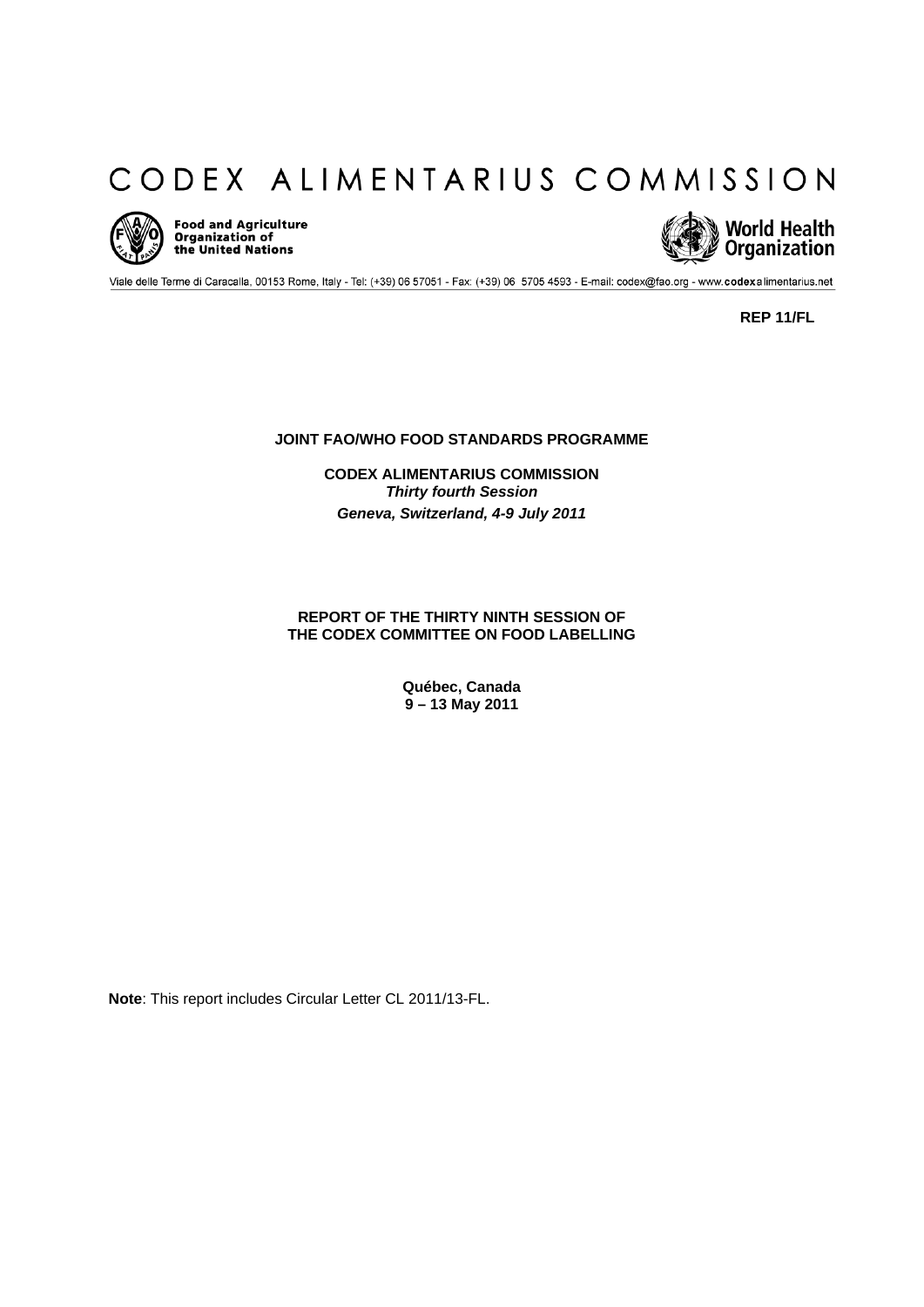## CODEX ALIMENTARIUS COMMISSION



**Food and Agriculture** Organization of the United Nations



Viale delle Terme di Caracalla, 00153 Rome, Italy - Tel: (+39) 06 57051 - Fax: (+39) 06 5705 4593 - E-mail: codex@fao.org - www.codexalimentarius.net

**CX 5/15 CL 2011/13-FL May 2011** 

- **TO:** Codex Contact Points Interested International Organizations
- **FROM:** Secretariat, Codex Alimentarius Commission, Joint FAO/WHO Food Standards Programme
- SUBJECT: **Distribution of the Report of the 39<sup>th</sup> Session of the Codex Committee on Food Labelling (REP11/FL)**

### **MATTERS FOR ADOPTION BY THE 34<sup>th</sup> SESSION OF THE COMMISSION:**

### **Draft Guidelines at Step 8 and Step 5/8 of the Procedure**

1. Draft Revision of the *Guidelines on Nutrition Labelling* (CAC/GL 2-1985) concerning the list of nutrients that are always declared on a voluntary or mandatory basis (para. 32, Appendix II).

2. Proposed draft **Compilation of Codex Texts Relevant to Labelling of Foods Derived from Modern Biotechnology** (para. 157, Appendix III)

### **Draft Guidelines at Step 5 of the Procedure**

3. Proposed draft definition of Nutrient Reference Values (para. 170, Appendix IV)

Governments and interested international organizations wishing to comment on points 1, 2 and 3 above should do so in writing, in conformity with the *Procedure for the Elaboration of Codex Standards and Related Texts* (Procedural Manual of the Codex Alimentarius Commission) to the Secretariat, Codex Alimentarius Commission, codex@fao.org, **before 15 June 2011.**

### **B. REQUEST FOR COMMENTS AND INFORMATION**

### **Draft Standard at Step 3 of the Procedure**

4. Proposed draft amendment of Guidelines for the Production, Processing, Labelling and Marketing of Organically Produced Foods: to Include Aquaculture Animals and Seaweed (para. 119, Appendix V)

Governments and international organizations wishing to comment on point 4 above should do so in writing to the Secretariat, Codex Alimentarius Commission, codex@fao.org, with a copy to Codex Contact Point for Canada, Food Directorate, Health Canada, codex\_canada@hc-sc.gc.ca and with a copy to the Codex Contact Point of the European Union, codex@ec.europa.eu, **before 31 July 2011.**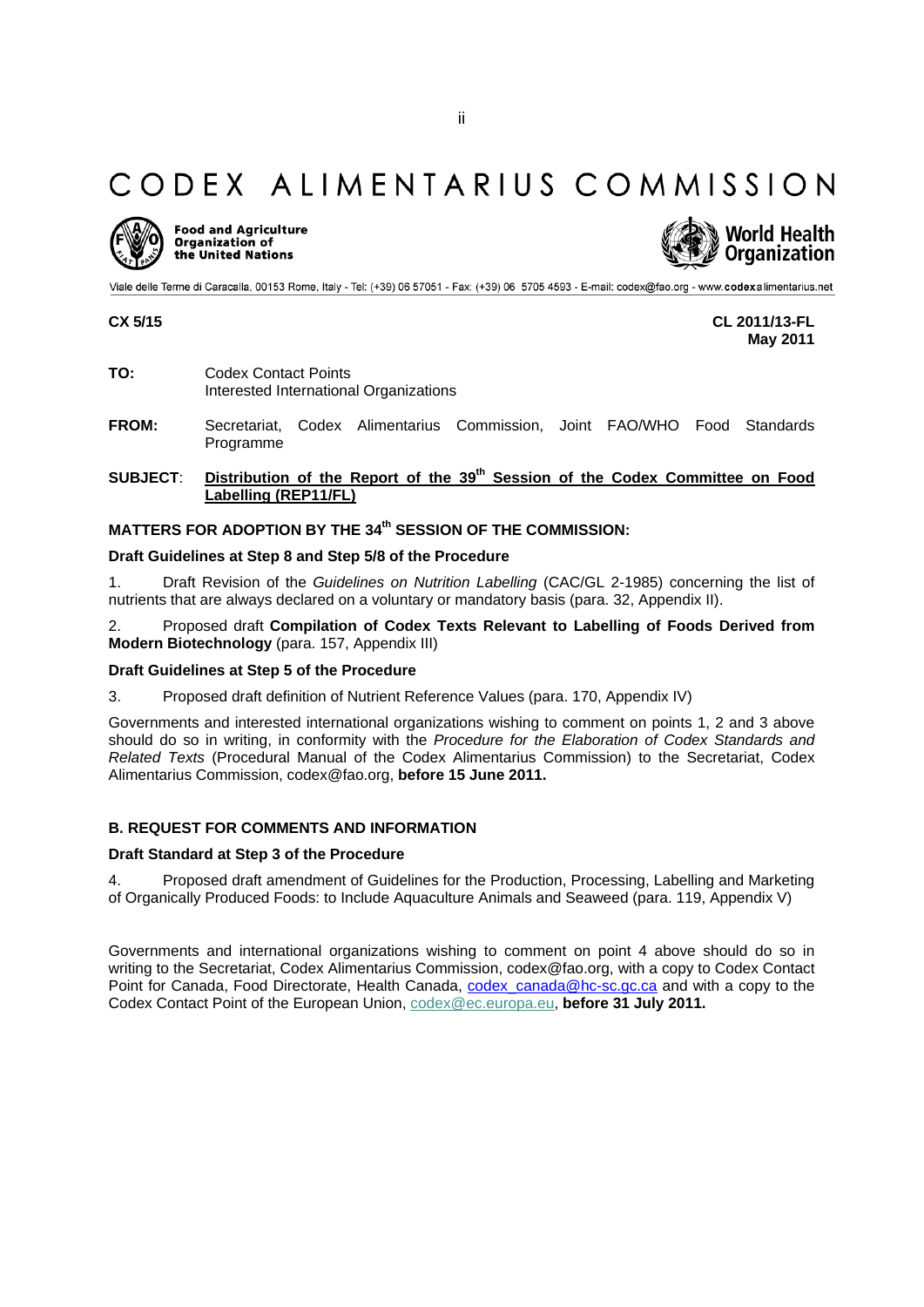### **SUMMARY AND CONCLUSIONS**

The summary and conclusions of the 39<sup>th</sup> Session of the Codex Committee on Food Labelling are as follows:

### Matters for decision by the 34<sup>th</sup> Session of the Commission:

The Committee:

- Advanced to Step 8 the Draft Revision of the *Guidelines on Nutrition Labelling* (CAC/GL 2-1985) concerning the list of nutrients that are always declared on a voluntary or mandatory basis (para. 32, Appendix II) and to Step 5/8 the Proposed draft Compilation of Codex Texts Relevant to Labelling of Foods Derived from Modern Biotechnology (para. 157, Appendix III);
- Advanced to Step 5 the Proposed draft definition of Nutrient Reference Values (para. 170, Appendix IV)
- Agreed to discontinue the work on the draft amendment to the General Standard for the Labelling of Prepackaged Foods: Definitions (para. 124); and
- Agreed to propose new work on inclusion of new substances into the Guidelines for the Production, Processing, Labelling and Marketing of Organically Produced Foods: (para. 101, Appendix VI).

### **Other Matters of Interest to the Commission**:

The Committee:

- Retained the Guidelines for the Production, Processing, Labelling and Marketing of Organically Produced Foods: Inclusion of ethylene for other products at Step 7 (para. 77); and
- Returned the Guidelines for the Production, Processing, Labelling and Marketing of Organically Produced Foods: Inclusion of new substances to Step 6 to include aquaculture animals and seaweed to Step 3 (para. 119, Appendix V)

### **Matters referred to other Codex Committees**

The Committee:

- Informed the Committee on Nutrition of Foods and Special Dietary Uses that the Committee would review the appropriate sections of the Guidelines on Nutrition Labelling after CCNFSDU had completed the general principles for establishing nutrient reference values for nutrients associated with non-communicable diseases and the list of NRVs. (para. 8)
- Requested the Committee on Nutrition of Foods and Special Dietary Uses to consider the revised definition of trans-fatty acid (para. 191) and the Proposed draft definition of Nutrient Reference Values (para. 171, Appendix IV).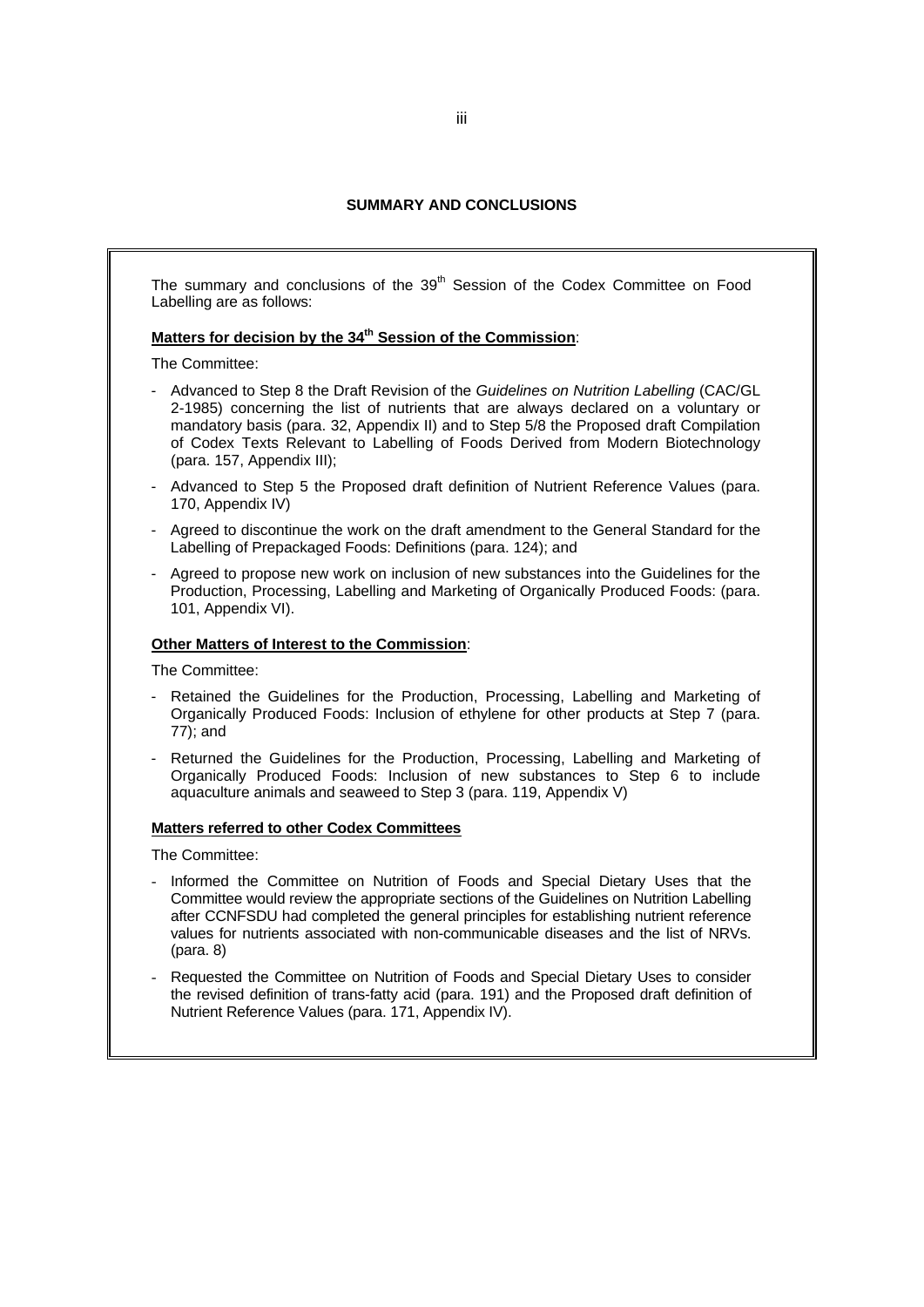### **TABLE OF CONTENTS**

| Paragraphs                                                                                                                                                                                                                                            |
|-------------------------------------------------------------------------------------------------------------------------------------------------------------------------------------------------------------------------------------------------------|
|                                                                                                                                                                                                                                                       |
|                                                                                                                                                                                                                                                       |
|                                                                                                                                                                                                                                                       |
| Consideration of labelling provisions in draft Codex standards (Agenda Item 3)17-23                                                                                                                                                                   |
| Implementation of the WHO Global Strategy on Diet, Physical Activity and Health (Agenda Item 4)                                                                                                                                                       |
| Draft revision of the Guidelines on Nutrition Labelling (CAC/GL 2-1985) concerning the<br>list of nutrients that are always declared on a voluntary or mandatory basis (Agenda Item 4a) 24-33                                                         |
| Discussion paper on additional conditions for nutrient content claims and comparative claims<br>in the Guidelines for Use of Nutrition and Health Claims (CAC/GL 23-1997) (Agenda Item 4b) 34-61                                                      |
| Consideration of the use of standardized symbols to represent the ingredients                                                                                                                                                                         |
|                                                                                                                                                                                                                                                       |
| Guidelines for the Production, Processing, Labelling and Marketing of<br>Organically Produced Foods (CAC/GL 32-1999)(Agenda Item 5)                                                                                                                   |
|                                                                                                                                                                                                                                                       |
|                                                                                                                                                                                                                                                       |
|                                                                                                                                                                                                                                                       |
| Labelling of Foods and Food Ingredients Obtained through Certain Techniques of<br>Genetic Modification / Genetic Engineering (Agenda Item 6)                                                                                                          |
| Draft amendment to the General Standard for the Labelling of Prepackaged Foods:                                                                                                                                                                       |
| Proposed draft recommendations for the labelling of foods and food ingredients obtained<br>through Certain techniques of genetic modification/ genetic engineering (Agenda Item 6b)  125-158                                                          |
|                                                                                                                                                                                                                                                       |
| Discussion paper on the need to amend the General Standard for the Labelling of<br>Prepackaged Foods (CODEX STAN 1-1985) in line with OIML Recommendations<br>regarding the declaration of the quantity of product in prepackages (Agenda Item 8) 172 |
|                                                                                                                                                                                                                                                       |
| Discussion paper on exchange of information between competent authorities                                                                                                                                                                             |
| Other business, future work and date and place of the next session (Agenda Item 11)  186-193                                                                                                                                                          |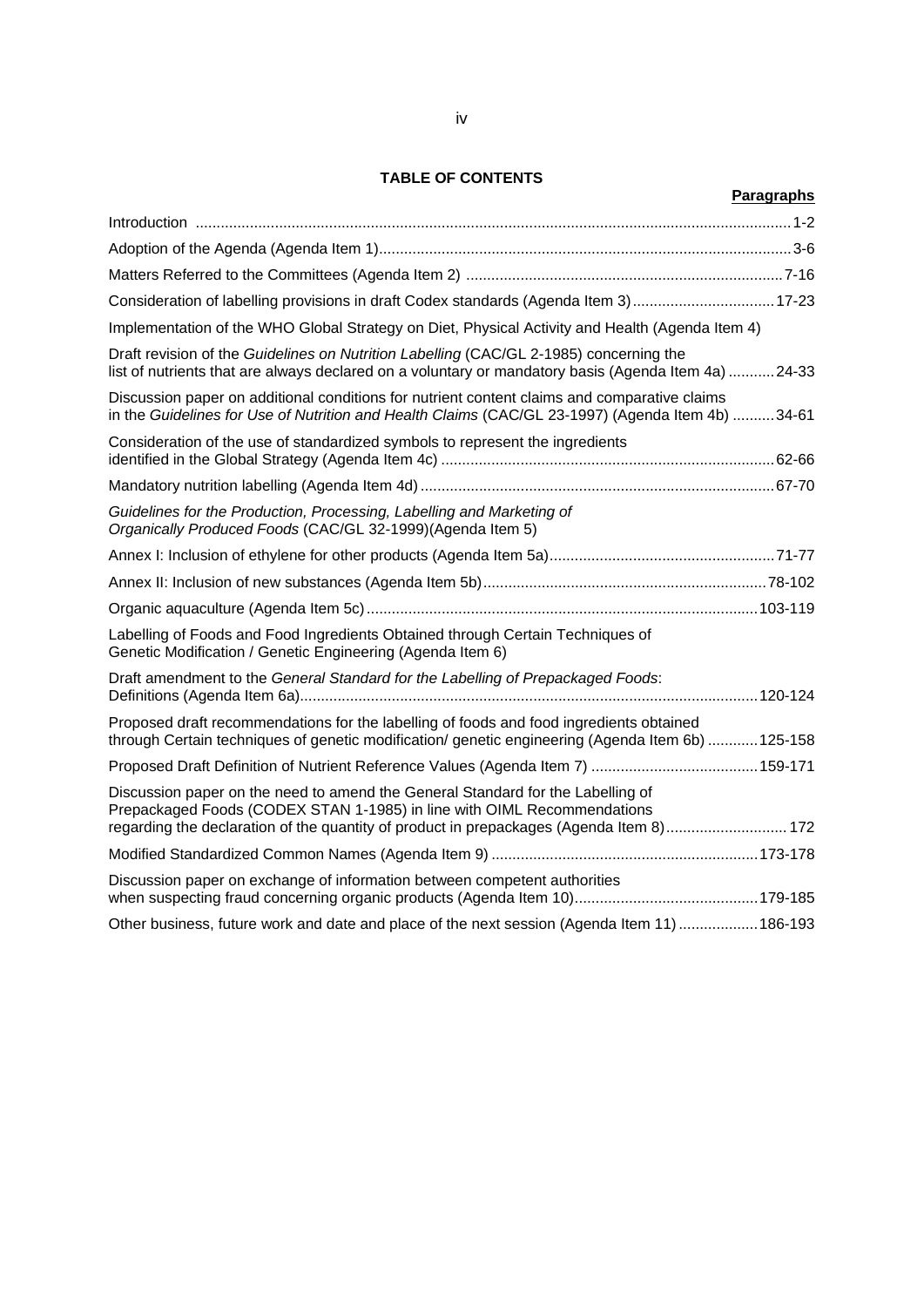### **APPENDICES**

### **Page**

| <b>Appendix I</b>   | List of Participants                                                                                                                                                                                                         | 20 |
|---------------------|------------------------------------------------------------------------------------------------------------------------------------------------------------------------------------------------------------------------------|----|
| <b>Appendix II</b>  | List of Nutrients that are Always Declared on a Voluntary or Mandatory Basis<br>(At Step 8 of the Procedure)                                                                                                                 | 42 |
| <b>Appendix III</b> | Proposed Draft Recommendations for the Labelling of Foods and Food<br>Ingredients Obtained through Certain Techniques of Genetic Modification/<br><b>Genetic Engineering</b>                                                 | 43 |
| <b>Appendix IV</b>  | Proposed Draft Definition of Nutrient Reference Values (for Inclusion in the<br>Guidelines on Nutrition Labelling (CAC/GL 2-1985)) (At Step 5 Of The<br>Procedure)                                                           | 44 |
| <b>Appendix V</b>   | Proposed Draft Revision of the Guidelines for the Production, Processing,<br>Labelling and Marketing of Organically Produced Foods (GL 32-1999) (to<br>Include Aquaculture Animals and Seaweed) (at Step 3 of the Procedure) | 45 |
| <b>Appendix VI</b>  | Project document for the new work on the Guidelines for the Production,<br>Processing, Labelling and Marketing of Organically Produced Foods:<br>inclusion of new substances                                                 | 48 |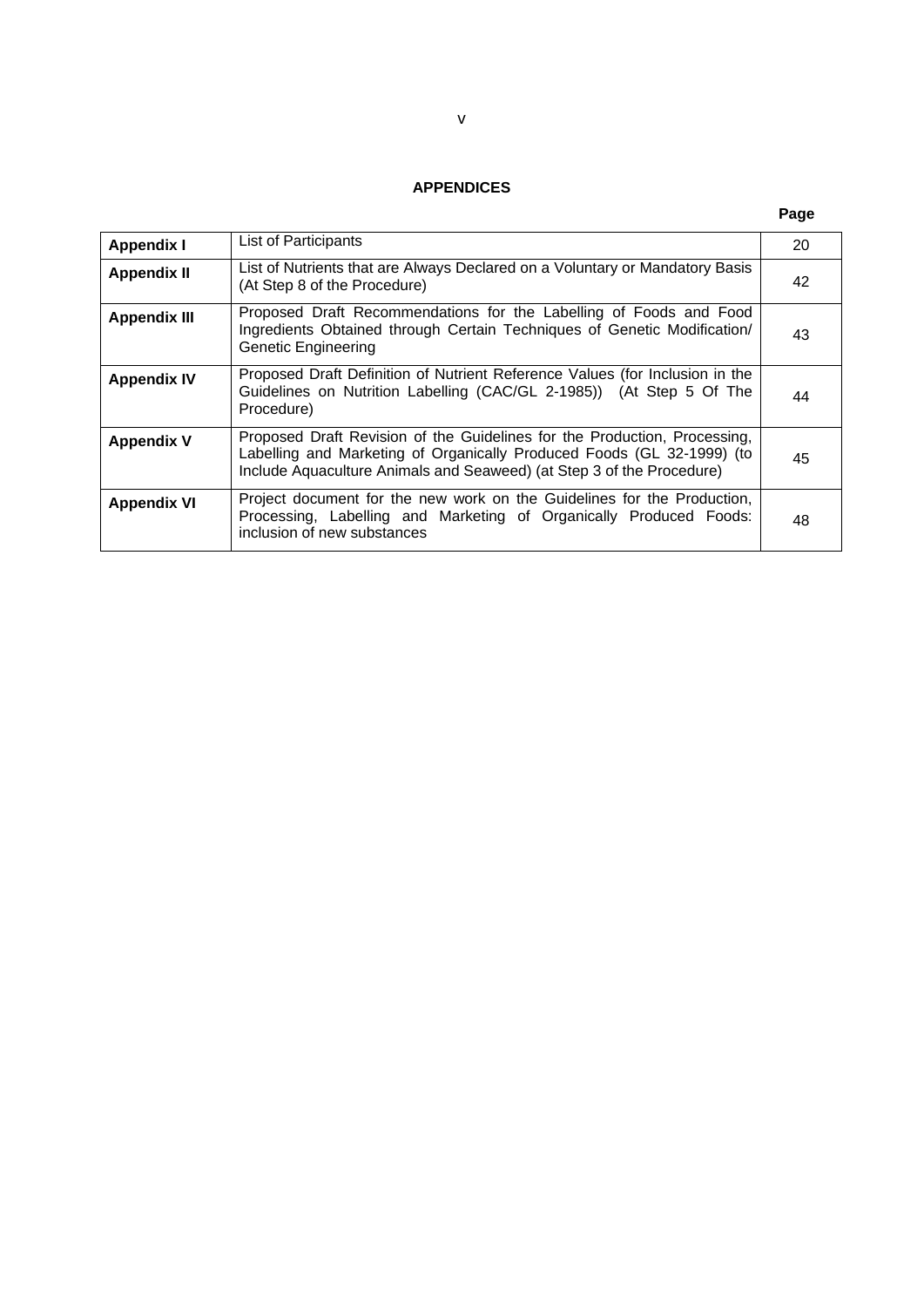### **REP 11/FL**

### **INTRODUCTION**

1 The Codex Committee on Food Labelling held its Thirty-ninth Session in Quebec City, Quebec, Canada from 9-13 May 2011, at the kind invitation of the Government of Canada. Mr Paul Mayers, Associate Vice-President, Programs, Policy and Programs Branch, Canadian Food Inspection Agency chaired the Session. 247 delegates representing 60 Member Countries, 1 Member Organization, and 24 International Organizations attended the session. A complete list of participants is attached as Appendix I to this report.

### **Division of Competence**

2 The Committee noted the division of competence between the European Union and its Member States, according to paragraph 5, Rule II of the Rules of Procedure of the Codex Alimentarius Commission, as presented in CRD 4.

### **ADOPTION OF THE AGENDA (Agenda Item 1)**<sup>1</sup>

- 3 Committee agreed to discuss:
	- **Agenda Item 7 Proposed Draft Definition of Nutrient Reference Values after Agenda Item** 4 -Implementation of the Global Strategy;
	- Agenda Item 5a Inclusion of ethylene for other products after Agenda Item 5b Inclusion of new substances; and
	- z Agenda Item 6a Draft Amendments to the *General Standard for the Labelling of Prepackaged* Foods: Definitions after Agenda Item 6b - Proposed Draft Recommendations for the Labelling of Foods and Food Ingredients Obtained through Certain Techniques of Genetic Modification / Genetic Engineering.

4 The Committee noted that the discussion paper under Agenda Item 8 on the need to amend the *General Standard for the Labelling of Prepackaged Foods,* in line with OIML Recommendations, was not available and thus the item would not be discussed at this session.

5 The Committee agreed that FAO and WHO would provide some background information concerning the United Nations Summit on Non-Communicable Diseases (New York, 19 – 20 September 2011) as other business under Agenda Item 11.

6 The Committee adopted the Provisional Agenda with the amendments described above as its Agenda for the Session.

### **MATTERS REFERRED TO THE COMMITTEE (Agenda Item 2)**<sup>2</sup>

7 The Committee noted that some matters were for information and that several matters would be considered under other agenda items.

### **Proposed Draft Annex to the Codex Guidelines on Nutrition Labelling: General Principles for Establishing Nutrient Reference Values for Nutrients Associated with Risk of Noncommunicable Diseases for the General Population**

8 The Committee agreed to review the appropriate sections of the Guidelines after CCNFSDU had completed the general principles for establishing nutrient reference values for nutrients associated with non-communicable diseases and the list of NRVs.

### **Matters from FAO/WHO**

### **FAO**

l

9 Recalling the recommendation made by the 38th session of CCFL to FAO regarding capacity building tools related to nutrition labelling the Representative of FAO informed the committee that work was progressing. FAO focused first on the aspects of consumer use and understanding and a review of legislation and guidance tools from countries, which have implemented mandatory nutrition labelling. Work on enforcement and implementation issues, as well as cost benefit analysis will follow. As information becomes available, FAO will post this information on its nutrition labelling website.

<sup>1</sup> CX/FL 11/39/1, CRD-29 (Comments of IACFO)

<sup>&</sup>lt;sup>2</sup> CX/FL 11/39/2, Additional comments: CRD-15 (FAO and WHO), CRD-32 (FAO), CRD-34 (European Union)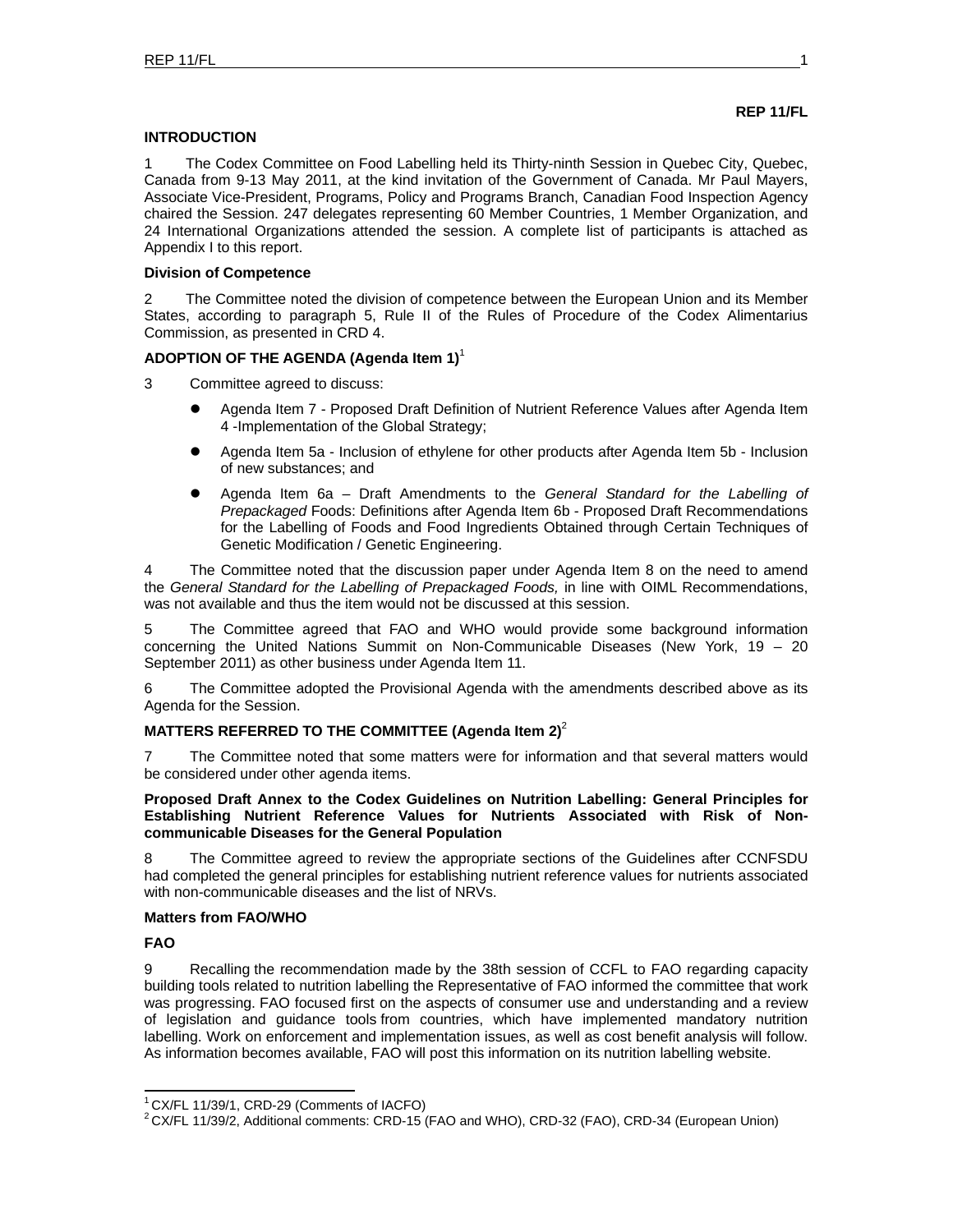10 FAO informed the Committee that the final report, *Fats and fatty acids in human nutrition: Report of an expert consultation*, FAO Food and Nutrition Paper 91 has been published. The full report is available on the FAO website and hard copies can be ordered from FAO.

11 Two meetings on protein quality were held in New Zealand recently. FAO, in collaboration with Health Canada and the Riddet Institute, sponsored an international symposium on dietary protein in human health (27-30 March 2011). This was followed by a FAO expert consultation on protein quality (31 March-2 April 2011). When the report is finalized it will be available on the FAO website.

### **WHO**

l

12 The Representative of WHO highlighted four key activities of interest to the work of the Committee referring to the document, CRD-15. These included: 1) the implementation of salt/sodium reduction strategy at global and regional levels, 2) updates of the WHO Nutrition Guidance Expert Advisory Group (NUGAG), in particular of the work of the Subgroup on Diet and Health on sugars, total fat, and sodium and potassium, 3) field-testing of the guiding principles and methodological framework manual on nutrient profiling in countries as well as the compilation of a catalogue of nutrient profile models, and 4) holding of the UN Summit on NCDs to be held in September 2011 and the Moscow Ministerial conference on NCD held in April 2011.

13 Regarding the salt/sodium reduction strategy, the Representative of WHO informed the Committee of the Survey on Knowledge, Attitude and Behaviour Towards Dietary Salt and Health which was undertaken by the WHO Regional Office for the Americas (PAHO/AMRO) in five countries in that region. The preliminary analysis of the survey results indicated that the population had very little knowledge regarding the relationship of salt or sodium and health, the difference between salt and sodium was unknown, and the majority of persons did not have a preference for which term was found on food labels; thus, no clear recommendation could be made from these results to Codex regarding how to label food packaging in regard to salt/sodium.

14 The Representative of WHO indicated that with the GRADE methodology an entire body of evidence can be evaluated for quality. This methodology is used after a systematic review of all evidence to assist the generation of a guideline and recommendation. More technical information on the GRADE methodology can be found on the GRADE working group website.

15 Regarding the process and experts who were involved in the peer-review of the guiding principle manual on nutrient profiling, the Representative explained in detail the work being undertaken in the development, peer-review, revision and finalization of the 1<sup>st</sup> edition of the manual which is being field-tested in various countries including Brazil, Philippines, Portugal, South Africa and Thailand. The 1<sup>st</sup> edition of the manual will be made available on the WHO website shortly.

16 On the work and process of the WHO Nutrition Guidance Expert Advisory Group (NUGAG) and its link to joint work with FAO, the Representative explained that NUGAG is a required internal WHO mechanism set up to respond to the new WHO guideline development process for WHO guidelines and recommendations. As previously stated, a review is underway by FAO and WHO with the involvement of respective Legal Offices regarding required modalities of each organization to establish a joint FAO/WHO mechanism.

### **CONSIDERATION OF LABELLING PROVISIONS IN DRAFT CODEX STANDARDS (Agenda Item**   $3)$ <sup>3</sup>

### **Codex Committee on Processed Fruits and Vegetables**

### Proposed Draft Standard for Desiccated Coconut (Step 5/8)

17 The Committee endorsed the labelling provision with deletion of *or "Reduced Oil Desiccated Coconut"* in Section 9.1.1 Name of the Product as, although it referred to an ingredient and not to a nutrient, this term could be understood as a nutrient content claim or as a modification of a standardised common name and therefore could mislead consumers. The declaration of the oil content in section 9.1.2 was retained as it was not a claim. As regards a proposal to amend also section 3.2.4(c), the Committee noted that it was not competent to amend composition provisions insofar as they did not affect the labelling section.

 $3$  CX/FL 11/39/3; CX/FL 11/39/3-Add.1; Additional comments: CRD-18 (India), CRD-30 (Labelling Provisions in Draft Standards from CCFFV) and CRD-34 (European Union).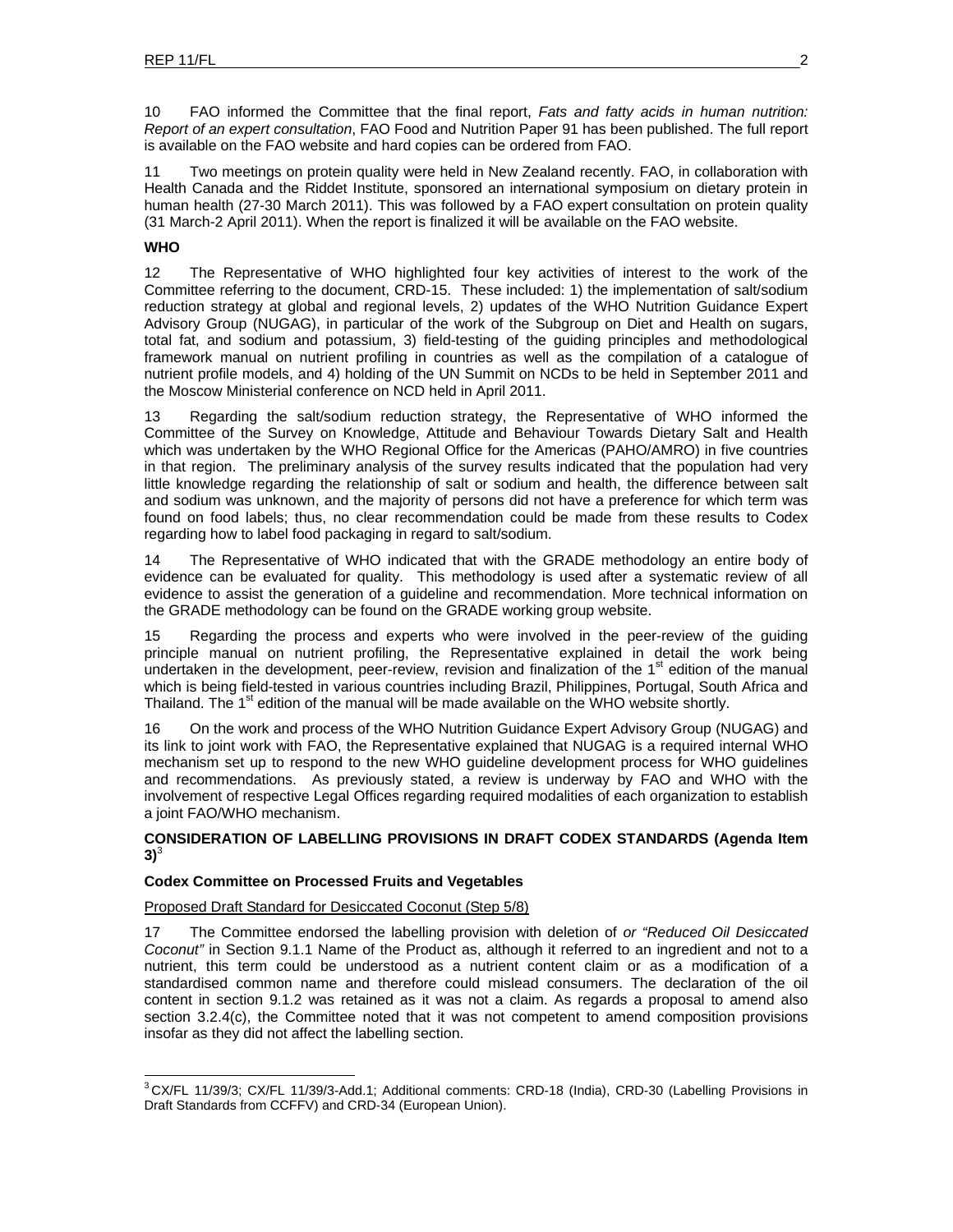### Proposed Draft Annex on Certain Mushrooms

### Proposed Draft Codex Standard for Canned Bamboo Shoots (Step 5/8)

18 The Committee endorsed the labelling provisions as proposed.

### **FAO/WHO Coordinating Committee for Asia**

### Proposed Draft Regional Standard for Chili Sauce (Step 5/8)

19 The Committee endorsed the labelling provision concerning the level of pungency with the deletion of "in accordance with the agreement between trading partners" in Section 8.1.2 because it was considered superfluous and not in line with usual Codex practice.

### **FAO/WHO Coordinating Committee for Latin America and the Caribbean**

Proposed Draft Regional Standard for Culantro Coyote (Step 5/8)

Proposed Draft Regional Standard for Lucuma (Step 5/8)

20 The Committee endorsed the labelling provisions as proposed.

### **Codex Committee on Fish and Fishery Products**

Proposed Draft Standard for Fish Sauce (Step 8)

21 The Committee endorsed the labelling provisions as proposed.

### **Codex Committee on Fresh Fruits and Vegetables**

Proposed Draft Standard for Tree Tomatoes (Step 8)

22 The Committee endorsed the labelling provisions as proposed.

Proposed Draft Standard for Chili Peppers (Steps 5/8)

23 The Delegation of India proposed that the labelling of "pungency" in Sections 6.1.1 and 6.2.4 should not be mandatory as proposed by the CCFFV as pungency level was a sensory parameter and there were technical difficulties in measuring it. The Committee noted however that mandatory labelling of pungency was introduced intentionally as it was considered important information to handlers and consumers and, as a compromise, to widen the scope of the Standard. The Committee therefore endorsed the labelling provisions as proposed. The Committee noted a comment that, as the CCFFV had been held the week before CCFL, delegations had not had time to consider these provisions in detail. It was recalled that delegations would also have the opportunity to make comments at Steps 5/8 for consideration by the Commission.

### **IMPLEMENTATION OF THE WHO GLOBAL STRATEGY ON DIET, PHYSICAL ACTIVITY AND HEALTH (Agenda Item 4)**

### **DRAFT REVISION OF THE GUIDELINES ON NUTRITION LABELLING CONCERNING THE LIST OF NUTRIENTS THAT ARE ALWAYS DECLARED ON A VOLUNTARY OR MANDATORY BASIS<sup>4</sup>**

### **RECOMMENDATIONS ON THE DECLARATION OF SODIUM (SALT)<sup>5</sup> (Agenda Item 4a)**

24 The Committee recalled that the Draft Revision of section 3.2 Listing of Nutrients had been adopted at Step 5 by the 33<sup>rd</sup> Session of the Commission and circulated for comments at Step 6. Although it had been agreed that sodium and/or salt should be included in the list of nutrients, there had been no agreement on the terminology to be used in the declaration, and the Committee had decided to establish an electronic Working Group led by New Zealand to consider further the different approaches for the declaration of sodium/salt.

25 The Delegation of New Zealand indicated that there had been general support for the declaration of sodium/salt but no agreement within the working group on the terminology to be used in the declaration, whether it should refer to "sodium" or "salt" only, or allow both terms, and whether

 4 CL 2010/40-FL, ALINORM 10/33/22, Appendix II, CX/FL 11/39/4 (comments of Brazil, Canada, Costa Rica, Iran, Malaysia, Mexico, New Zealand, Peru, Sudan, United States of America, Consumers International, IDF, IFT), CX/FL 11/39/4-Add.1 (comments of Colombia, European Union, Thailand, ICBA), CX/FL 11/39/4-Add.2 (comments of Uruguay), CRD 2 (Philippines), CRD 6 (Chile), CRD 12 (Nigeria), CRD 16 (Indonesia), CRD 17 (Ghana), CRD 18 (India), CRD 19 (Mali), CRD 21 (Bolivia), CRD 26 (United States); CRD 29 (IACFO), CRD 31 (Malaysia), CRD 33 (Thailand), CRD 35 (Panama)

 $6$  CX/FL 11/39/5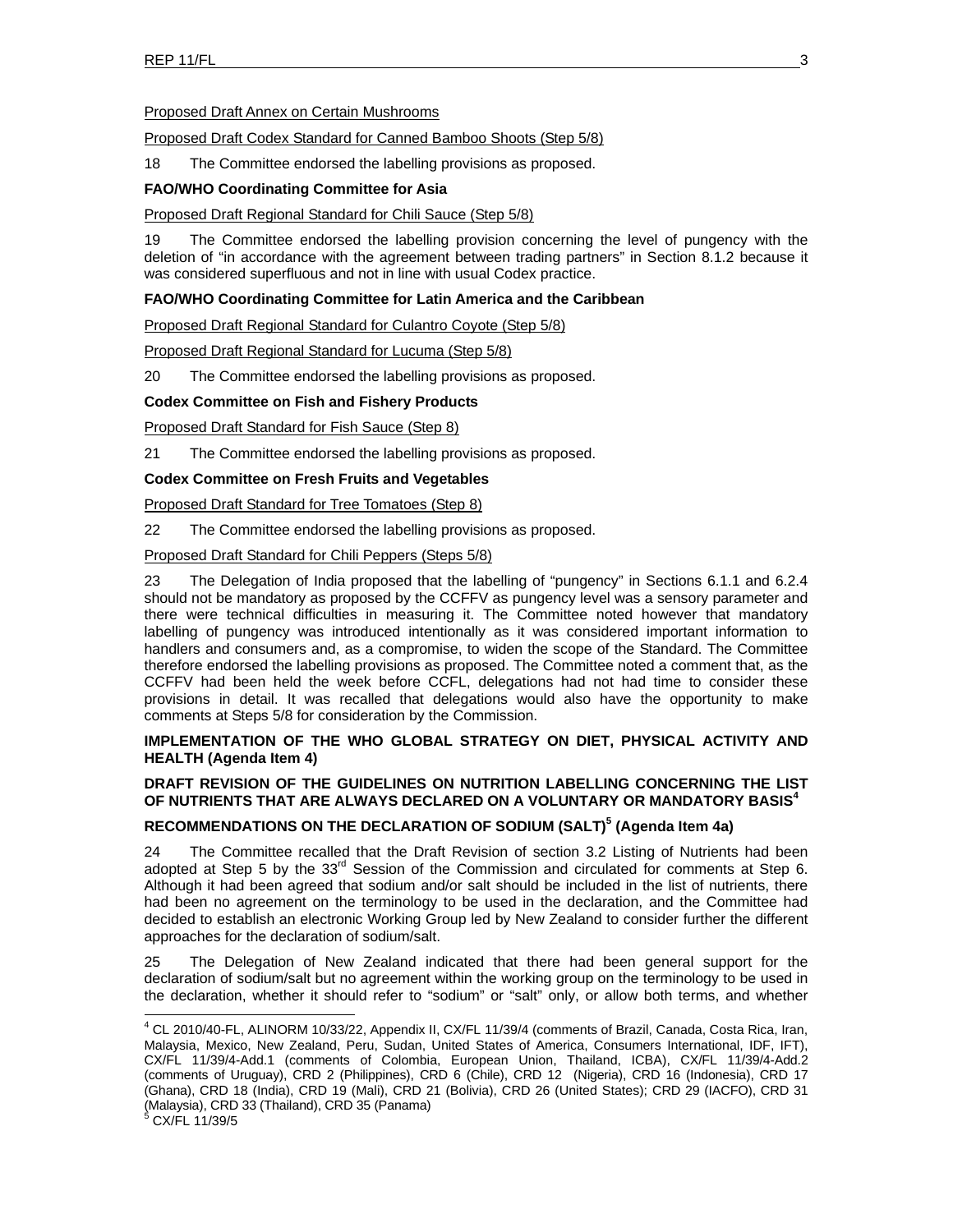other sources of sodium than salt should be taken into account and expressed in the labelling as "salt". The working group had therefore listed various options for the declaration of sodium/salt for further consideration by the Committee.

26 Many delegations supported the declaration of "sodium" as this was the scientifically correct term for nutrient declaration and sodium could also originate from other sources than salt (NaCl), while salt should be declared in the list of ingredients. As sodium intake could be through means other than salt (NaCl), the use of the term "salt" could result in misleading the consumer. These delegations pointed out that issues related to consumer understanding should be addressed through consumer education to ensure that labelling of nutrients was correctly understood.

27 Other delegations expressed the view that the term "salt" was better understood by consumers and that salt reduction policies were implemented in many countries, and therefore it should be possible to use "salt" as an alternative to "sodium", perhaps even only for a short time period. Some delegations also proposed to leave the declaration of sodium/salt to national authorities if it was not possible to come to a conclusion in the Committee.

28 Some delegations supported the addition of the conversion factor, while some delegations believed this could confuse consumers.

29 After an extensive discussion, the Committee agreed to refer to "sodium" declaration only in section 3.2.1.2 and to indicate in a footnote that "National authorities may decide to express the total amount of sodium in salt equivalents as "salt"", in order to allow the declaration of "salt" at the national level in addition to or instead of "sodium".

30 The Chair recalled that sodium/salt declaration was the only pending issue in the revised section 3.2 and therefore proposed to finalise the section for adoption by the Commission.

31 The Delegation of Malaysia, supported by some observers, expressed the view that trans-fatty acids should be included in section 3.2 as if they were not labelled together with saturated fatty acids, this could mislead consumers on the total fatty acid profile. The delegation proposed that the declaration be revised once the definition of trans-fatty acids is reviewed. The Committee also noted a proposal from one observer to insert a footnote to section 3.2.1.2 on the labelling of saturated fatty acids. The Committee recalled that its last session had discussed extensively the declaration of trans fatty acids and had agreed to insert a footnote to section 3.2.1.4 to address this question, and the current text was therefore retained.

### **Status of the Draft Revision of the Guidelines on Nutrition Labelling: section 3.2**

32 The Committee agreed to advance the Draft Revised Section 3.2 to Step 8 for adoption by the 34<sup>th</sup> Session of the Codex Alimentarius Commission (see Appendix II).

33 The Delegation of Malaysia expressed its reservation on this decision.

### **DISCUSSION PAPER ON ADDITIONAL CONDITIONS FOR NUTRIENT CONTENT CLAIMS AND COMPARATIVE CLAIMS IN THE GUIDELINES FOR USE OF NUTRITION AND HEALTH CLAIMS (Agenda Item 4b)6**

34 The Committee recalled that its last session had considered suggested actions to address the ingredients identified in paragraph 22 of the Global Strategy on Diet, Physical Activity and Health and had agreed to establish an electronic working group and a physical working led by Canada to prepare a discussion paper "New Entries and Amendments to the Table of Conditions in the Guidelines for the Use of Nutrition and Health Claims" on: (1) New entries to the Table of conditions for nutrient contents in the *Guidelines for Use of Nutrition and Health Claims* (CAC/GL 23-1997) for the non addition of sugars and salt/sodium; (2) Additional conditions of use for comparative claims for sugars and salt/sodium content; (3) Reviewing the heading of the table of conditions for nutrient contents; and (4) Adding nutrient content claims in relation to trans-fatty acids.

35 The Delegation of Canada presented the outcome of the physical working group held prior to the session to review these questions. The Committee expressed its thanks to Canada and to the working group for their excellent work to facilitate the discussion in the plenary and considered the recommendations in paragraph 57 of CRD 8.

<sup>&</sup>lt;sup>6</sup> CX/FL 11/39/6, CX/FL 11/39/6-Add.1 (Comments of Brazil, Canada, Costa Rica, European Union, Japan, Morocco, Mexico, New Zealand, Norway, Singapore, Thailand, United Kingdom, United States of America, CEFS, CIAA, ICBA, IDF, WSRO), CRD 8 (report of the working group held prior to the session)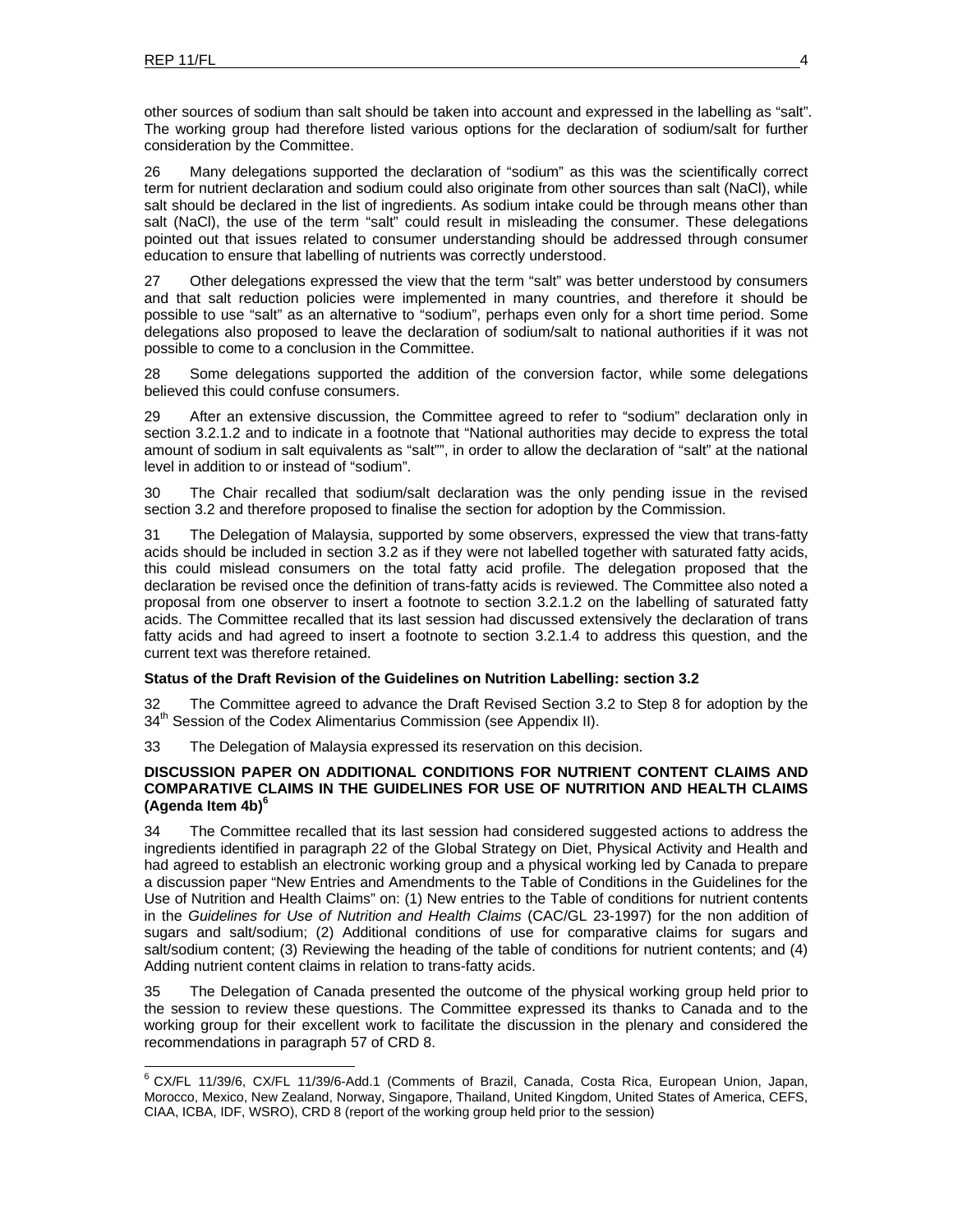### **1. New entries for the non-addition of sugars and salt/sodium**

### **Non-Addition of Sugars**

36 The Delegation of Morocco informed the Committee that the reference to their reply in CX/FL 11/39/6, Section II, paragraph 14 should be corrected as they do not use the claim "no added sugar" in chocolate and cocoa products with artificial sweeteners but allow the use of artificial sweeteners in chocolate and cocoa products which are energy reduced or which contain no added sugars.

37 Some observers did not support the use of non-addition claims as they were used only for marketing purposes and could be made for foods that were high in some other nutrients, the overconsumption of which WHO reports note contribute to cardio vascular disease, diabetes and certain cancers, and therefore they did not contribute to healthy diets but were rather likely to mislead consumers. Disclaimers may be inadequate to prevent deception.

38 Some delegations pointed out that these claims were allowed in several countries and that conditions should be defined to avoid misleading consumers.

39 The Committee considered the principles proposed as a basis for developing new provisions for non-addition claims for added sugars and made some amendments for clarification purposes. It was noted that additional conditions as found in (f) would require collaborative work with CCNFSDU.

40 The Representative of WHO proposed to rephrase the term "added sugars" as "sugars that have been added" in order to avoid any misunderstanding, as sugars referred to in this section mean all mono-saccharides and di-saccharides as defined in the Guidelines on Nutrition Labelling. If the term "added sugars" was kept, it would be helpful to have a footnote to provide the definition of sugars.

41 The Committee agreed that proposals for claims for non-addition of sugars should be developed on the basis of the following principles:

(a) No sugars of any type have been added to the food (examples: sucrose, glucose, honey, molasses, corn syrup, etc);

(b) The food contains no ingredients that contain sugars as an ingredient (examples: jams, jellies, sweetened chocolate, sweetened fruit pieces, etc);

(c) The food contains no ingredients containing sugars that functionally substitute for added sugars (examples: concentrated fruit juice not reconstituted, dried fruit paste, etc);

(d) The sugars content of the food itself has not been increased above the amount contributed by the ingredients by some other means (examples: by enzymes);

(e) The food that it resembles and for which it substitutes normally contains added sugars

(f) Additional conditions and/or disclaimer statements may be used with these claims to assist consumer understanding of the claims within countries. Disclaimer statements should appear in close proximity to, on the same side and in the same prominence as the claim

### **Non-Addition of Salt**

42 In regards to the conditions for the non-addition claims for salt/sodium, the Representative of WHO reminded the Committee that the WHO Global Strategy on Diet, Physical Activity and Health states that recommendations for populations and individuals should include the limitation of consumption of salt/sodium from all sources.

43 The Committee referred to its earlier discussion on the declaration of sodium/salt and considered whether the principles should refer to salt or to sodium salts, as several delegations considered that non-addition claims referred to the ingredient and not to the nutrient, and it was agreed to refer to "principles for conditions for non-addition of salt". Other delegations pointed out that the claim was on the addition of salt but the conditions should take into account sodium from all sources and the term "sodium salts" was retained in the principles.

44 The Committee therefore agreed that proposals for claims for non-addition of salt should be developed on the basis of the following principles:

(a) The food contains no added sodium salts

(b) The food contains no ingredients that contain added sodium salts (examples: Worcestershire sauce, condiments, pickles, pepperoni, soya sauce, etc);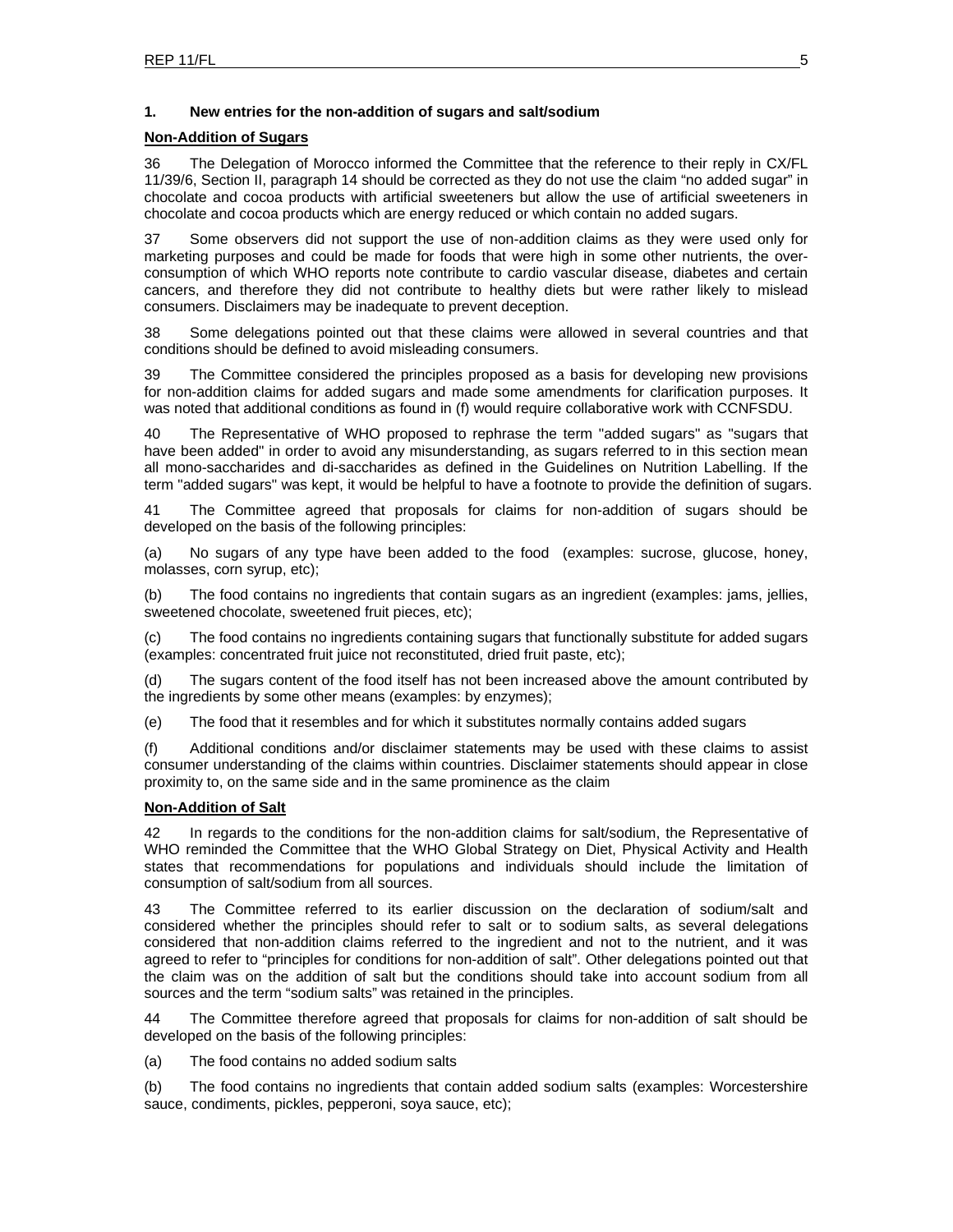(c) The food contains no ingredients that contain sodium salts that functionally substitute for added salt (potential example might be seaweed);

(d) The food that it resembles and for which it substitutes normally contains added sodium salts

(e) Additional conditions and/or disclaimer statements may be used with these claims to assist consumer understanding of the claims within countries. Disclaimer statements should appear in close proximity to, on the same side and in the same prominence as the claim

45 The Delegation of the European Union noted that in some countries claims may use the word "salt", where in fact the conditions relate to the sodium content and sodium chloride might not be present.

46 As regards the "salt free" claim, the Committee supported the principle that "claims to the effect that a food is "salt free" are permitted provided that the food meets the conditions for "sodium free" listed in the Table of conditions for nutrient contents".

47 One Observer did not support that the "salt free" claim should meet the conditions for the "sodium free" claim as it was not applicable to milk products due to their naturally occurring sodium content.

48 The Committee agreed to refer that the consideration of non-addition claims for sugars and for salt to the Committee on Nutrition and Foods for Special Dietary Uses (CCNFSDU) for advice.

### **2. Title of the table of conditions for nutrient contents**

49 The Committee discussed the proposal to amend the title of the Table in the Guidelines to read "Table of conditions for nutrient content claims". Some delegations pointed out that the title of the Table may need to be amended again if other types of claims were established for ingredients, in addition to nutrients. Some delegations indicated that such claims should be described in the text of the Guidelines but not included in the Table. It was also recalled that the Table was placed at the end of the Guidelines for editorial reasons but that it was part of section 5. Nutrient Content Claims.

50 The Committee agreed that in order to improve the clarity of the text, the Table should be placed in section 5. Nutrient Content Claims and that its title should read "Table of conditions for nutrient content claims", and agreed to forward this amendment to the Commission for approval.

### **3. Comparative Claims**

51 The Committee considered the proposal of the working group to amend section 6.3 of the Guidelines for Use of Nutrition and Health Claims to include sodium in the nutrients that would require a relative difference of 25%, while the difference is currently 10% for micronutrients. It was noted that no NRVs currently exist for sodium and potassium but that these and other NRVs are under consideration in the CCNFSDU. The Committee noted that some countries were currently reviewing the evidence on potassium, that it was also under review in WHO, and agreed that the relative difference applied for potassium required further consideration.

52 One observer pointed out that, as no condition was defined for "low" sugars, comparative claims for sugars could not be made in view of the conditions specified in section 6.3, which require both a relative difference and a minimum absolute reference to the figure defined as "low" or "source" in the Table. One delegation noted that comparative claims for increased energy were used in some foods for special population groups but according to the Guidelines no comparison could be made for "energy" as no condition for "source" was defined. The Committee noted some proposals to define such claims and agreed that they should be considered as new work as they had not been discussed earlier.

53 The Committee agreed to review section 6.4 referring to the "light" claim as it was closely related to section 6.3 and to consider the inclusion of an additional paragraph in order to address the different types of comparative claims in three separate sections.

### **Trans Fatty Acids**

54 Several delegations supported the establishment of nutrient content claims for trans fatty acids in view of their relevance to the implementation of the WHO Global Strategy on Diet, Physical Activity and Health.

55 One observer expressed the view that mandatory disclosure of trans-fat levels should be encouraged by Codex standards to help national authorities monitor trans-fat levels in foods and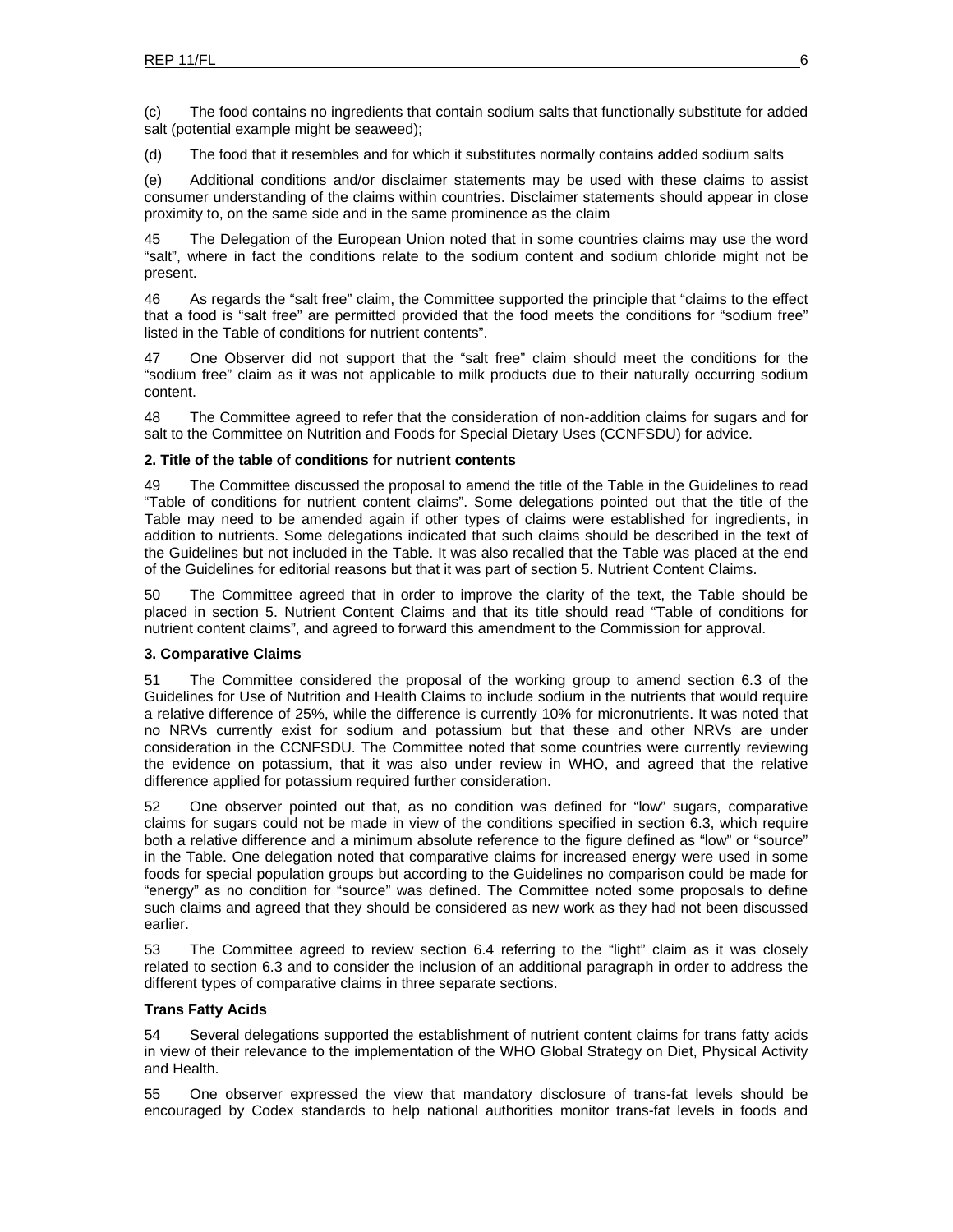prevent population intake levels from rising long before they reach levels that pose a public health threat.

56 Other delegations considered that, as in the case of nutrient declaration, this should be better addressed at the national level as trans-fatty acids were not a public health issue in all countries. One delegation expressed the view that such claims would be difficult to enforce due to lack of adequate methodology. Another delegation pointed out that the principles used for establishing mandatory nutrition declaration are not necessarily the same applied for nutrition claims as the *Guidelines for the use of nutrition and health claims* contain conditions for nutrition claims that are not of public health concern in many countries. The United States noted that it could support this work if limited in scope since no reference value exists for trans-fatty acids.

57 The Representative of WHO supported a proposal to develop common unified claims and related conditions for trans fatty acids internationally as such work would be consistent with the WHO Global Strategy on Diet, Physical Activity and Health.

58 After some discussion, the Committee agreed to develop nutrient content claims and conditions for use related to trans fatty acids and care will be taken with regard to the scope of work in the absence of an NRV.

59 The delegations of the European Union and Mexico expressed their reservation on this decision.

### **Conclusion**

60 As a result of the above discussions, the Committee agreed to establish an electronic working group led by Canada and working in English with the following terms of reference:

(1) To develop proposed text for inclusion in the Guidelines for Use of Nutrition and Health Claims for non-addition claims for sugars and salt consistent with the principles agreed at the 39th Session of the Committee and consider the placement of text. To propose an amendment to the text of section 6.3 to clarify that sodium would be captured in the claims that would require a change of 25% in order to be made.

(2) To review paragraphs 6.3 and 6.4 of the current *Guidelines for Use of Nutrition and Health Claims* and consider adding an additional paragraph in order to have separate paragraphs for conditions for each of the three types of comparative claims; namely:

- (a) claims related to reducing the energy or nutrient content (e.g."reduced"/"lower");
- (b) "light" claims; and
- (c) claims related to having more of a nutrient (e.g. "more").

(3) To develop claims and conditions for use related to trans-fatty acids for inclusion in the *Guidelines for Use of Nutrition and Health Claims*.

61 The Committee, recalling that the project document recommended a proposed date for adoption at Step 5 in 2012, agreed that the above proposals would be circulated for comments at Step 3 as Proposed Draft Amendments to the *Guidelines for Use of Nutrition and Health Claims* and consideration by the next session.

### **CONSIDERATION OF THE USE OF STANDARDISED SYMBOLS TO REPRESENT THE INGREDIENTS IDENTIFIED IN THE GLOBAL STRATEGY (Agenda Item 4c)7**

62 The Committee recalled that its last session had discussed the use of standardised symbols and had agreed to reconsider this question at its next session if more information became available.

63 The Representative of WHO updated the Committee on WHO's work on nutrient profiling and explained that the current work, related to the development of the guiding principles manual, would not provide any standardized symbols for the ingredients identified in the WHO Global Strategy on Diet, Physical Activity and Health.

64 One observer expressed the view that the use of symbols could facilitate consumer understanding. One observer noted that surveys it conducted in some countries showed that the use

l 7 ALINORM 10/33/22, para. 91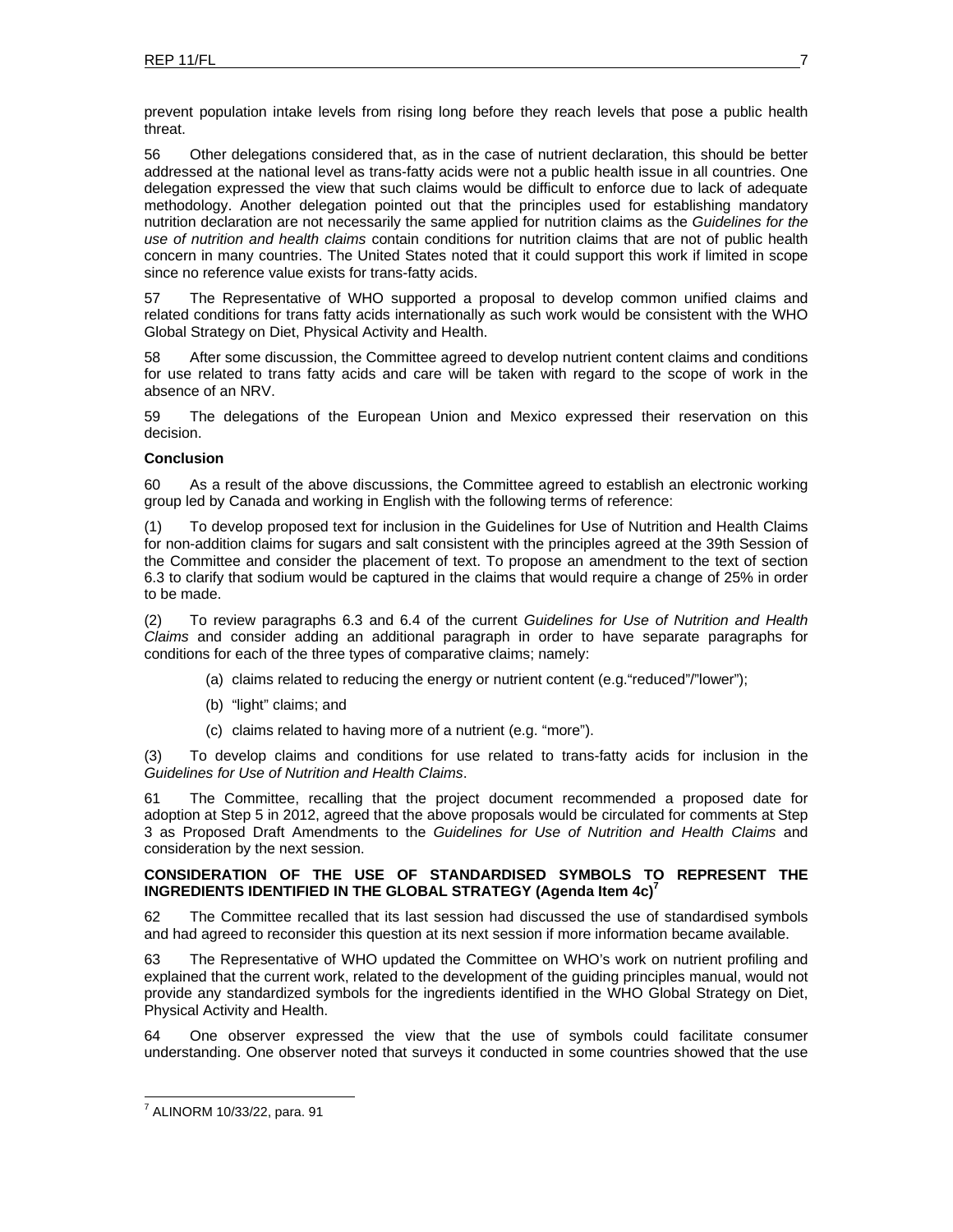of different colours such as traffic light symbols in front-of-pack labelling facilitated consumer understanding.

65 Some delegations indicated that referring to symbols was not necessary in Codex guidelines and was likely to create more confusion in consumer understanding as they might be interpreted in various ways in different countries.

66 The Committee recognized that no additional information had been put forward to justify new work on the use of symbols and therefore agreed to discontinue consideration of this question as a separate agenda item, with the understanding that any new proposals could always be put forward under "Other Business and Future Work".

### **MANDATORY NUTRITION LABELLING (Agenda Item 4d)<sup>8</sup>**

67 The Committee recalled that its last session had considered a discussion paper prepared by Australia and agreed to include it as Appendix III to ensure its availability to governments when considering mandatory labelling and recommended its use to FAO when developing capacity building tools related to nutrition labelling. The Chair invited the Committee to consider how to proceed further with consideration of mandatory labelling.

68 In reply to some questions, the Representative of FAO informed the Committee that FAO was collecting information from countries which apply mandatory nutrition labelling, which would be posted on the FAO nutrition labelling website for convenience of interested parties. The development of capacity building tools is progressing and this information will be available from FAO.

69 Several delegations and some observers supported further work on mandatory labelling in order to facilitate the implementation of the Global Strategy and recalled that, according to the project document approved in 2008, once a revised list of nutrients has been identified, consideration of the requirements for mandatory nutrition labelling would be undertaken. The Committee also recalled that, according to the timeline, the proposed amendments to the Guidelines on Nutrition Labelling regarding the requirements for mandatory nutrition labelling could be circulated for government comments at Step 3 following the 39th Session of the CCFL (2011), and therefore consideration of mandatory labelling was already approved as new work.

70 The Committee agreed to establish an electronic working group led by Australia and working in English, to develop proposed amendments to the *Guidelines on Nutrition Labelling* regarding the requirements for mandatory nutrition labelling for circulation at Step 3 and consideration at the next session. It was further agreed that the discussion paper prepared for the last session (ALINORM 10/33/22, Appendix III) would be taken into account in the process.

### **GUIDELINES FOR THE PRODUCTION, PROCESSING, LABELLING AND MARKETING OF ORGANICALLY PRODUCED FOODS (Agenda Item 5)**

### **Inclusion of ethylene for other products at Step 7 - Use of ethylene for the ripening of fruit (Annex 1)(Agenda Item 5a)<sup>9</sup>**

71 The Committee recalled that at its  $38<sup>th</sup>$  Session it had established a working group, led by Ghana, with the terms of reference to develop a justification regarding the use of ethylene for the ripening of fruit and that this justification could be differentiated by fruit categories.

72 The delegation of Ghana reported that the eWG had not agreed on specific fruits for which ripening using ethylene should be allowed but proposed to amend the text in paragraph 82 of Annex 1 of the Guidelines to read "Ethylene may be used for ripening kiwifruit, bananas and other climacteric fruits.". The eWG had provided a justification for this proposal in the appendix to the working document.

73 Several delegations were of the opinion that the use of ethylene for ripening should be limited to those climacteric fruits, for which sufficient justification had been provided. They stated that ethylene was not used for ripening of all climacteric fruits e.g. apples. They believed that the working group had not provided sufficient justification for its proposal and suggested limiting the application to tropical climacteric fruits, for which individual justifications would have to be given.

<sup>&</sup>lt;sup>8</sup> ALINORM 10/33/22, para. 67, ALINORM 08/31/22, Appendix IX; Comments: CRD 17 (Ghana); CRD 18 (India); CRD 22 (Bolivia), CRD 34 (EU) and CRD 35 (Panama).<br><sup>9</sup> ALINORM 10/33/22, Appendix VII; CX/FL 11/39/7; Additional comments: CRD 9 (Chile); CRD 18 (India); CRD 27

<sup>(</sup>United States of America); CRD 33 (Thailand) and CRD 35 (Panama).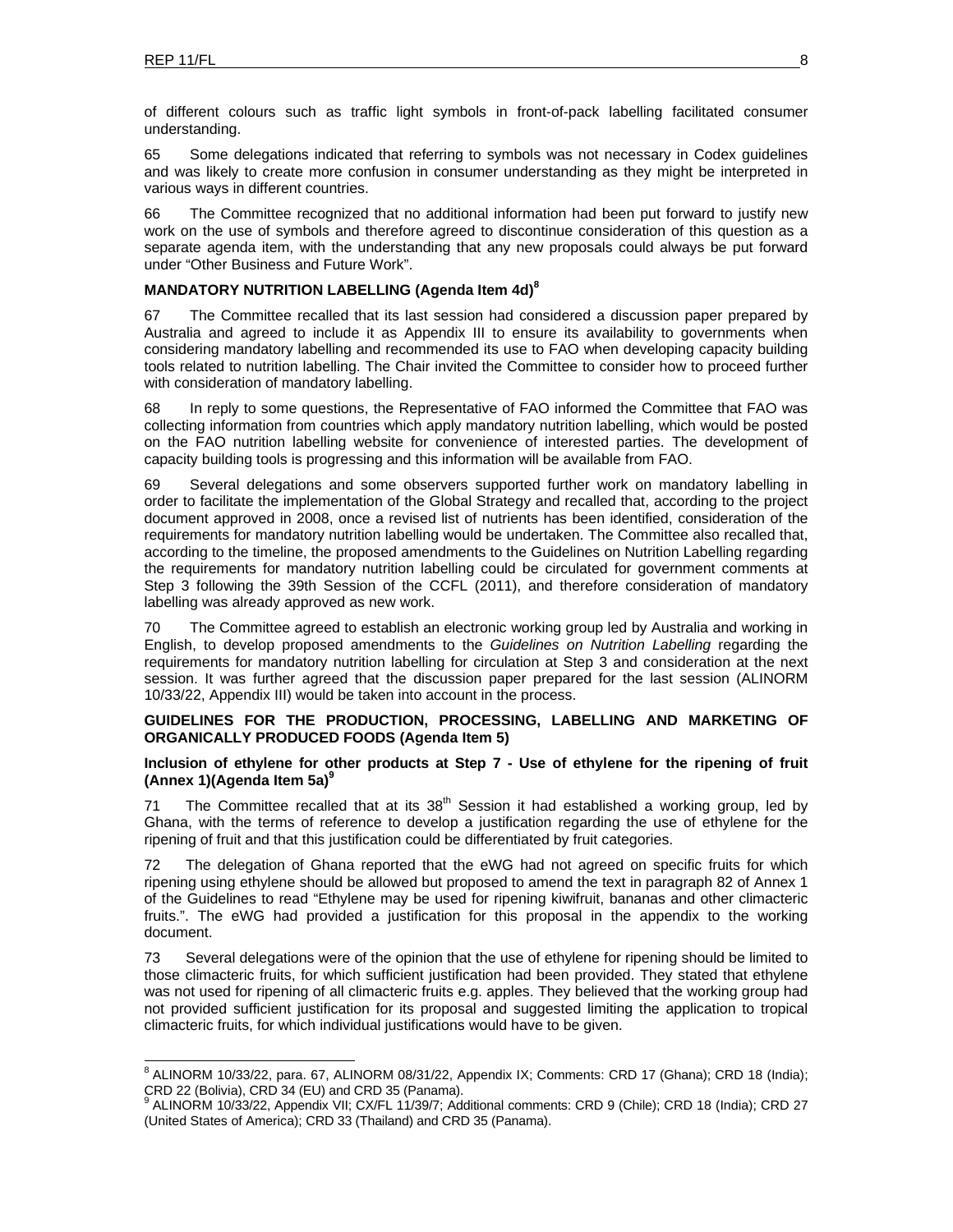74 One observer said that before allowing ripening of fruit with ethylene, alternatives should be considered on a case by case basis, as ethylene was a synthetic product, even if it was nature identical. The ripening of pineapples should be treated separately because of their special physiology. The observer was not in favour of allowing the use of ethylene for ripening of all climacteric tropical fruits in general, without requesting justifications for each fruit or fruit category.

75 Another delegation mentioned that the provision on the use of ethylene for ripening was not correctly placed and should rather be included in Annex 2, as this was the appropriate place for substances used in organic production. The Committee agreed to deal with the issue on a case-bycase basis and requested an in-session working group of interested parties to present a list of fruit for which ethylene for ripening was appropriate so that work on relevant justifications could begin. The insession working group however did not agree on a list of fruits but proposed to amend the text as follows: "Ethylene may be used for ripening of kiwifruit, bananas and other tropical fruits for which justification will be provided by interested members that will be reviewed through the structured work approach". The Committee noted that the inclusion of such a statement in the guidelines was not appropriate as it dealt with the procedure within the Committee and was not a provision of the Guidelines.

76 After some discussion, the Committee agreed that the electronic working group dealing with the structured approach for the review to the guidelines could consider proposals and justifications for the ripening of tropical fruit with ethylene and noted that the eWG might have to prioritise its work in the event too many proposals were received.

### **Status of the draft amendment: Inclusion of Ethylene for Other Products**

77 The Committee agreed to hold the extension of uses of ethylene for ripening of other fruit at Step 7 for consideration at the next Session of the Committee.

### **Justification against the criteria in section 5.1 regarding the use of ethylene for: de-greening of citrus fruit, induction of flowering in pineapples and sprout inhibition in potatoes and onions**  and Annex 2: Inclusion of new substances (Agenda item 5b)<sup>10</sup>

78 The Committee recalled that at its  $38<sup>th</sup>$  Session it had established an electronic working group led by the United States to review substances proposed for inclusion in Annex 2 of the *Guidelines,* to identify additional data needed to meet Section 5.1 criteria, to undertake to collect such data from the submitting countries or from members of the eWG, to make recommendations on whether these substances should be included in Annex 2 and to provide advice to the Committee on the utility of a working group approach to facilitating a two year cycle regarding substances to be included in Annex 2.

79 The Committee noted that in addition to the inclusion of spinosad, potassium bicarbonate and copper octanoate, the working group had also reviewed the use of ethylene for de-greening of citrus fruit, for the induction of flowering in pineapples and for sprout inhibition in potatoes and onions against the criteria in section 5.1.

80 Many delegations mentioned the usefulness of the structured approach and the template used for preparing the justification for inclusion of substances in Annex 2.

81 One delegation suggested that a physical working group could be held every two years prior to the session of the CCFL when reviewing the Guidelines. They also mentioned that it was problematic for consumer perception that a number of pesticides remained in the annex and suggested to adopt a periodic review process similar to the CCPR.

82 One observer said that the origin and areas of usage of substances should be specified and felt that for more substantial changes to the guidelines a physical working group could be useful.

83 The Committee noted that the delegation of Australia had proposed to refine the approach by making the template clearer in terms of process. They also suggested that the Committee consider the process used by the Codex Committee on Food Hygiene, which, while being more complex, was a good model for outlining how to conduct the work. The delegation agreed to prepare a specific proposal in this regard.

<sup>10</sup> CX/FL 11/39/9; Additional comments: CRD-1 (Kenya); CRD 13 (Philippines); CRD 23 (Bolivia); CRD 33 (Thailand); and CRD 35 (Panama)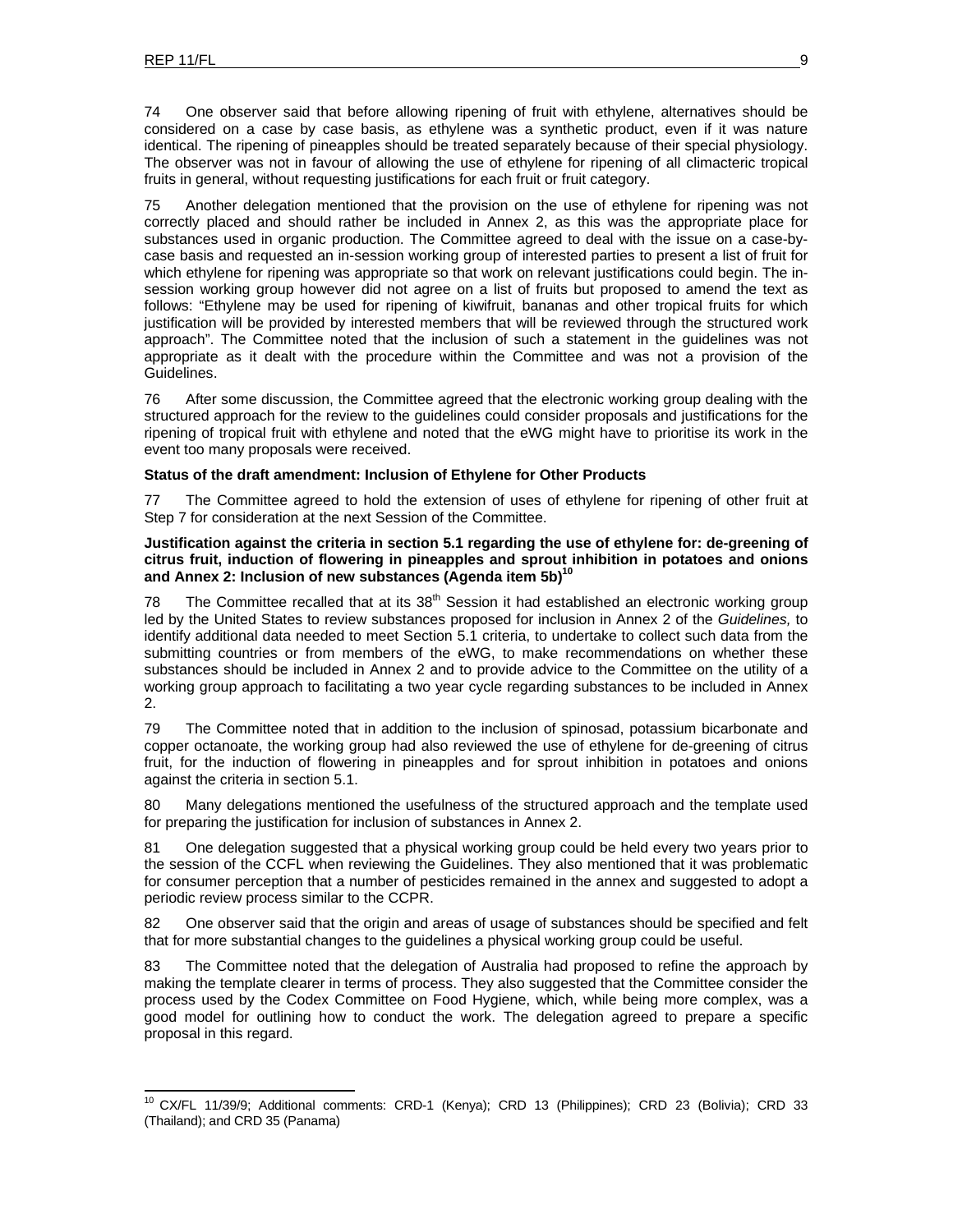84 The Committee agreed to continue using the structured approach and an electronic working group and to discuss refining the process based on the discussion held and the proposal prepared by Australia.

85 The Committee reviewed the proposals of the working group and discussed them as follows.

### **Spinosad**

86 The Committee agreed that spinosad should be included in the table with the condition that it should only be used where measures are taken to minimize the risk to parasitoids and to minimize the risk of development of resistance.

87 The Committee noted that several delegations had also proposed that need, prescription and application rates should be recognized by a certification body or authority.

### **Copper octanoate**

88 Many delegations agreed that copper octanoate should be included with no additional condition needed to the one applying to all copper compounds, i.e. that need, prescription and application rates are recognized by a certification body or authority and that as a fungicide the substance be used in such a way as to minimize copper accumulation in the soil.

89 Other delegations and one observer, while agreeing to the inclusion of the compound, preferred to include a footnote to the condition that members should set limits for the maximum application at a national level taking into account pedo-climatic conditions, type of crops and periodic disease attacks.

90 One delegation stated its concern about the copper compounds authorized in the list and that they should be phased out when other fungicides would be available.

91 Several delegations stated that the footnote was not necessary as this specific compound rather helped to reduce the amount of copper in the soil. If the footnote was included, then it should apply to all copper compounds, which went beyond what the eWG had examined. It was mentioned that the guidelines already allowed to restrict use of a compound to specific regions or commodities.

92 The Committee noted that one observer was of the opinion that the footnote should be included for all copper compounds as it was important to emphasize the amount of copper in the soil rather than application and that the soil content should be taken into account.

93 The Committee agreed that copper octanoate be included in the table without the footnote.

### **Potassium bicarbonate**

94 The Committee agreed with the view of the working group to include potassium bicarbonate without any conditions.

95 The Committee noted that some delegations proposed the condition that it was used as a fungicide. The Committee noted also that in some countries the product was used as a plant strengthener and that potassium bicarbonate was a food grade product.

### **Use of ethylene for the degreening of citrus for fruit fly prevention and flowering agent for pineapples**

96 The Committee agreed to allow the use of ethylene for degreening of citrus for fruit fly prevention and as a flowering agent for pineapples.

97 The Committee agreed to place these applications in Annex 2, Table 2, under "Other", with the justification that both applications could be seen as plant protection measures. Some delegations felt that this was not the best place for these applications but no other place was proposed.

### **Use of ethylene as sprouting inhibitor for potatoes and onions**

98 The working group had not made a final recommendation on the use of ethylene as sprouting inhibitor as there was no consensus on the use of alternative options.

99 Several delegations were of the opinion that while there were other options such as cold storage or use of caraway seed oil, it was always good to have more options available. Cooling could cause a problem with acrylamide and small producers could have problems with the use of cold storage or oil.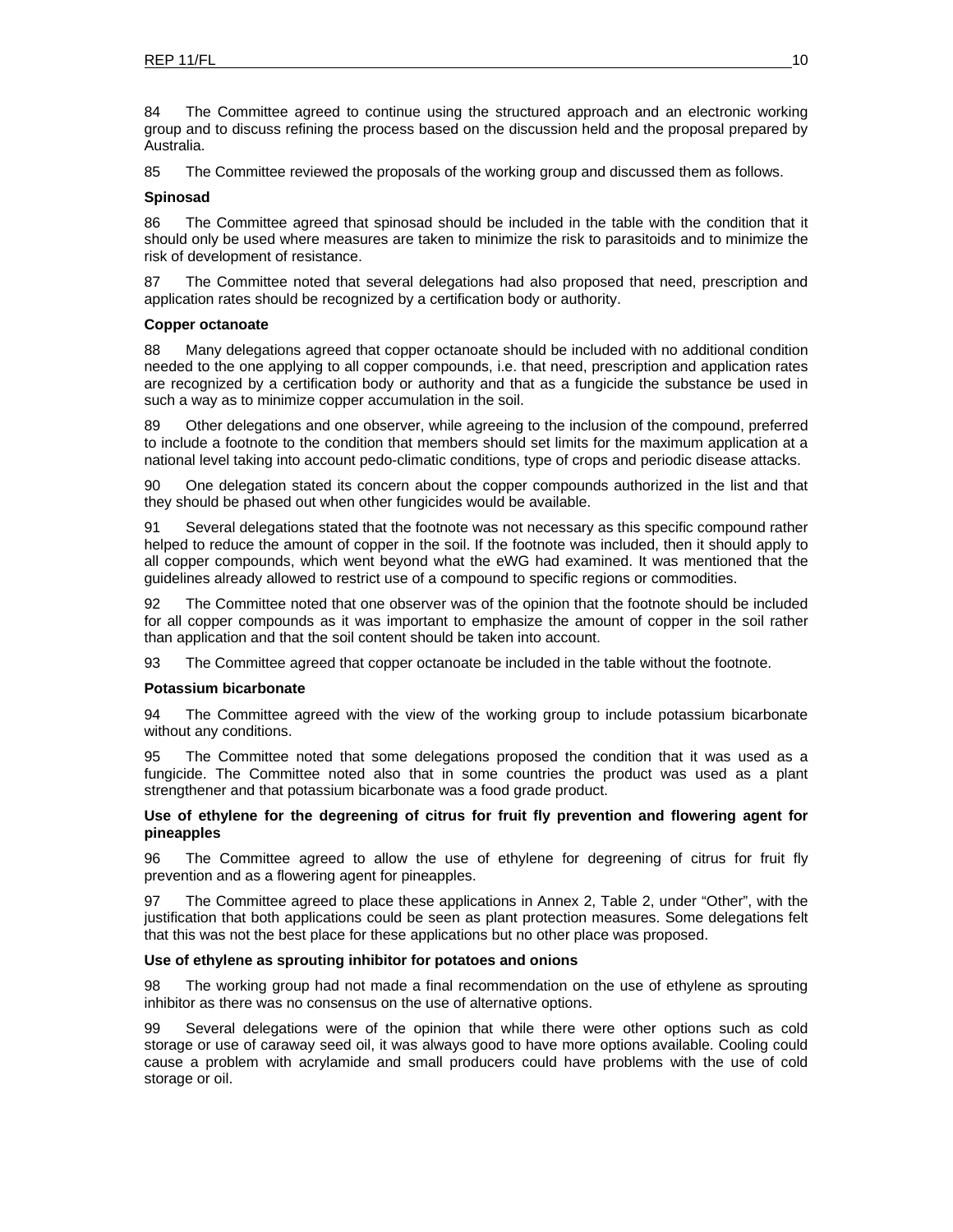100 The Committee agreed that more reflection on this issue was necessary. The electronic working group could be charged to provide further justification for the use of ethylene as sprouting inhibitor for potatoes and onions and to consider alternatives in more detail.

### **Conclusion**

101 The Committee agreed to submit a project document (See appendix VI) to the Commission for approval of new work on the inclusion in Annex 2, Table 2 of spinosad, copper octanoate, potassium bicarbonate and uses of ethylene for degreening of citrus for fruit fly prevention and flowering induction in pineapples.

102 The Committee also agreed to re-establish the electronic working group led by the United States and working in English only, with the terms of reference to continue considering the structured approach operating on a 2 year cycle on the revision of the Guidelines and any proposals for amendment including any specific proposals for the use of ethylene for ripening of fruit and the use of ethylene for sprout inhibition in onions and potatoes. The working group would also consider the proposals from Australia on refining the process and the template as its tool with the objective to finalise both at the next session of the Committee.

### **Organic Aquaculture (Agenda Item 5c)**<sup>11</sup>

103 The Committee recalled that its last session had agreed to initiate new work on organic aquaculture to include in the *Guidelines for the Production, Processing, Labelling and Marketing of Organically Produced Foods* (GL 32-1999) and that the European Union would prepare the proposed revisions on aquaculture animal and seaweed production for consideration at this session.

104 One Delegation pointed out that the standard should not cover sustainable aquaculture and the Committee should take note of the Guidelines for sustainable aquaculture prepared by  $FAO^{12}$ . The Committee also noted that the Proposed Draft revision should be consistent with other Codex texts and the Guidelines on Aquaculture Certification, which had been approved by the 29<sup>th</sup> Session of the FAO Committee on Fisheries.

105 One observer proposed to develop clear decision criteria for crucial areas instead of going for very detailed guidelines.

106 The Committee considered the Proposed Draft revision section by section. In addition to written comments the following discussion was held:

### **General changes in Foreword, Section 1 and Section 2**

107 The Committee noted that when the term "agriculture" was used in these sections, it would be revised to mean both "agriculture including aquaculture" if necessary.

### **Section B.1: Aquaculture animals**

### General Principles

108 It was pointed out that paragraph 1 should be deleted or revised as it was a promotional statement or observation rather than a principle. More details for different species should be included. It was proposed to replace "should" with "must" in the second sentence of paragraph 2 but there was no consensus on this.

### **Origin**

109 It was proposed to replace "locally grown species" with "indigenous species" as "locally grown species" was not clear but it was also stated that "locally grown species" was more flexible and it was sometimes difficult to define which species were indigenous. It was also mentioned that, whether species were locally grown or indigenous, might not matter for organic production. It was also proposed to include "if the stock is healthy" after the second sentence of paragraph 8 and to include that the animals should be GMO free.

### Husbandry

l

110 It was proposed to change the title of this section to "Production". With regard to closed recirculation systems, there were different opinions whether they should be allowed or not because of

<sup>11</sup> CX/FL 11/39/10, CX/FL 11/39/10-Add.1 (Norway), CX/FL 11/39/10-Add.2 (Australia), CRD 18 (India), CRD 28 (United States of America), CRD 33 (Thailand), CRD 35 (Panama) 12 http://www.fao.org/focus/e/fisheries/sustaq.htm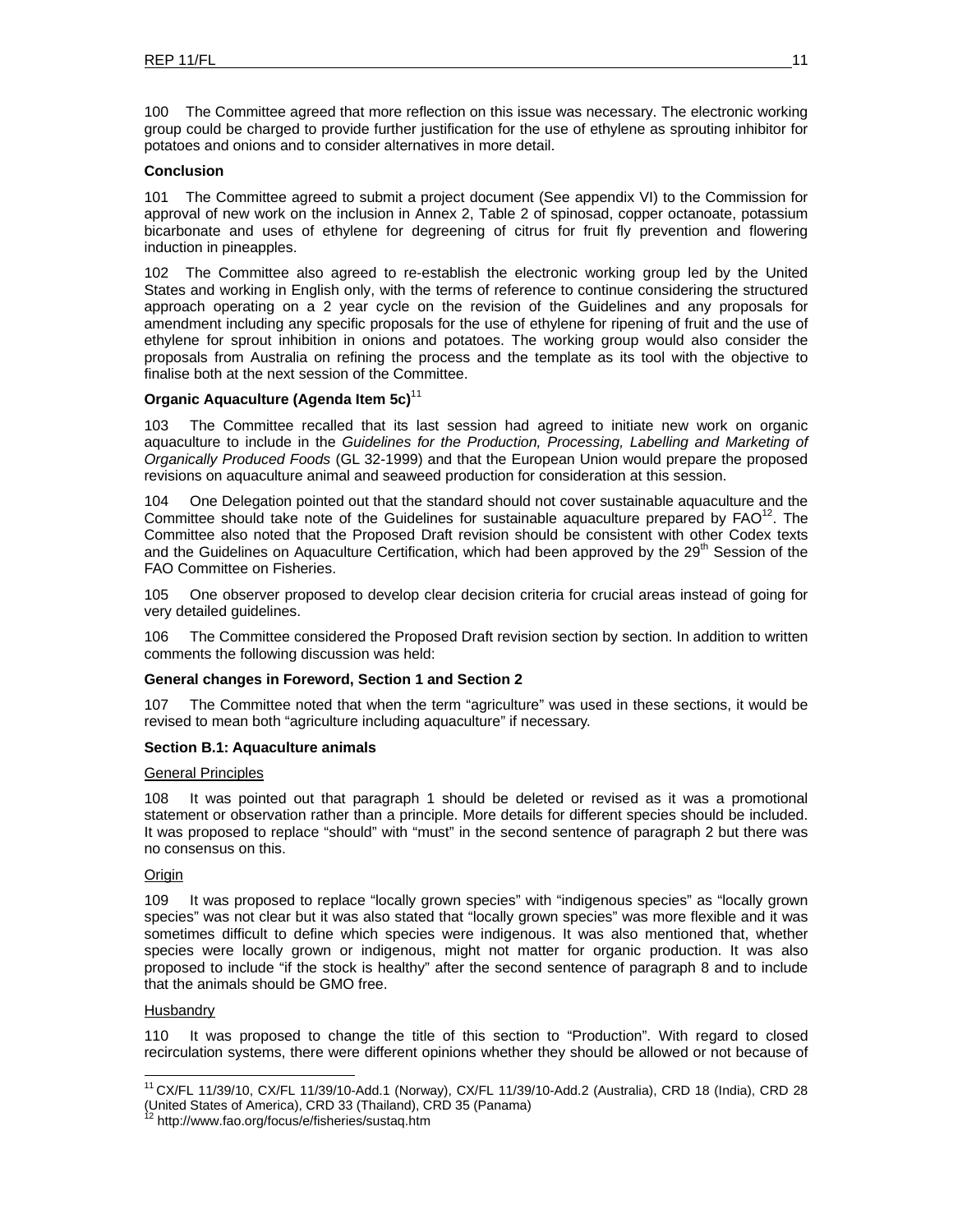consumer perception. The Committee noted that the definition of closed recirculation systems would need to be further discussed.

111 It was proposed to include clear criteria in paragraph 9 regarding what constituted good quality water and sufficient space.

It was pointed out that paragraph 10 should be amended as for aquaculture of some sedentary species like scallop "containment systems" were not necessary.

### Breeding

113 It was noted that in the first sentence of paragraph 12 it was unclear what would constitute "the natural situation". Paragraph 13 should be deleted or rephrased as some fish species might occur naturally in flocks with a biomass density exceeding the normal regulated density in conventional fish farming operations.

### Nutrition

114 It was noted that some addition was needed on contamination through feeding and cannibalism. The section should define the nutritional needs for the aquaculture animals and not mix it with consumer demands.

### Health Care

115 It was proposed that the statement "where possible" be added to paragraph 16 regarding ectoparasites, noting that sealice cleaner-fish are not available in all parts of the world.

116 It was proposed that hormones only be allowed as reproductive aids, and that consideration be given to a withholding period similar to that of livestock. One observer said that use of hormones should be avoided.

### **Others**

l

117 It was noted that the document should include information about use of veterinary drugs, probiotics and chemical products as well as sections on "transport" and "slaughtering".

#### **Section B.2 Seaweeds**

118 It was noted that the title could be changed to include aquatic plants, a definition for seaweed and overall more detail was needed in this section

### **Status of the Proposed Draft Revision of the Guidelines for the Production, Processing, Labelling and Marketing of Organically Produced Foods: to Include Aquaculture Animals and Seaweed**

119 The Committee agreed to re-circulate the Proposed Draft Revision (Appendix V) at step 3 for comments until 31 July 2011, for redrafting by the European Union by the end of October taking into account also comments made at the session. The re-drafted version would be circulated for comments at step 3 and be discussed at step 4 at the next session of the Committee.

### **LABELLING OF FOODS AND FOOD INGREDIENTS OBTAINED THROUGH CERTAIN TECHNIQUES OF GENETIC MODIFICATION / GENETIC ENGINEERING (Agenda Item 6)**

### **Draft Amendment to the** *General Standard for the Labelling of Prepackaged Foods***: Definitions (at Step 7)(Agenda Item 6a)13**

120 Several delegations proposed that, rather than including definitions in the General standard, a cross reference could be made in 4.2.2 to the *Principles for the Risk Analysis of Foods Derived from Modern Biotechnology* (CAC/GL 44-2003) as the word "biotechnology" was used in section 4.2.2 but was not defined. In order to make section 4.2.2 consistent with the terminology used CAC/GL 44-2003, it was proposed to add the word "modern" in front of "biotechnology".

121 Other delegations however were of the opinion that the scope of the word "biotechnology" as it relates to allergens was wider than that of "modern biotechnology" thus the proposed change would be a substantial change to the scope of that section, to which they could not agree. They proposed to discontinue work on separate definitions for inclusion in the General standard. As a new text had been

<sup>&</sup>lt;sup>13</sup> ALINORM 10/33/22 Appendix IX; CL 2010/15-FL; CX/FL 11/39/11; Additional comments: CRD 1 (Kenya), CRD 13 (Philippines); CRD 18 (India); CRD 19 (Mali); and CRD 24 (Bolivia)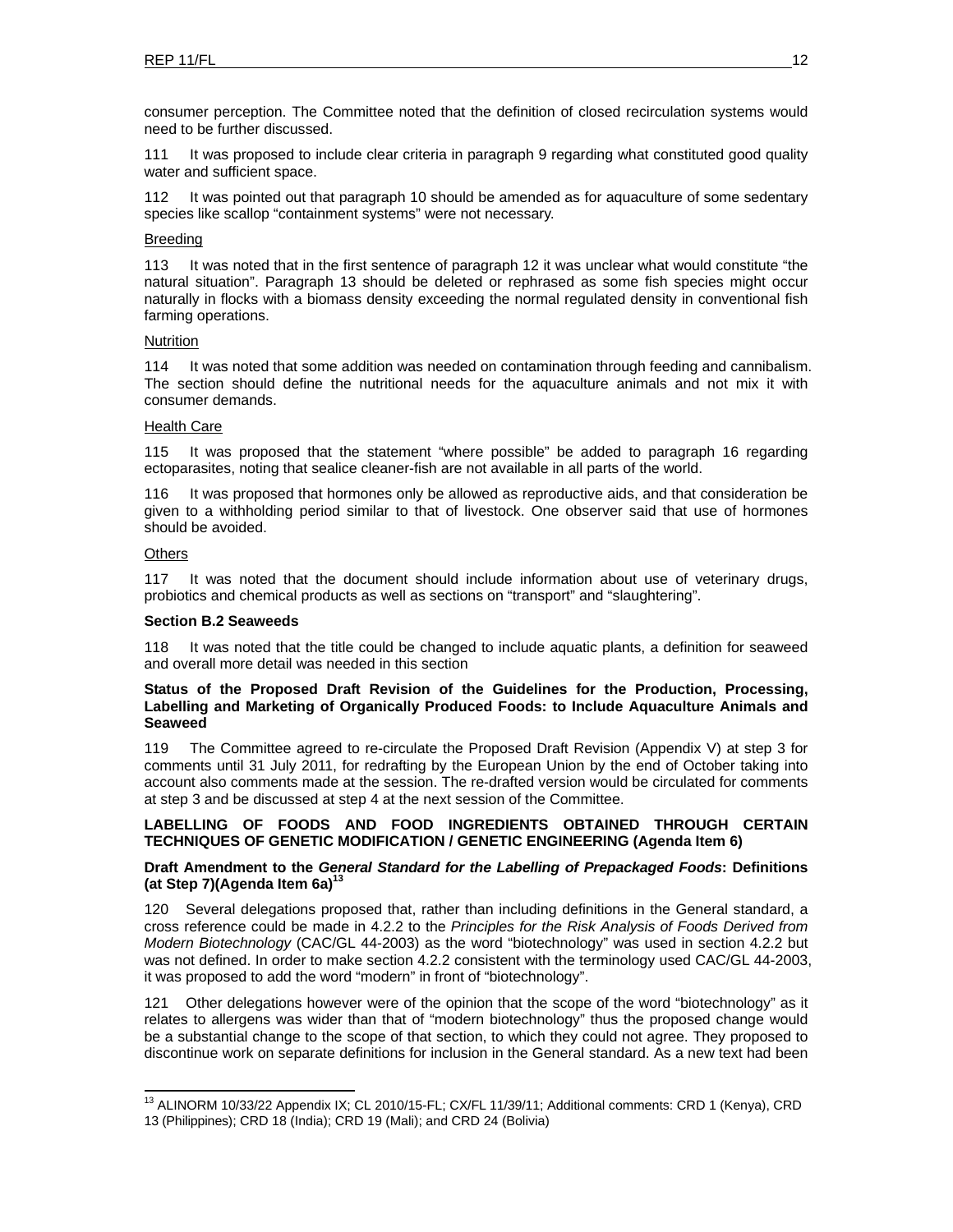agreed under 6b, they proposed to make a reference to the *Principles for the Risk Analysis of Foods Derived from Modern Biotechnology* (CAC/GL 44-2003) in a footnote to the title of this new text.

122 The Committee agreed to this proposal.

123 One observer noted that the difference in terms was just historical as the word "modern" had been introduced at a later stage but there was no difference in meaning.

### **Status of the Draft Amendment to the** *General Standard for the Labelling of Prepackaged Foods***: Definitions (at Step 7)**

124 The Committee agreed to propose to the Commission discontinue work on this issue.

### **Proposed draft Recommendations for the labelling of foods and food ingredients obtained through certain techniques of genetic modification/genetic engineering (Agenda Item 6b)14**

125 The Committee recalled that the item had been on its agenda for a number of years and that to make progress and to reconcile different opinions it had agreed at its last session to hold a facilitated work session, chaired by Ghana, facilitated by the Chairperson of the Committee and hosted by the European Union.

126 The Delegation of Ghana introduced the report of the facilitated work session of the Committee, which was held in Brussels in November 2010 with the goal of exploring the objectives of different delegations with regard to various versions of texts being considered under the CCFL agenda item dealing with the labelling of foods derived through modern biotechnology and to reconcile them in one text if possible.

127 The Committee agreed to discuss the topic on the basis of the outcome of the facilitated session (CX/FL 11/39/13, Appendix 3: Guidance text options).

128 The Committee noted that Appendix 3 presented three options for consideration. All options contained the same proposals for the initial sections (title, purpose and consideration) and varied in the presentation of the final section concerning the listing of the various Codex texts. The Committee agreed to discuss the proposals section by section.

### **General remarks**

129 Many delegations congratulated the facilitated session on its work.

130 Some delegations stated that it was necessary for the Committee to make progress on the issue also keeping in mind the statements made by the Executive Committee and the deadline that the Committee had set itself. Other delegations expressed concern about continuing work on this agenda item.

131 Some delegations stated that Codex guidance on this issue should be short and concise concentrating on a list of applicable Codex texts to which all members could agree.

132 Some delegations were not in favour in principle of Codex guidance in this area but could accept a very concise document that could find consensus in the Committee.

133 One delegation recalled that during the long work of Codex on this issue many accomplishments had been achieved such as the the criteria on allergens in section 4.2.2 of the *General Standard for the Labelling of Prepackaged Foods* and the background paper prepared by Nigeria, Canada and the United Statesfor the working group in Ghana<sup>15</sup> and that the Committee had not been able to achieve consensus on other items.

### **Title**

l

134 All delegations and observers that intervened preferred the second option given in the Appendix for the title of the document.

135 In the discussion, the text proposed was simplified to read "Proposed Draft Compilation of Codex texts relevant to labelling of foods derived from modern biotechnology".

<sup>14</sup> ALINORM 10/33/22, Appendix X; CL 2010/19-FL; CX/FL 11/39/12; CX/FL 11/39/12-Add.1; CX/FL 11/39/13; CX/FL 11/39/13-Add.1; Additional comments: CRD 1 (Kenya); CRD 3 (European Union); CRD 5 (Consumers International); CRD 10 (Chile); CRD 12 (Nigeria); CRD 13 (Philippines); CRD 16 (Indonesia); CRD 17 (Ghana); CRD 18 (India); CRD 19 (Mali); CRD 24 (Bolivia); CRD 31 (Malaysia) and CRD 35 (Panama) 15 CL 2007/39-FL, Annex 1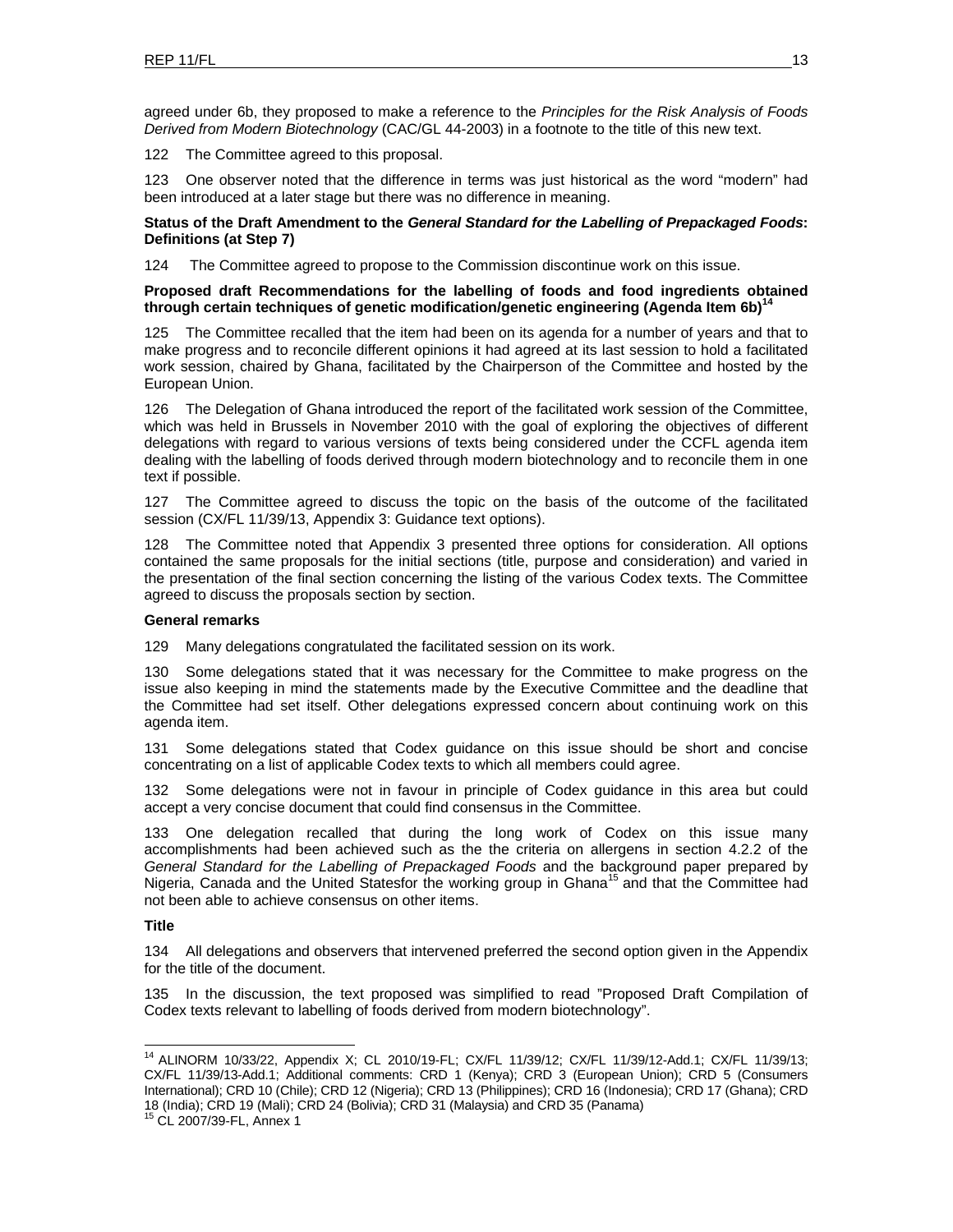136 Some delegations suggested to add "as for all foods" at the end of the title. Other delegations and observers did not think this was appropriate as some of the texts referred to in the document applied to foods derived from modern biotechnology only.

137 One delegation stated that the Codex texts on food labelling, referred to in the text were applicable to all foods and this should be clarified in the title possibly through a footnote.

138 The Committee agreed to leave the title as amended as a "working title" and come back to the question raised when discussing the placement of the text.

### **Section 1 – Purpose**

139 The Committee agreed with the proposal of the facilitated session that the purpose should read as follows: "The purpose of this document is only to recall and assemble in a single document some important elements of guidance from Codex texts, which are relevant to labelling of foods derived from modern biotechnology."

### **Section 2 – Considerations**

140 There were several proposals for possible amendments to the first sentence of this section. One delegation proposed that the first part of the sentence could be included in a footnote. Others proposed to delete the first part of the sentence, as the purpose of the document was to give guidance to countries that needed it and not to acknowledge what other countries were doing. Other delegations and observers proposed to delete the second part of the sentence, as it was confusing in relation to the first part.

141 After some discussion the Committee agreed to clarify that the first part was not an acknowledgement or endorsement but a statement of a fact. The text of the first sentence was split into two sentences and the first sentence amended to read as follows: "Different approaches regarding labelling of foods derived from modern biotechnology are used."

142 The Committee also agreed to harmonise the wording of "framework" and "approach" to read "approach" and to inverse the order of the second and the third sentence as it considered it more logical if the statement of fact on different approaches used appeared in conjunction with the obligation that any approach should be consistent with already adopted Codex provisions, whereas the new last sentence was a clarification.

### **Section 3 – Compilation of relevant Codex texts**

143 Many delegations and observers supported the first option proposed by the facilitated session i.e. to include in the listing only references to Codex texts and not to include the actual texts referred to either partly or completely as suggested in second and third option. The main reason was to facilitate the maintenance of the text as otherwise it would have to be changed each time one of the referred texts was changed.

144 The Committee noted however the concerns of a number of delegations and observers that the text could be difficult to use because of the many references contained and access might be difficult especially in countries with slow Internet connections.

145 The Committee agreed that to facilitate the widest possible use of the text, the Codex secretariat will include hyperlinks in the listing of Codex texts and explore the possibility to print compilations of the text (including all texts referred to) in accordance with the needs of members and the funds available

146 After some discussion, the Committee agreed to delete the introductory text to the listing as all relevant text had already been included in the sections on purpose and considerations.

147 Many delegations and observers supported including the *General Guidelines for Use of the Term "Halal"* (CAC/GL 24-1997), as foods derived from modern biotechnology could have an impact on halal foods. Other delegations were of the opinion that this text did not mention foods derived from modern biotechnology and questioned why it would be included.

148 The Committee noted that also some of the other texts referenced did not make mention of foods derived from modern biotechnology but were relevant to labelling of claims. It was clarified that including the text on halal here did not mean to say that foods derived from modern biotechnology were or were not "halal" as this determination was to be made by the relevant religious authorities.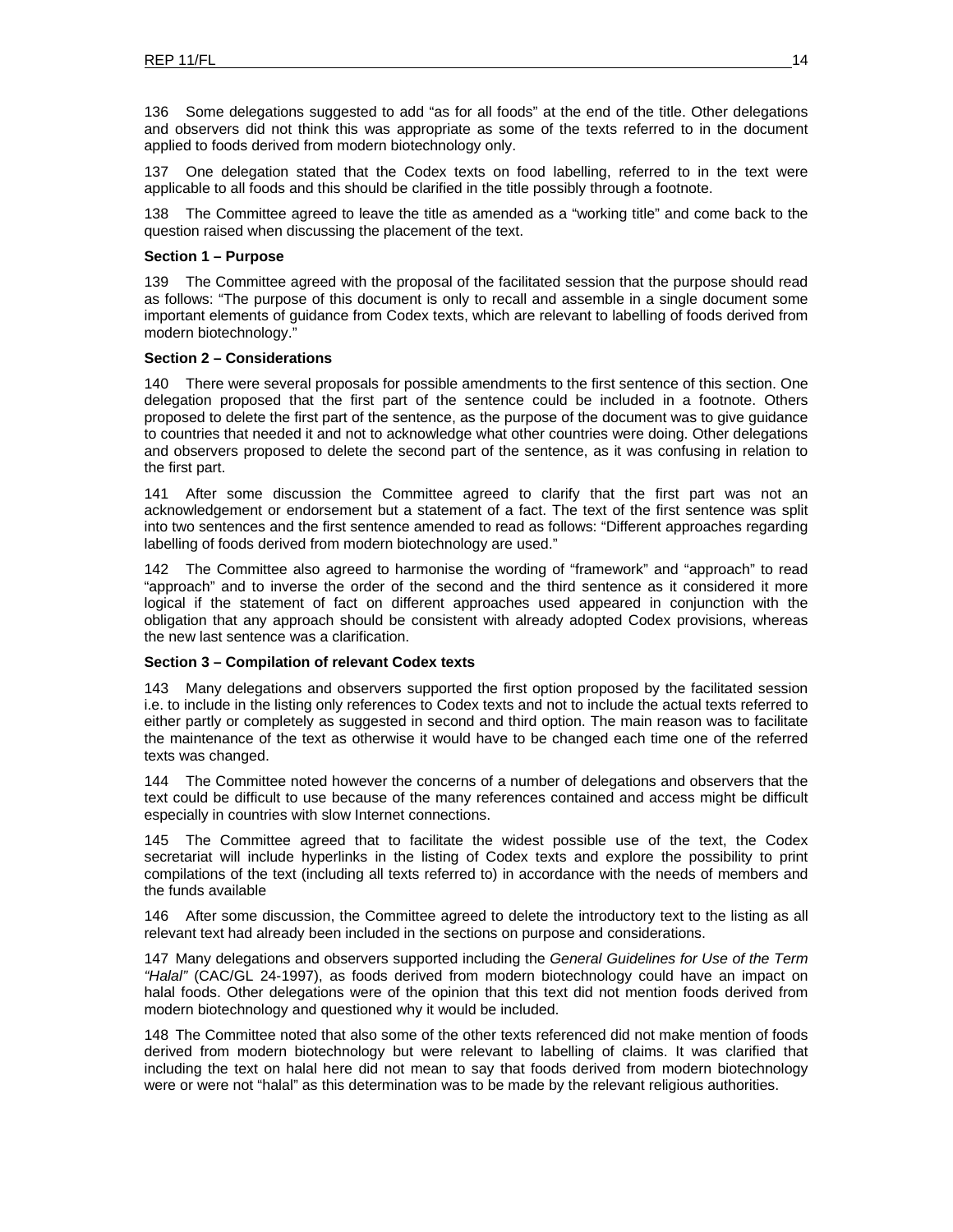149 It was noted that Section 5.1(v) of the *General Guidelines on Claims* (CAC/GL 1-1979) was also relevant and was included in the relevant list of sections.

150 Recalling that, when discussing the title of the document, one delegation had noted that it should be clarified that some of the texts referenced applied to all foods, the Committee agreed to reorder the texts as follows: first those texts applying to all foods, followed by the *Working Principles for Risk Analysis for Food Safety for Application by Governments* (CAC/GL 62-2007), followed by the other relevant texts on Risk Analysis and Food Safety Assessments related to foods derived from modern biotechnology.

151 One delegation proposed that the Committee could report to the Commission that the Committee had achieved its task providing relevant guidance to governments in the text discussed at this session and the background document from the Ghana workshop.

152 Some delegations proposed that the text should become an annex to the *General Guidelines on Claims* (CAC/GL 1-1979) as it dealt predominantly with representations about foods.

153 Many other delegations and observers were not of the opinion that the text predominantly dealt with claims and supported that the text was important guidance to countries and should be a standalone Codex text.

154 The Committee noted that when work had begun on the issue it was intended to become part of the *General Standard for the Labelling of Prepackaged Foods* (Codex Stan 1-1985) and that at a later stage the focus had changed, and the text had been discussed as stand-alone recommendations or guidance document, whereas it had not been previously discussed to make it an annex to the General Guidelines on Claims.

### **Status of the Proposed draft Recommendations for the labelling of foods and food ingredients obtained through certain techniques of genetic modification/genetic engineering**

155 Many delegations were of the opinion that as no further open questions remained in the document it should be advanced to the Commission for adoption at steps 5/8.

156 Some delegations preferred to advance the document only to Step 5 to allow for more consideration as to the placement of the text but stated that they could agree with advancing it to steps 5/8 if it was annexed to the *General Guidelines on Claims*.

157 As all major issues related to the document had been solved, the Committee agreed to advance the text as contained in Appendix III to the Commission for adoption at steps 5/8 as a standalone document.

158 The delegation of Argentina expressed its reservation to this decision.

### PROPOSED DRAFT DEFINITION OF NUTRIENT REFERENCE VALUES (Agenda Item 7)<sup>16</sup>

159 The Committee recalled that at its last session, upon a request from the CCNFSDU, it had agreed to start new work on a definition of the term "Nutrient Reference Values", which was subsequently approved by the 33<sup>rd</sup> Session of the Commission. A circular letter (CL 2010/21-FL) had been sent, containing the proposed elements for a definition suggested by the CCNFSDU. The delegation of Canada had prepared a synthesis of the replies in the working document, which had been circulated for comments at step 3.

160 In the synthesis, the delegation of Canada had drafted two options, which in addition to the first sentence stating that NRVs were numerical values established for the purpose of nutrition labelling, made explicit reference to the two kinds of NRVs: those based on scientific data on levels of nutrients associated with nutrient requirements (NRVs) and those based on scientific data on levels of nutrients associated with a reduction in the risk of diet-related non-communicable diseases (NRVs-NCD). The second option additionally used the term "daily intake reference values". Some delegations preferred to work from a shorter version with just one sentence based on the proposal by by CCNSFDU. After some discussion the Committee agreed to work on the first option proposed in the discussion paper as there was more support for it.

<sup>&</sup>lt;sup>16</sup> CX/FL 11/39/14-Rev1; CX/FL 11/39/14-Add.1 (Comments of Brazil, European Union, Japan, United States of America); CX/FL 11/39/14-Add.2 (Comments of Australia and IDF); Additional comments: CRD-1 (Kenya), CRD-7 (Chile), CRD-12 (Nigeria), CRD-13 (Philippines), CRD-14 (Korea), CRD-16 (Indonesia), CRD-18 (India),CRD-19 (Mali), CRD-29 (IACFO), CRD-31 (Malaysia), CRD-33 (Thailand) and CRD 36 (NHF).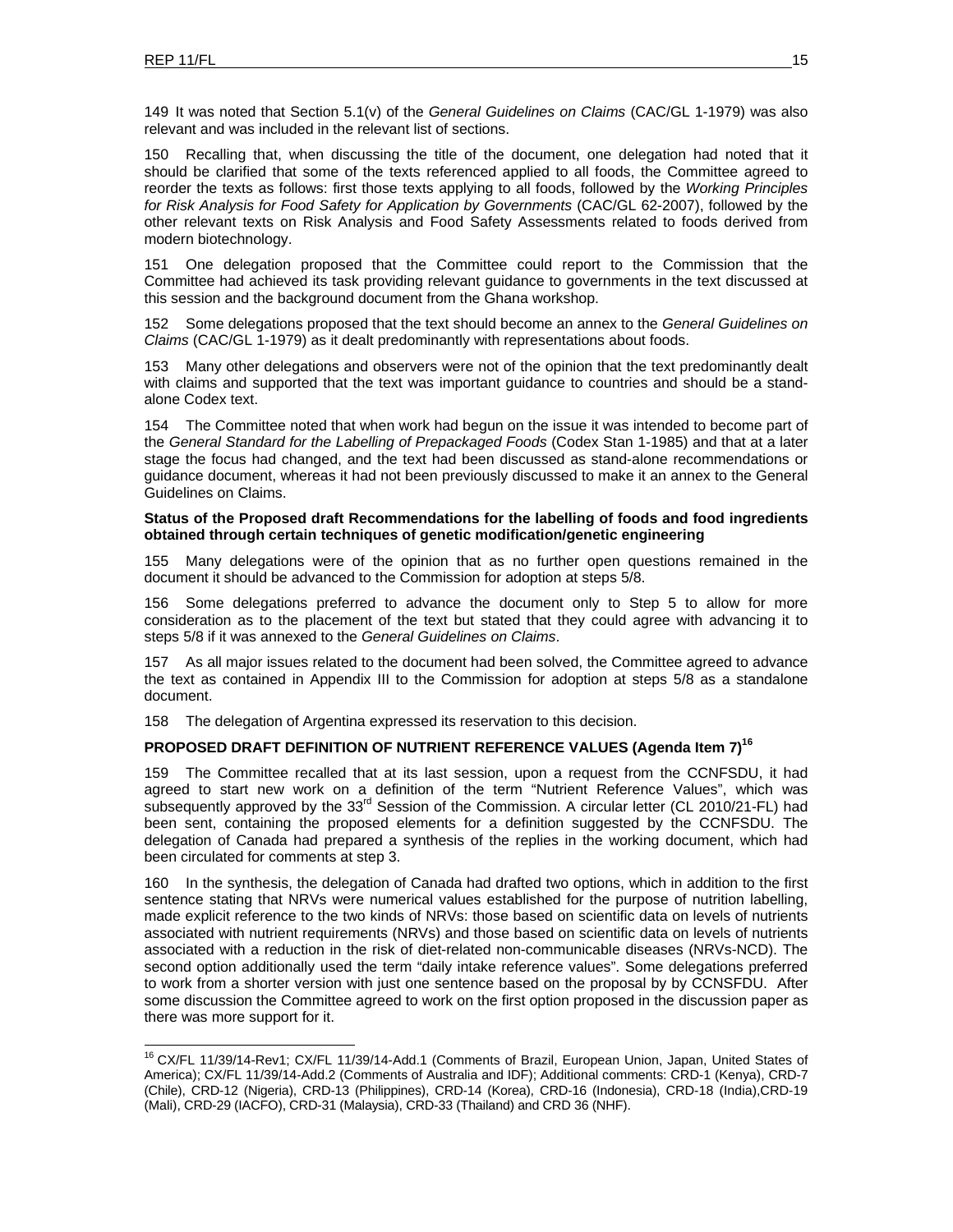161 It was mentioned that the scientific basis of the NRVs was an important consideration and should be maintained in the definition.

162 Some delegations suggested to include that the NRVs were established by the Codex Alimentarius Commission to avoid confusion with values established by other organisations. The Committee noted however that, as the definition would be contained in the *Guidelines for Nutrition Labelling* (CAC/GL 2-1985), which would also contain the annexes on principles for the definition of NRVs and NRVs-NCD (currently under development by the CCNFSDU), there would not be much doubt as to the origin of the values.

163 As NRVs, additionally to nutrition labelling, were also used as a basis for claims, it was proposed that this should be added in the definition, making reference to "nutrient content claims", "health claims" or "relevant claims". Some delegations were of the opinion that this was already included in the definition for "nutrition labelling". The Committee noted however that the Codex definition did not explicitly include nutrition claims, which were defined separately.

164 One observer stated that the definition should clarify that the NRVs were defined for the general population and that labelling based on NRVs for the general population might be misleading for population groups with special nutritional needs such as pregnant or lactating women. The Committee noted however that the definition of nutrient reference values for specific groups was possible and the definition should be wide enough to allow this.

165 Many delegations were of the opinion that a simpler definition would be more adequate for the purpose of the guidelines and proposed to maintain only the first sentence of the first option stating that NRVs were numerical values established for the purpose of nutrition labelling without going into further details concerning application, or alternatively to include the second part in a footnote.

166 One observer mentioned that some nutrients could have more than one NRV depending on the purpose of the food labeling information.

167 Different versions of the definition were proposed in order to include all relevant information needed to define NRVs, while keeping the text simple.

168 After some discussion the Committee agreed on a compromise solution as contained in Appendix IV. It was noted that the definition could contain a footnote which would refer to the annexes on the principles for establishing NRVs at a later stage.

169 The delegation of Kenya expressed its reservation on this decision.

#### **Status of the proposed draft definition of Nutrient Reference Values**

170 The Committee agreed to advance the proposed draft definition of nutrient reference values as contained in Appendix IV to Step 5 for adoption by the Commission.

171 The Committee noted that the draft definition would be referred to the CCNFSDU for comments, which would be taken into account at the next session when finalising the definition.

### **DISCUSSION PAPER ON THE NEED TO AMEND THE GENERAL STANDARD FOR THE LABELLING OF PREPACKAGED FOODS (CODEX STAN 1-1985) IN LINE WITH OIML RECOMMENDATIONS REGARDING THE DECLARATION OF THE QUANTITY OF PRODUCT IN PREPACKAGES (Agenda Item 8)**

172 See Agenda Item 1 regarding the Committee's decision not to consider this item as no discussion document was available. The Committee agreed not to include the item in the agenda for its 40<sup>th</sup> Session but was prepared to take it up under other business if a document was available.

### **MODIFIED STANDARDIZED COMMON NAMES (Agenda Item 9)**<sup>17</sup>

173 The Committee recalled that it had considered this matter at previous sessions and at its 37 Session, on the basis of a discussion paper prepared by an eWG led by Canada, had recognized that there was no consensus on whether CCFL should undertake work in this area and had agreed to invite Codex Commodity Committees and FAO/WHO Regional Coordinating Committees to provide

<sup>17</sup> CX/FL 09/37/13 (This document replaces CX/FL 11/39/16), CX/FL 11/39/2 (Views of commodity committees and FAO/WHO coordinating committees on this issue), CRD 18 (India), CRD 25 (Bolivia), CRD 29 (IACFO), CRD 31 (Malaysia), CRD 34 (European Union)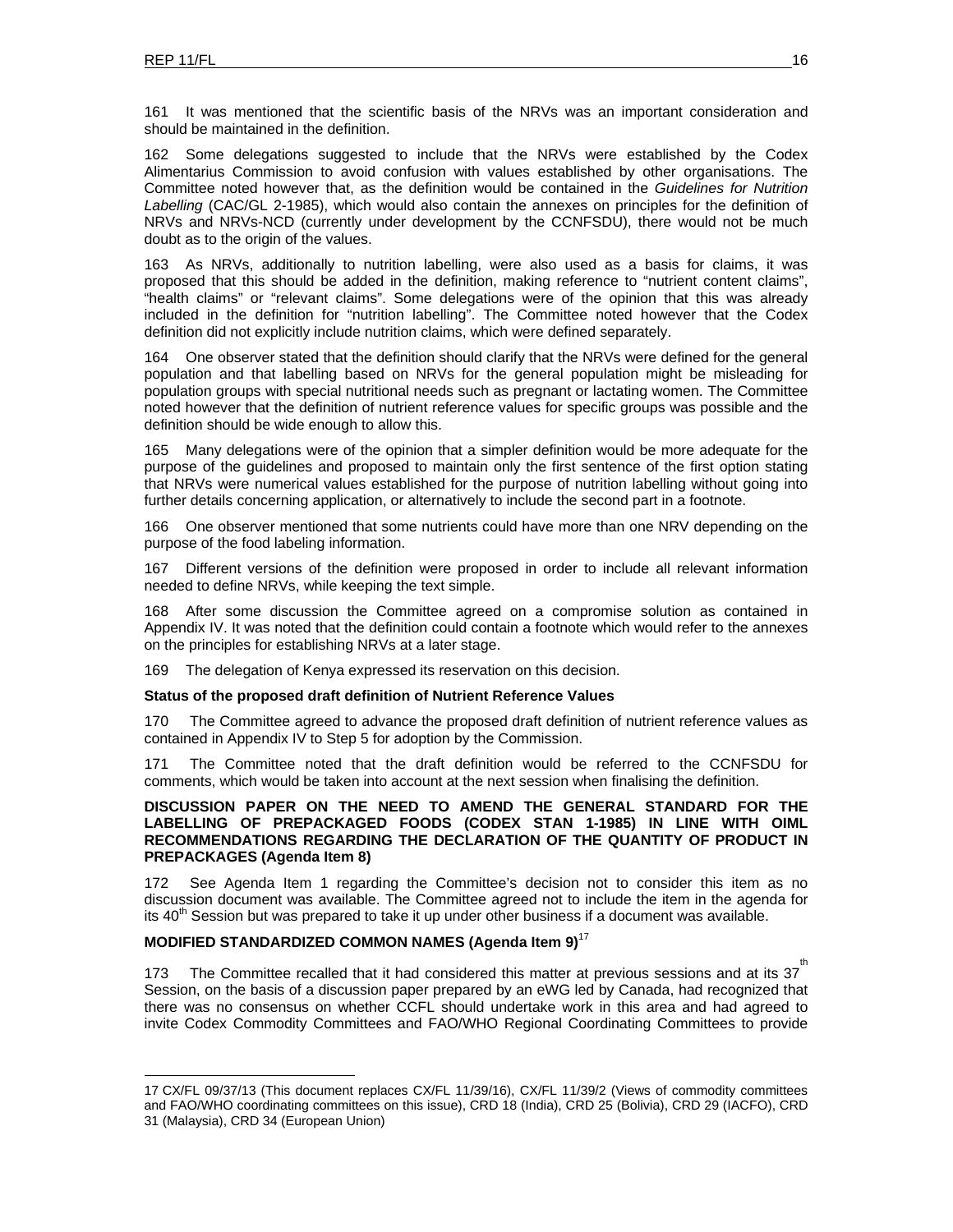advice, in particular concerning the relevance and implications of horizontal guidance from CCFL on this matter to their work.

174 The Committee noted that five Committees had considered this matter: CCFO, CCMMP and CCEURO did not see a need for horizontal guidance on the matter; CCPFV did not find a consensus on this issue and CCASIA had no specific advice. It was noted that the CCMMP had already developed guidance for modification of standardized names.

175 Many delegations proposed to discontinue discussions on this matter in the CCFL and proposed that any specific proposals for modified standardized common names could be discussed in relevant commodity committees and regional committees on a case-by-case basis as no committee had supported this work. They also mentioned that modification of a standardized name could confuse and mislead consumers because they expect essential characteristics and quality of a product with a standardized name. They also expressed the view that the *Guidelines for Use of Nutrition and Health Claims* already covered the issue.

176 Other delegations supported horizontal guidance on modified standardized common names that would help protect standardized foods while allowing modified names to provide useful information to consumers to make healthy food choices and could thus be helpful to assist the implementation of WHO Global Strategy on Diet, Physical Activity and Health. The view was expressed that nutrition can contribute to the quality of foods. The horizontal guidance would make modified names more systematic and harmonized among various kinds of foods.

177 After some discussion, the Committee agreed to establish an electronic working group led by Canada and Hungary, working in English, with the following terms of reference: The eWG would note the work already carried out on the issue and prepare an inventory of existing Codex texts related to modified standardized common names that could serve to inform Codex members wishing to promote healthier food options.

178 The Committee noted that the electronic working group should reflect on the past work found in discussion papers and reports on this item while recognising that there was no consensus to undertake new work in this area.

### **REVISED DISCUSSION PAPER ON EXCHANGE OF INFORMATION BETWEEN COMPETENT AUTHORITIES WHEN SUSPECTING FRAUD CONCERNING ORGANIC PRODUCTS (Agenda Item**   $10$ <sup>18</sup>

179 The Committee recalled that its last session had agreed that the European Union would prepare a revised discussion paper on the basis of comments received for consideration at this session.

180 The Delegation of the European Union introduced the document CX/FL 11/39/17 explaining the importance of the exchange of information between competent authorities to protect consumers against deception and fraud with regard to organic foods. The Delegation proposed to recommend that the FAO maintain a list of all Competent Authorities as referred to in Section 6.2 of the *Guidelines for the Production, Processing, Labelling and Marketing of Organically Produced Foods* (CAC/GL 32- 1999) and to amend Section 6.10 of the *Guidelines* to add references to relevant sections of the *Guidelines for the Exchange of Information between Countries on Rejections of Imported Foods*  (CAC/GL 25-1997).

181 The Secretariat informed the Committee that the list of competent authorities could possibly be included on the existing FAO site dedicated to organic agriculture (http://www.fao.org/organicag/).

182 The Secretariat would check this and other options and report back to the Committee. The Committee also noted the possible challenges of establishing such a list and keeping it current and that in some countries several authorities were responsible for organic agriculture.

183 Some delegations supported the proposal. Other delegations were of the view that the amendment was not necessary because the *Guidelines for the Exchange of Information between Countries on Rejections of Imported Foods* covered the matter for all kinds of foods, including organic products. In reply to some questions, it was also clarified that INFOSAN only dealt with health and food safety issues and could not include rejections related to organic foods.

<sup>&</sup>lt;sup>18</sup> CX/FL 11/39/17, CL 2010/20-FL, CRD 11 (Chile), CRD 17 (Ghana), CRD 18 (India), CRD 19 (Mali), CRD 20 (Bolivia)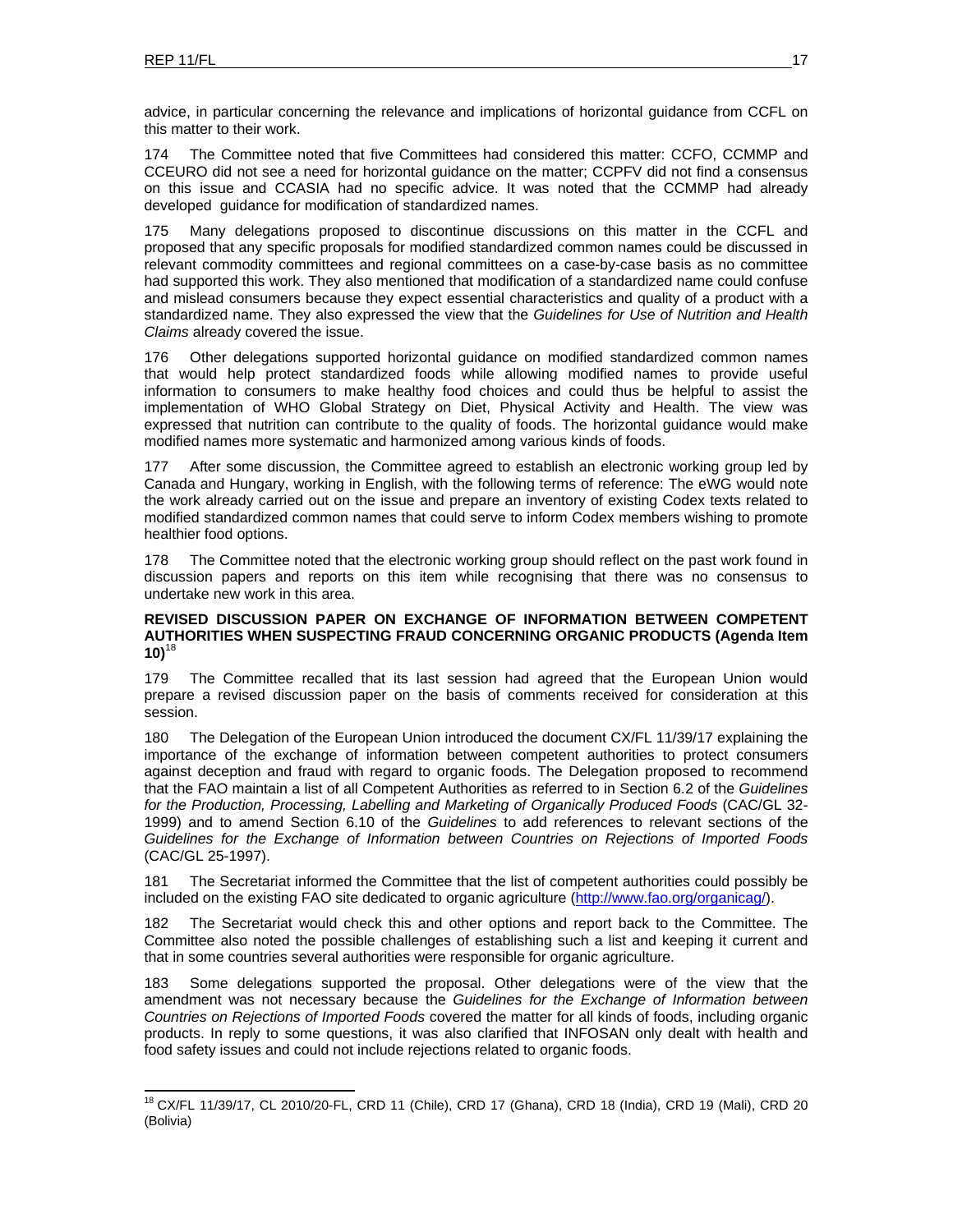184 Some delegations mentioned that in exchange of information on fraud, the information should be verifiable and in case of corrective action the evidence on the fraud discovered should be included by the notifying authority. It was also noted that in several countries inspection was carried out by certifying bodies and not by government competent authorities.

185 The Committee did not agree to start new work on amending section 6.10 of the *Guidelines for the Production, Processing, Labelling and Marketing of Organically Produced Foods* (CAC/GL 32- 1999) and noted the relevance of the CCFICS texts to organic agriculture and that the issue of fraud in organic products was an important consideration.

### **OTHER BUSINESS, FUTURE WORK AND DATE AND PLACE OF THE NEXT SESSION (Agenda Item 11)**

### **Background Information concerning the United Nations Summit on Non-Communicable Diseases**

186 The Representative of WHO presented detailed information on the UN High-level Meeting on NCDs to be held in New York in September 2011. The Representative informed the Committee of the preparatory work and process leading up to the High-level Meeting at global and regional levels including the 1<sup>st</sup> Global Ministerial Conference on Healthy Lifestyles and NCD Control held in April 2011 in Moscow and summaries of its outcomes, as well as the WHO report on Prevention and Control of NCDs which will be reviewed at the World Health Assembly starting on 16 May 2011.

187 One Observer expressed the view the United Nations Summit will be convened because the status quo is unsustainable. In the observer's view, CCFL should support ambitious and innovative national standards, based on the best available evidence, to help reduce the enormous economic, health and development burden of non-communicable diseases. The Observer mentioned as references three articles: "Priority actions for the non-communicable diseases" by Beaglehole, Bonita et al www.thelancet.com; UN News Service: Synopsis of the Moscow meeting www.un.org/apps/news/printnews.asp?nid=38238; and UN resolution 65/238 on Scope, modalities, format and organization of the High-level Meeting of the General Assembly on the Prevention and Control of Non-communicable Diseases http://www.un.org/en/ga/president/65/issues/A-RES-65- 238.pdf.

### **Proposal for New Work on Review of the Definition of Trans-Fatty Acids**

188 The Delegation of Malaysia proposed new work to review the definition of trans-fatty acids in the *Guidelines on Nutrition Labelling* (CAC/GL 2-1985) taking into consideration the origin of transfatty acids to take into account natural trans-fatty acids from dairy products and new scientific data such as the outcome of the FAO/WHO expert consultation.

189 Some delegations and observers supported new work. Other delegations questioned the need for such revision at this stage as there was no clear scientific evidence to support it. Some delegations were of the view that CCNFSDU would be more appropriate to conduct this work.

190 Regarding the health effects of industrial trans-fatty acids and ruminant trans-fatty acids, the Representative of WHO informed the Committee that much of the evidence reviewed for the 2007 WHO Scientific Update on trans-fatty acids was based on the studies on partially hydrogenated vegetable oils as not many studies on ruminant trans-fatty acids existed. The 2008 joint FAO/WHO Expert Consultation on fats and fatty acids drew much of the evidence review from the 2007 WHO Scientific Update. The Representative also informed the Committee that WHO reviewed new scientific data periodically and WHO anticipates taking up the topic of trans-fatty acids this year.

191 The Committee recalled that with regard to the current definition, the  $31<sup>st</sup>$  Session of the Committee (2003) had asked CCNFSDU to provide a definition of trans-fatty acids for the purpose of the Guidelines<sup>19</sup> and the 34<sup>th</sup> Session of the Committee (2006) had considered the definition based on the draft definition provided by CCNFSDU. The Committee therefore agreed to invite CCNFSDU to give its opinion on revising the definition of trans-fatty acids.

### 192 **Date and Place of the Next Session**

193 The Committee was informed that the  $40<sup>th</sup>$  Session of the Committee was tentatively scheduled to be held in Ottawa, Canada from 14 to 18 May 2012.

l

<sup>&</sup>lt;sup>19</sup> ALINORM 03/22A para. 35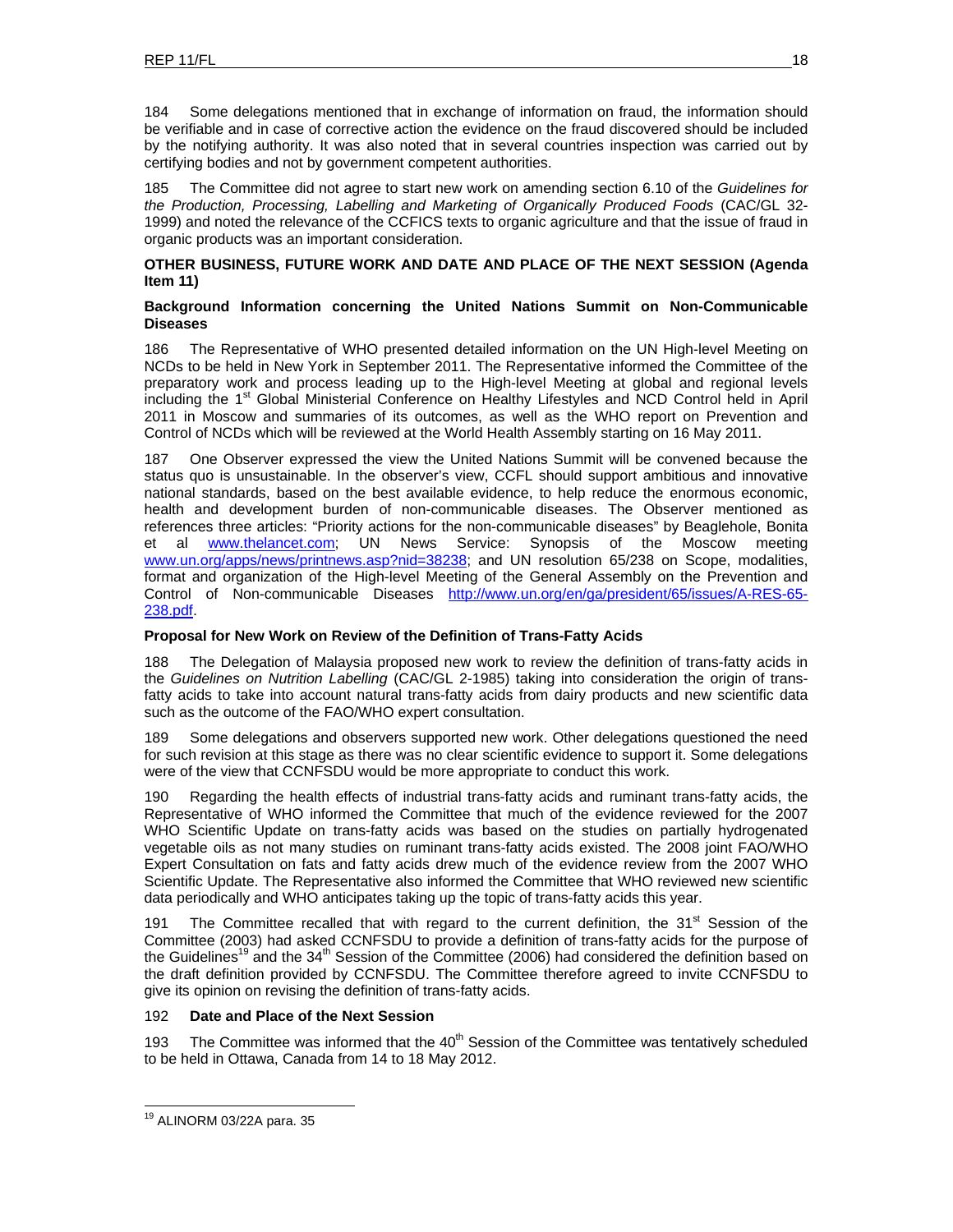### **SUMMARY STATUS OF WORK**

| <b>SUBJECT MATTER</b>                                                                                                                                                                                           | <b>STEP</b>            | <b>ACTION BY:</b>                                       | <b>DOCUMENT</b><br><b>REFERENCE</b><br>(REP11/FL) |
|-----------------------------------------------------------------------------------------------------------------------------------------------------------------------------------------------------------------|------------------------|---------------------------------------------------------|---------------------------------------------------|
| Draft revision of the Guideliens on<br>Nutrition Labelling (CAC/GL 2-1985)<br>concerning the list of nutrients that are<br>always declared on a voluntary or<br>mandatory basis                                 | 8                      | Governments<br>34 <sup>th</sup> CAC                     | para. 32<br>Appendix II                           |
| Proposed draft Compilation of Codex<br>Texts Relevant to Labelling of Foods<br>Derived from Modern Biotechnology                                                                                                | 5/8                    | Governments<br>$34th$ CAC                               | para. 157<br>Appendix III                         |
| Proposed draft definition of Nutrient<br>Reference Values (for inclusion in the<br>Guidelines for Nutrition Labelling (CAC/GL<br>$2-1985)$                                                                      | 5                      | Governments<br>$34th$ CAC<br>40 <sup>th</sup> CCFL      | para. 170<br>Appendix IV                          |
| Draft amendment to the Guidelines for the<br>production, processing, labelling and<br>marketing of organically produced foods<br>(CAC/GL 32-1999): inclusion of ethylene<br>for other products                  | $\overline{7}$         | 40 <sup>th</sup> CCFL                                   | para. 77                                          |
| Additional conditions for nutrient content<br>claims and comparative claims in the<br>Guidelines for Use of Nutrition and Health<br>Claims (CAC/GL 23-1997)                                                     | 2/3                    | Electronic working group                                | paras 60 and<br>61                                |
| Proposed draft amendment to the<br>Guidelines for the production, processing,<br>labelling and marketing of organically<br>produced foods (CAC/GL 32-1999): to<br>include of aquaculture animals and<br>seaweed | 3                      | Governments,<br>European Union<br>40 <sup>th</sup> CCFL | para. 119<br>Appendix V                           |
| Draft amendment to the General Standard<br>for the Labelling of Prepackaged Foods<br>(CODEX STAN 1-1985): Definitions                                                                                           | <b>Discont</b><br>inue | 34 <sup>th</sup> CAC                                    | para. 124                                         |
| Guidelines for the Production, Processing,<br>Labelling and Marketing of Organically<br>Produced Foods (CAC/GL 32-1999):<br>inclusion of new substances                                                         | 1/2/3                  | 65 <sup>th</sup> CCEXEC<br>34 <sup>th</sup> CAC         | para. 101<br>Appendix VI                          |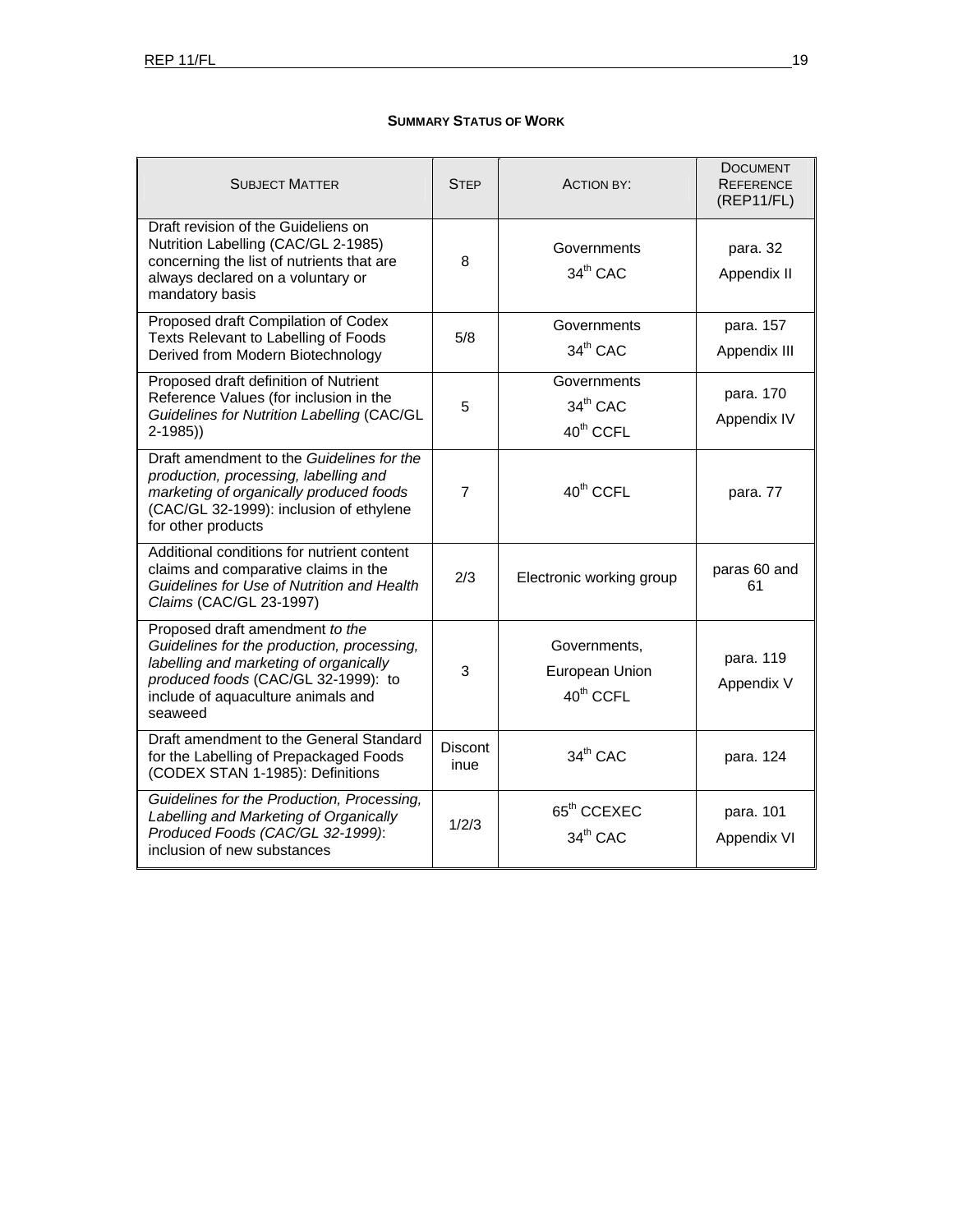### **APPENDIX I**

#### **LIST OF PARTICIPANTS/LISTES DES PARTICIPANTS LISTA DE PARTICIPANTES**

Chairperson / Mr. Paul Mayers<br>Président / Associate Vice-F Président / Associate Vice-President, Programs Policy and Programs Branch Canadian Food Inspection Agency 1400 Merivale Road, Tower 1, 4<sup>th</sup> Floor, Room 104 Ottawa, Ontario K1A 0Y9, CANADA Phone: +1-613-773-5747 Fax: +1-613-773-5969 Email: paul.mayers@inspection.gc.ca

#### **ARGENTINA ARGENTINE ARGENTINA**

Dr. Andrea Calzetta Resio (Head of Delegation) Supervisor Tecnico de Aprobación de Productos **Alimenticios** Coordinación General de Aprobación de Productos Alimenticios Servicio Nacional de Sanidad y Calidad Agroalimentaria-SENASA Av. Paseo Colón 439 piso 1 frente 1063 Ciudad Autónoma de Buenos Aires ARGENTINA Phone: +54 11 41215087 Fax: +54 11 4342 8003 Email: acalzet@senasa.gov.ar

Lic. Arnaldo César Nonzioli Secretario del Comité Nacional de Etiquetado de los Alimentos Ministerio de Agricultura, Ganadería y Pesca Paseo Colón 922, Piso 2, Of. 222 Buenos Aires, ARGENTINA Phone: +54 11 4349 2236 Fax: +54 11 4349 2175 Email: anonzi@minagri.gob.ar

Dr. Pablo Morón Director de calidad de productos agricolas y forestales Ministerio de Agricultura, Ganadería y Pesca Av. Paseo Colón 922, Of. 228 Buenos Aires, ARGENTINA Phone: +54 11 4349 2253 Fax: +54 11 4349 2097 Email: pmoron@minagri.gob.ar

Lic. Maria Cristina Lopez Licenciada en Ciencias Quimicas Instituto Nacional de Tecnologia Industrial-Centro de Cereales y Oleaginosas Colectora General Paz 5445 B1650KNA-San Martin, ARGENTINA Phone: +54 11 4724 6433 Fax: +54 11 4753 5743 Email: kitty@inti.gob.ar

#### **AUSTRALIA AUSTRALIE**

Ms. Kathy Dennis (Head of Delegation) Assistant Secretary, Research, Regulation and Food Branch, Regulatory Policy and Governance Division Australian Government Department of Health and Ageing GPO Box 9848 (MDP 138) Canberra ACT 2601, AUSTRALIA Phone: +61 2 2689 1770 Fax: +61 2 6289 8060 Email: kathy.dennis@health.gov.au

Ms. Jane Allen Section Manager Food Standards Australia New Zealand P.O. Box 7186 Canberra BC, ACT 2611, AUSTRALIA Phone: +61 2 6271 2678 Fax: +61 2 6271 2278 Email: jane.allen@foodstandards.gov.au

Ms. Tracey Cridge Project Manager Food Standards Australia New Zealand P.O. Box 10559, The Terrace Wellington 6143, NEW ZEALAND Phone: +64 4 978 5630 Fax: +64 4 473 9855 Email: tracey.cridge@foodstandards.govt.nz

Mr. Richard Souness General Manager, Food Australian Government Department of Agriculture, Fisheries and Forestry GPO Box 858 Canberra ACT 2601, AUSTRALIA Phone: +61 2 6272 4899 Fax: +61 2 6272 3025 Email: richard.souness@daff.gov.au

Mr. Ian Lyall Senior Policy Officer Australian Quarantine and Inspection Service GPO Box 858 Canberra ACT 2601, AUSTRALIA Phone: +61 2 6272 3630 Fax: +61 2 6272 4389 Email: ian.lyall@aqis.gov.au

20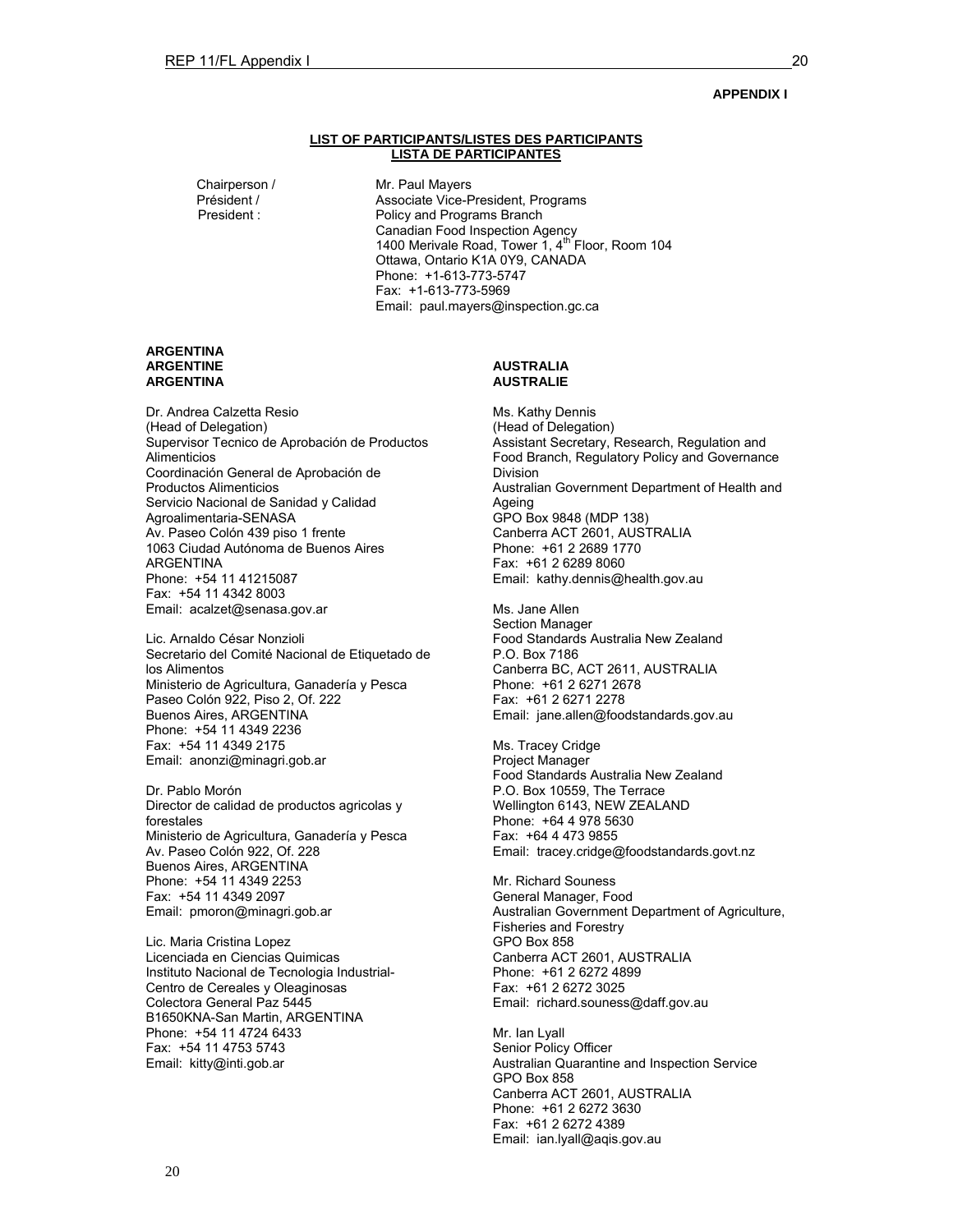Ms. Catherine Patterson Assistant Secretary Australian Government Department of Health and Ageing Kingston, ACT, 2604, AUSTRALIA Phone: +62 2 0402 398 748 Email: cath.patterson@health.gov.au

#### **AUSTRIA AUTRICHE**

Dr. Gertraud Fischinger (Head of Delegation) Federal Ministry of Health Unit II/B/7, Radetzkystraβe. 2 A-1030 Vienna, AUSTRIA Phone: +43 1 71100 4771 Fax: +43 1 7134404 2318 Email: gertraud.fischinger@bmg.gv.at

Mag. Andreas Kadi, MBA Chief Science Officer Red Bull GmbH, Am Brunnen 1 A-5330 Fuschl am See, AUSTRIA Phone: +43 (0) 662/65 82 – 72 49 Fax: +43 (0) 662/65 82 – 67 249 Email: andreas.kadi@at.redbull.com

#### **BARBADOS BARBADE**

Mrs. Cheryl Lewis (Head of Delegation) Technical Officer Specifications Development, Quality Control and **Certification** Barbados National Standards Institution "Flodden", Culloden Road St. Michael, BARBADOS, BB 14001 Phone: +246 426 3870 Fax: +246 436 1495 Email: clewis@bnsi.com.bb

#### **BELGIUM BELGIQUE BÉLGICA**

Mr. Luc Ogiers (Chef de délégation) Director, FPS Economy, S.M.E.s, Self-employed and Energy Vooruitgangstraat 50 1210 Bruxelles, BELGIQUE Phone: +32 2 277 71 84 Fax: +32 2 277 53 04 Email: luc.ogiers@economie.fgov.be

Mr. Jean Pottier Expert Etiquetage SPF Santé publique, Sécurité de la Chaîne alimentaire et environnement Place Victor Horta 40 Bte 10 1060 Bruxelles, BELGIQUE Phone: +32 2 524 73 62 Fax: +32 2 524 73 99 Email: jean.pottier@health.fgov.be

#### **BOLIVIA BOLIVIE**

Mrs. Carola Zeballos Coria (Jefe de delegación) Jefe Unidad Inocuidad Alimentaria Ministerio de Salud y Deportes INLASA La Paz, BOLIVIA Phone : +591 2 2226670 Fax : +591 2 2228254 Email : carolazeballos@yahoo.es

#### **BRAZIL BRÉSIL BRASIL**

Ms. Antonia Maria de Aquino (Head of Delegation) Manager of Special Products National Health Surveillance Agency Ministry of Health SIA, Trecho 5, Área Especial 57 71.205-050 Brasília, BRAZIL Phone: +55 61 3462 5329 Fax: +55 61 3462 5342 Email: antonia.maria@anvisa.gov.br

Mr. Rodrigo Martins de Vargas Specialist in Health Surveillance National Health Surveillance Agency Ministry of Health SIA, Trecho 5, Área Especial 57 71.205-050 Brasília, BRAZIL Phone: +55 61 3462 5329 Fax: +55 61 3462 53142 Email: rodrigo.vargas@anvisa.gov.br

Mr. Luis Baraçal Regulatory Affairs ABIA – Brazilian Food Industry Association Rua Joaquim Távora, 541 cep 04015-901 São Paulo, BRAZIL Phone: +55 11 5080 6924 Fax: +55 11 5080 6876 Email: luis\_baracal@br.ajinomoto.com

#### **CAMBODIA CAMBODGE CAMBOYA**

Dr. Hang Moeun (Head of Delegation) Deputy General Director Cambodia Import-Export Inspection and Fraud Repression General Directorate (CAMCONTROL) National Codex Contact Point Ministry of Commerce #50Eo, Street 144, Phnom Penh, CAMBODIA Cel Phone: +012 967 836 Phone/Fax: +855 23 426 166 Email: moeunhang@hotmail.com Email: codexoffice.cam@gmail.com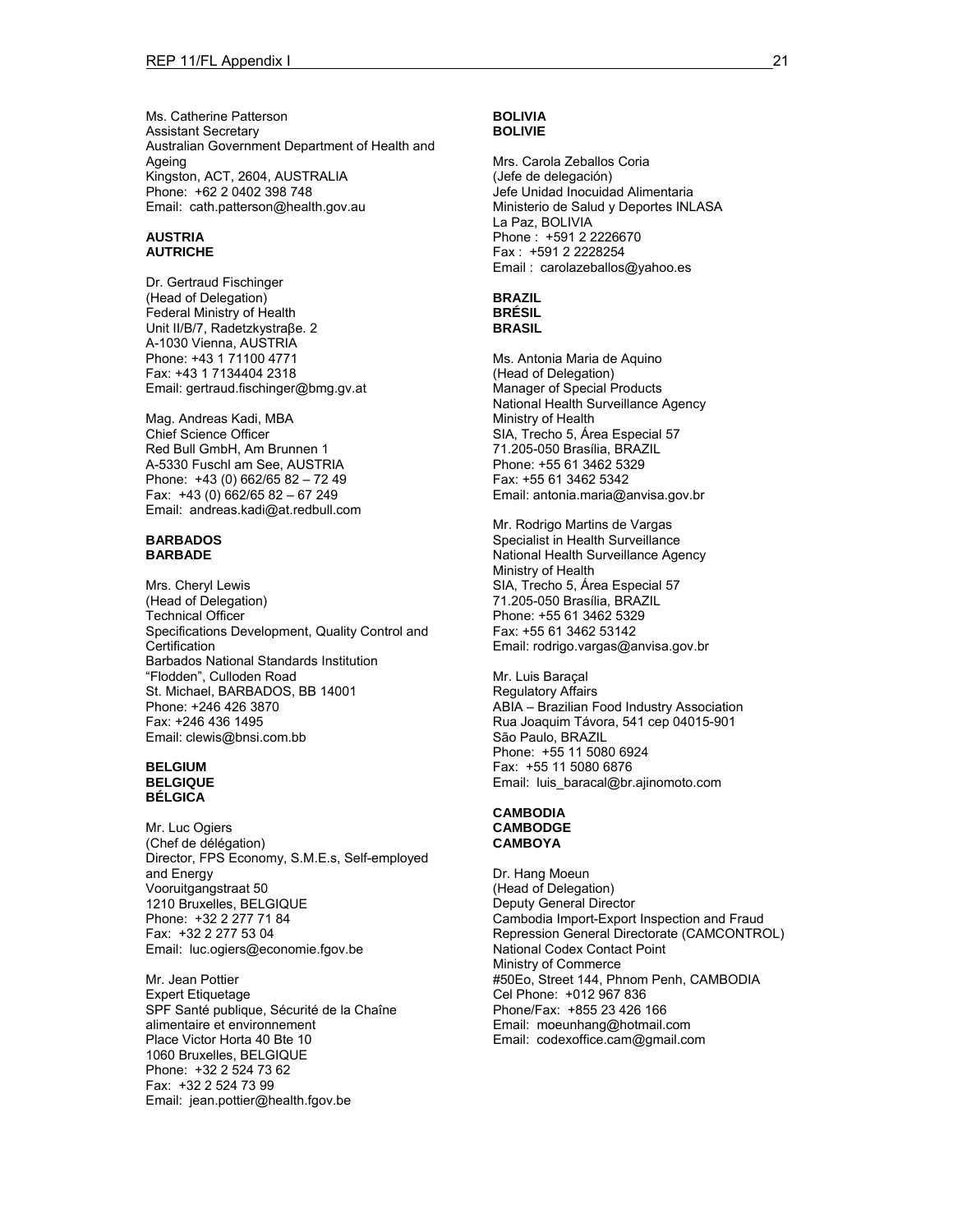Dr. Chhoun Chamnan Acting Director Department of Fisheries Post-Harvest Technologies and Quality Control (DFPTQ) Fisheries Administration No. 186 Preah Norodom Blvd.Tonle Bassac Chamca Morn, P.O. Box 582 Phnom Penh, CAMBODIA Cel: +855 16 522 622 Phone/Fax: +855 23 224 871 Email: chhounchamnan@gmail.com

#### **CAMEROON CAMEROUN CAMERÚN**

Mme Grace NDE NINGO (Head of Delegation) Chef de Service de Contrôle de la Qualité des Aliments Ministère de la Santé Publique Yaoundé, CAMEROON Phone: +237 77693186 Email: gningo@hotmail.com

#### **CANADA CANADA CANADÁ**

Mrs. Kathy Twardek (Head of Delegation) National Manager, Consumer Protection Canadian Food Inspection Agency T2-6-141 - 1400 Merivale Road Ottawa, Ontario K1A 0Y9, CANADA Phone: +1-613-773-5489 Fax: +1-613-773-5603 Email: kathy.twardek@inspection.gc.ca

Ms. Nora Lee Chief, Nutrition Evaluation Division Bureau of Nutritional Sciences Food Directorate, Health Canada 251 Sir Frederick Banting Driveway (2203E) Tunney's Pasture Ottawa, Ontario K1A 0K9, CANADA Phone: +1-613-957-0353 Fax: +1-613-941-6636 Email: nora.lee@hc-sc.gc.ca

Ms. Lydia Dumais Section Head, Nutrition Labelling and Claims Nutrition Evaluation Division Bureau of Nutritional Services Food Directorate, Health Canada 251 Sir Frederick Banting Driveway (2203E) Tunney's Pasture Ottawa, Ontario K1A OK9, CANADA Phone: +1-613-954-0632 Fax: +1-613-941-6636 Email: lydia.dumais@hc-sc.gc.ca

Ms. Charmaine Kuran Senior Policy Advisor Bureau of Nutritional Services Food Directorate, Health Canada 251 Sir Frederick Banting Driveway (2203E) Tunney's Pasture Ottawa, Ontario K1A 0K9, CANADA Phone: +1-613-941-0074 Fax: +1-613-941-6636 Email: charmaine.kuran@hc-sc.gc.ca

Mr. Brad Wood Trade Policy Analyst Agriculture and Agri-Food Canada 1305 Baseline Road, Tower 5, Floor 3, Room 143 Ottawa, Ontario, CANADA Phone: +1-613-773-1357 Fax: +1-613-773-1616 Email: brad.wood@agr.gc.ca

Ms. Mante Molepo Legal Counsel Trade Law Bureau Foreign Affairs and International Trade Canada 125 Sussex Drive Ottawa, Ontario K1A OG2, CANADA Phone: +1-613-944-8005 Fax: +1-613-944-0027 Email: mante.molepo@international.gc.ca

Mme Josée De Menezes Directrice adjointe, Direction des réglements et des obstacles techniques Affaires étrangères et Commerce international Canada 125 promenade Sussex Ottawa, Ontario K1A OG2, CANADA Phone: +1-613-944-8980 Fax: +1-613-943-0346 Email: josee.demenezes@international.gc.ca

Ms. Elizabeth Corrigan Regulatory and Standards Officer Canada Organic Office Canadian Food Inspection Agency T1-4-145 - 1400 Merivale Road Ottawa, Ontario K1A OY9 Phone: +1-613-773-6221 Fax: +1-613-773-6282 Email: elizabeth.corrigan@inspection.gc.ca

Dr. Jane Barnett Certification Analyst Fisheries and Oceans Canada 200 Kent Street Ottawa, Ontario, CANADA Phone: +1-905-823-1022 Fax: +1-905-823-8920 Email: jane.barnett@dfo-mpo.gc.ca

Mrs. Julie Belzile Consultant, Development of a National Standard of Canadian Aquaculture Fisheries and Oceans Canada 15, rue de Mercure Gatineau, Québec, CANADA Phone: +1-819-931-0661 Email: julie@jbelzile.ca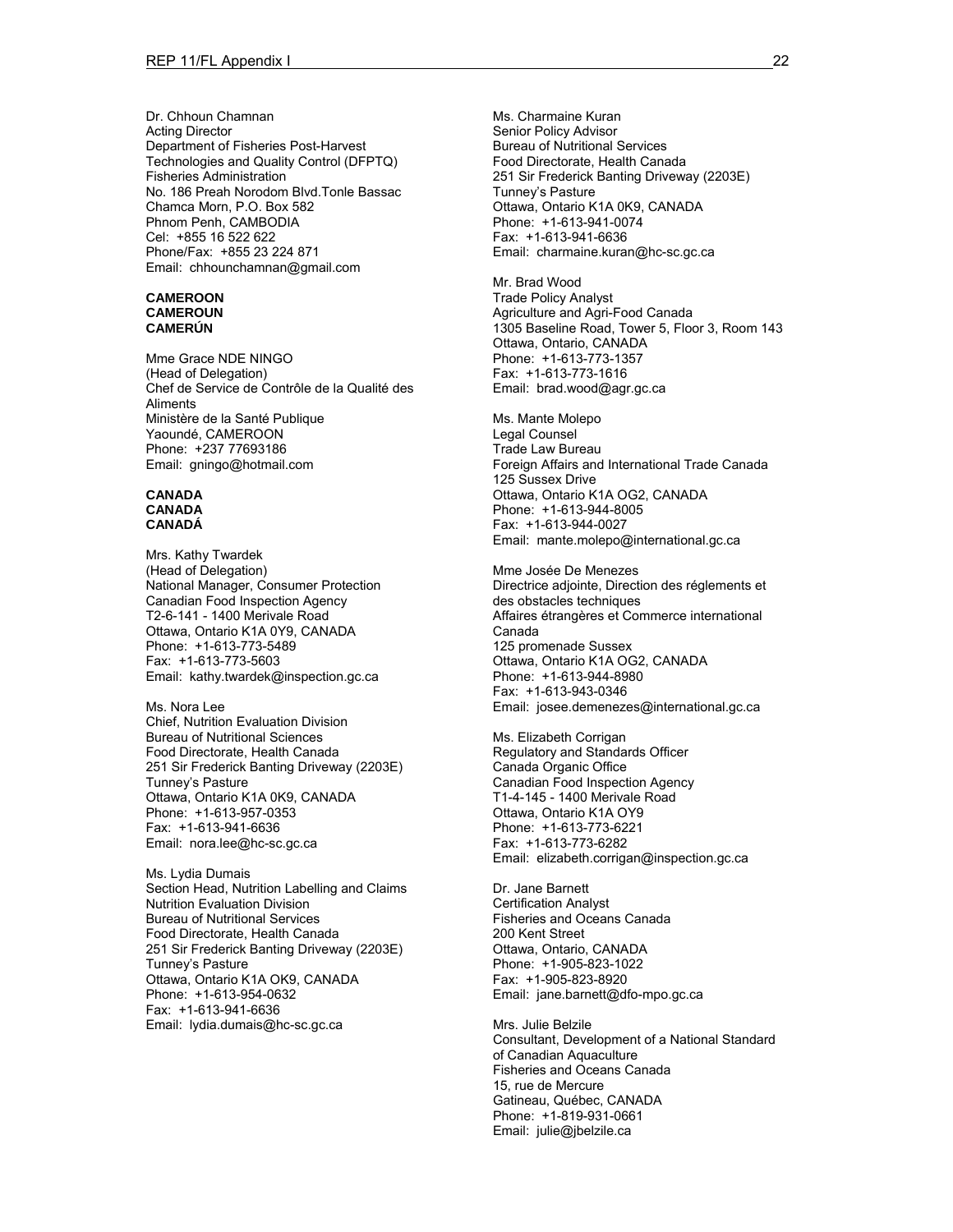Dr. William Yan Director, Bureau of Nutritional Sciences Food Directorate, Health Canada 251 Sir Frederick Banting Driveway (2203B) Tunney's Pasture Ottawa, Ontario K1A 0K9, CANADA Phone: +1-613-948-8476 Fax: +1-613-948-8470 Email: william.yan@hc-sc.gc.ca

Ms. Annie Morvan Senior Food Program Officer Canada Food Inspection Agency T2-6-256 - 1400 Merivale Road Ottawa, Ontario K1A 0Y9, CANADA Phone: +1-613-773-5508 Fax: +1-613-773-5603 Email: annie.morvan@inspection.gc.ca

Ms. Tracy Boudreau Scientific Evaluator Bureau of Nutritional Science Food Directorate, Health Canada 251 Sir Frederick Banting Driveway (2203E) Tunney's Pasture, Ottawa K1A OK9, CANADA Phone: +1-613-941-4207 Fax: +1-613-941-6636 Email: tracy.boudreau@hc-sc.gc.ca

Dr. Konstantinia Arvaniti Scientific Evaluator Bureau of Nutritional Science Food Directorate, Health Canada 251 Sir Frederick Banting Driveway (2203E) Tunney's Pasture, Ottawa K1A OK9, CANADA Phone: +1-613-957-1027 Fax: +1-613-941-6636 Email: konstantinia.arvaniti@hc-sc.gc.ca

Mme Sylvie Cantin Directrice régionale Direction des Programme de santé Santé Canada 1001 St-Laurent Ouest Longueuil, Québec J4K 1C7, CANADA Phone: +1-450-928-4212 Fax: +1-450-928-4269 Email: sylvie.cantin@hc-sc.gc.ca

Ms. Cathy Sceviour Program Specialist Canadian Food Inspection Agency 1400 Merivale Road Ottawa, Ontario, CANADA Phone: +1-613-773-5500 Fax: +1-613-773-5603 Email: catherine.sceviour@inspection.gc.ca

Ms. Lyzette Johnston Director, Agrifood Program Canadian Food Inspection Agency 1400 Merivale Road, T1-4-334 Ottawa, Ontario, CANADA Phone: +1-613-773-6189 Fax: +1-613-773-5692 Email: lyzette.johnston@inspection.gc.ca

#### Non-Governmental Observers

Mr. Anthony van Heyningen Senior Director, Research and Policy Canadian Beverage Association (CBA) 20 Bay Street, Waterpark Place, 12<sup>th</sup> Floor Toronto, Ontario M5J 2N8, CANADA Phone: +1-416-362-2424 Fax: +1-416-362-3229 Email: anthony@canadianbeverage.ca

Ms. Pamela Harrod Assistant Director, Policy and Law Dairy Farmers of Canada 21 Florence Street Ottawa, Ontario K2P 0W6, CANADA Phone: +1-613-236-9997, ext. 2755 Fax: +1-613-236-0905 Email: pamela.harrod@dfc-plc.ca cc: sarah.lafontaine@dfc-plc.ca

Prof. John Henning Associate Professor Program Director, Agricultural Economics McGill University Ste. Anne de Bellevue Quebec H9X 3V9, CANADA Phone: +1-514-398-7826 Email: john.henning@mcgill.ca

Ms. Elizabeth Smythe Professor of Political Science Concordia University College 7128 Ada Blvd. Edmonton, Alberta, CANADA Phone: +1-780-479-9371 Email: elizabeth.smythe@concordia.ab.ca

Mr. Trueman Tuck Managing Director Friends of Freedom International c/o Tucks Business Centre 444 Dundas Street East, Suite H&I Belleville, Ontario K8N 1E9, CANADA Phone: +1-613-771-1797 Fax: +1-613-771-1435 Email: trueman@tucksprofessionalservices.com Email: myrights@friendsoffreedominternational.org

Mr. Chris Gupta Director of Scientific Affairs Friends of Freedom International 444 Dundas Street East, Suite H&I Belleville, Ontario K8N 1E9, CANADA Phone: +1-613-771-1797 Fax: +1-613-771-1435 Email: myrights@friendsoffreedominternational.org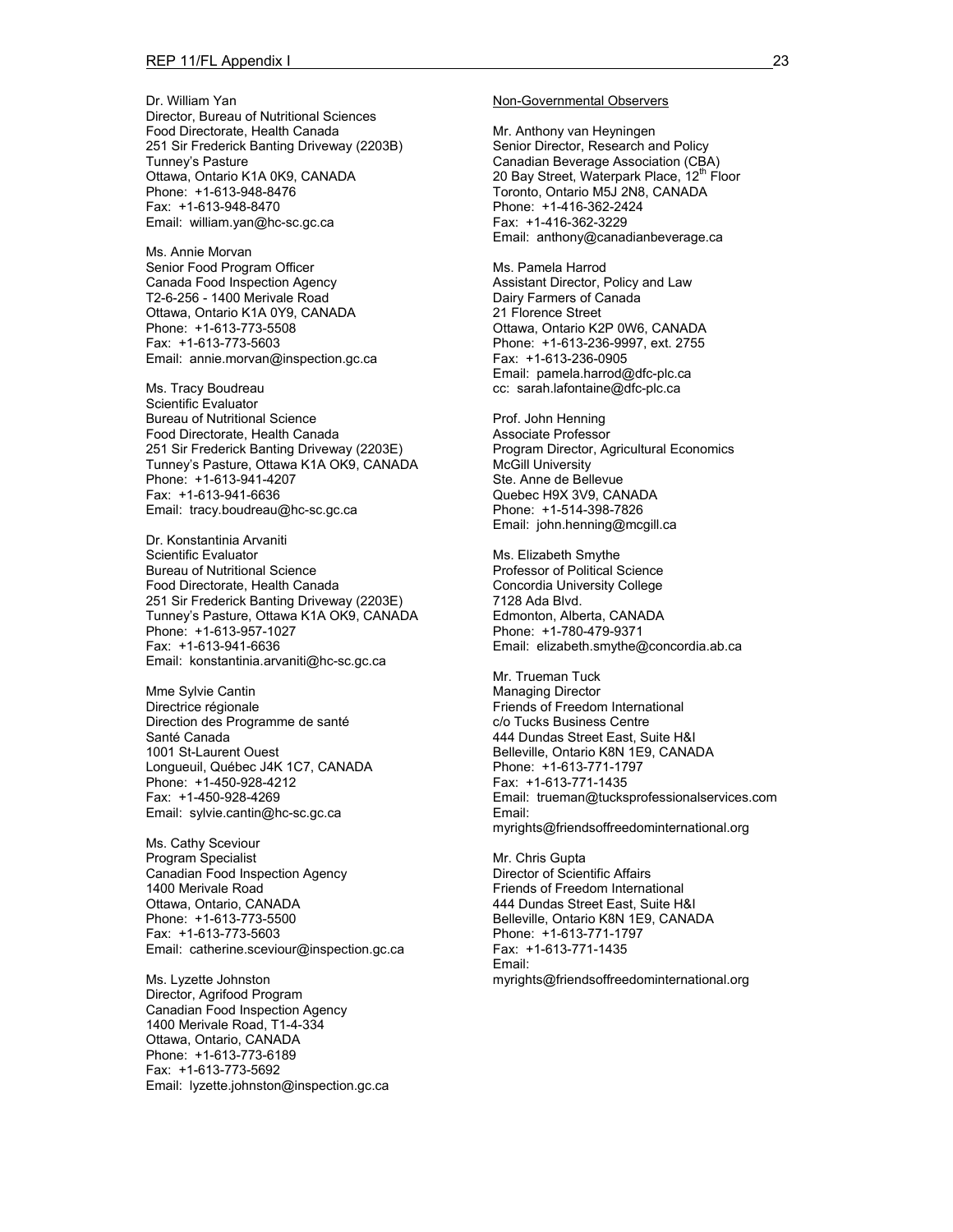### **CHILE CHILI**

Mme Luisa Kipreos (Head of Delegation) Ingeniero Agrónomo Ministerio de Salud Mac Iver 459, 8° piso Santiago, CHILE Phone: +56 2 57 40393 Email: lkipreos@minsal.cl

Mme Marisol Figueroa Barrientos Ingeniero en Alimentos, Gerente de Alimentos Chilealimentos (Asociación de Empresas de Alimentos de Chile A.G.) Edificio de la Industria, Av. Andrés Bello 2777 Piso 1, Las Condes Santiago, CHILE Phone: +56 2 899 96 09 Fax: +56 2 899 96 19 Email: mfigueroa@chilealimentos.com Mme Roxana Inés Vera Muñoz Ingeniero Agrónomo Servicio Agricola y Ganadero Santiago 8330246, CHILE Phone: +56 02 3451167 Fax: +56 02 3451578 Email: roxana.vera@sag.gob.cl

#### **CHINA CHINE**

Feng Zhang (Head of Delegation) Deputy Director Food Safety Integrated Coordination and Health Supervision Ministry of Health No. 1, Nanlu Xi Zhi Men Wai Beiiing, CHINA Phone: +86 10 68792616 Fax: +86 10 68792408 Email: fengzhang0518@yahoo.com.cn

Jing Tian Assistant Researcher National Institute for Nutrition and Food Safety, China CDC Ministry of Health No. 7, Panjiayuan Nanli, Chaoyang District Beijing, CHINA Phone: +86 10 67791259 Fax: +86 10 67711813 Email: tianjing960928@126.com

Jianbo Zhang Assistant Researcher National Institute for Nutrition and Food Safety, China CDC Ministry of Health No. 7, Panjiayuan Nanli, Chaoyang District Beijing, CHINA Phone: +86 10 87776914 Fax: +86 10 67711813 Email: zhjb318@163.com

Jing Yu Gu Professor National Centre for Health Inspection and Supervision North 3, Jiaodaokou, Dongcheng District Beijing, CHINA Phone: +86 10 64047878-2137 Fax: +86 10 64047878-2152 Email: jingyugu@sina.com

Dr. Janet Kwan Senior Medical Officer (Risk Assessment) Centre for Food Safety Food and Environmental Hygiene Department 3/F, 4 Hospital Road Sai Ying Pun, Hong Kong, CHINA Phone: +852 362 2060 Fax: +852 2803 0534 Email: jslkwan@fehd.gov.hk

#### **COMOROS COMORES COMORAS**

M. Houssein Bacar (Chef de délégation) Inspecteur des Douanes Direction Generale des Douanes Moroni, UNION COMORES Phone : +269 334 49 62 Email: housseinbacar@yahoo.fr

### **COSTA RICA**

M. Jorge Arturo Jara Aguilar (Jefe de Delegación) I Vice Presidente Cámara Costarricense de la Industria Alimentaria - CACIA Del cementerio principal de Guadalupe 300 Este 200 Sur y 25 Noreste 7097-1000 San José, COSTA RICA Phone: +506 22 20 30 31 Fax: +506 22 99 32 68 Email: jjara@la.ko.com

#### **DENMARK DANEMARK DINAMARCA**

Mrs. Pernille Lundquist Madsen (Head of Delegation) Special Consultant Danish Veterinary and Food Administration Ministry of Food, Agriculture and Fisheries Mørkhøj Bygade 19 2860 Søborg, DENMARK Phone: +45 72 27 6662 Email: plum@fvst.dk

Ms. Dagny Løvoll Warming Scientific Adviser Danish Veterinary and Food Administration Ministry of Food, Agriculture and Fisheries Mørkhøj Bygade 19 2860 Søborg, DENMARK Phone: +45 72 27 6675 Fax: +45 72 27 6501 Email: dlw@fvst.dk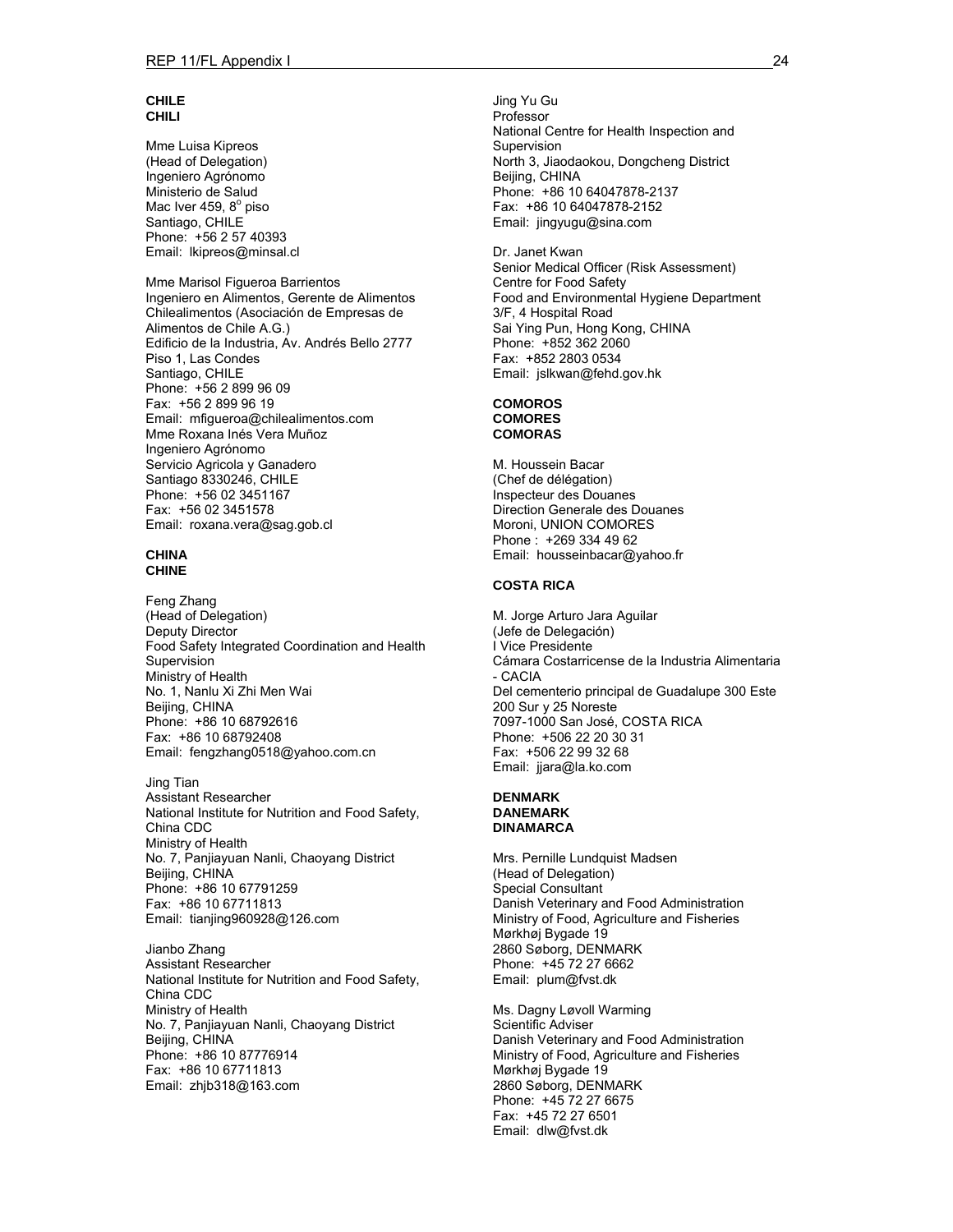### **DJIBOUTI**

M. Yacoub Abdi Djama (Chef de délégation) Conseiller Technique Ministère du commerce et de l'industrie Cite Ministérielle, DJIBOUTI Phone: +253 32 54 41 / 442 / 443 Fax: +253 35 49 09 Email: yacoubabdi@yahoo.fr **EGYPT ÉGYPTE EGIPTO** 

Dr. Safwat Elhaddad (Head of Delegation) Counselor and Head, Agriculture Office Embassy of Egypt 3521 International Court, NW Washington, DC 20008, U.S.A. Phone: +1-202-966-2080 Fax: +1-202-895-5493 Email: safwat.el\_haddad@usa.com Email: agegypt@aol.com

#### **EUROPEAN UNION (MEMBER ORGANIZATION) UNION EUROPÉENNE (ORGANISATION MEMBRE) UNIÓN EUROPEA (ORGANIZACIÓN MIEMBRO)**

Dr. Jérôme Lepeintre (Head of Delegation) Deputy Head of Unit European Commission Health and Consumers Directorate-General Rue Froissart 101 B-1049 Brussels, BELGIUM Phone: +32 2 299 37 01 Fax: +32 2 299 85 66 Email: jerome.lepeintre@ec.europa.eu

Ms. Helen Lee Administrator Health and Consumers Directorate-General European Commission Office B232 8/48 B-1049 Brussels, BELGIUM Phone: +32 2 299 86 68 Email: helen.lee@ec.europa.eu

Mr. Herman Van Boxem Policy, Organic Farming - Coordinator Agriculture and Rural Development Directorate-General European Commission B-1049 Brussels, BELGIUM Phone: +32 2 295 01 21 Email: herman.vanboxem@ec.europa.eu

Mr. Richard Bates Policy Officer Maritime Affairs and Fisheries Directorate-General J 99, 3/20 B-1049, Brussels, BELGIUM Phone: +32 2 2991202 Fax: +32 2 2959752 Email: richard.bates@ec.europa.eu

#### **FINLAND FINLANDE FINLANDIA**

Ms. Anne Haikonen (Head of Delegation) Counsellor, Legal Affairs Ministry of Agriculture and Forestry Department of Food and Health P.O. Box 30, 00023 Government Helsinki, FINLAND Phone: +358 9 1605 2786 Fax: +358 9 1605 3338 Email: anne.haikonen@mmm.fi

#### **FRANCE FRANCIA**

Mme Sophie Dussours (Chef de délégation) Chargée de mission Direction générale de la Concurrence de la Consommation et de la Répression des Fraudes (DGCCRF) 59, boulevard Vincent Auriol 75 703 Paris Cedex 13, FRANCE Phone: +33 1 44 97 03 08 Fax: +33 44 97 30 37 Email: sophie.dussours@dgccrf.finances.gouv.fr

Mme Françoise Costes Chargée de mission réglementaire Association de la Transformation Laitière Française (ATLA) 42, rue de Châteaudun 75009 Paris, FRANCE Phone: +33 1 49 70 72 69 Fax: +33 1 42 80 63 65 Email: fcostes@atla.asso.fr

M. Thierry Geslain Chef de Service Codex et Normalisation Centre National Interprofessionnel de l'Economie Laitière (CNIEL) 42, rue de Châteaudun 75009 Paris, FRANCE Phone: +33 1 49 70 71 05 Fax: +33 1 42 80 63 45 Email: tgeslain@cniel.com

Mme Annie Loc'h Directeur Affairs Réglementaires Corporate Danone 15, rue du Helder 75009 Paris, FRANCE Phone: +33 6 14 67 28 25 Email: annie.loch@danone.com

#### **GABON GABÓN**

Mme Joëlle Missi Mezu (Chef de délégation) Chargée d'Etudes Directeur Général de l'Agriculture du Gabon Ministère de l'Agriculture BP 43 Libreville, GABON Phone : +241 06 27 81 72 / + 241 06 76 00 55 Email : missijoelle@yahoo.fr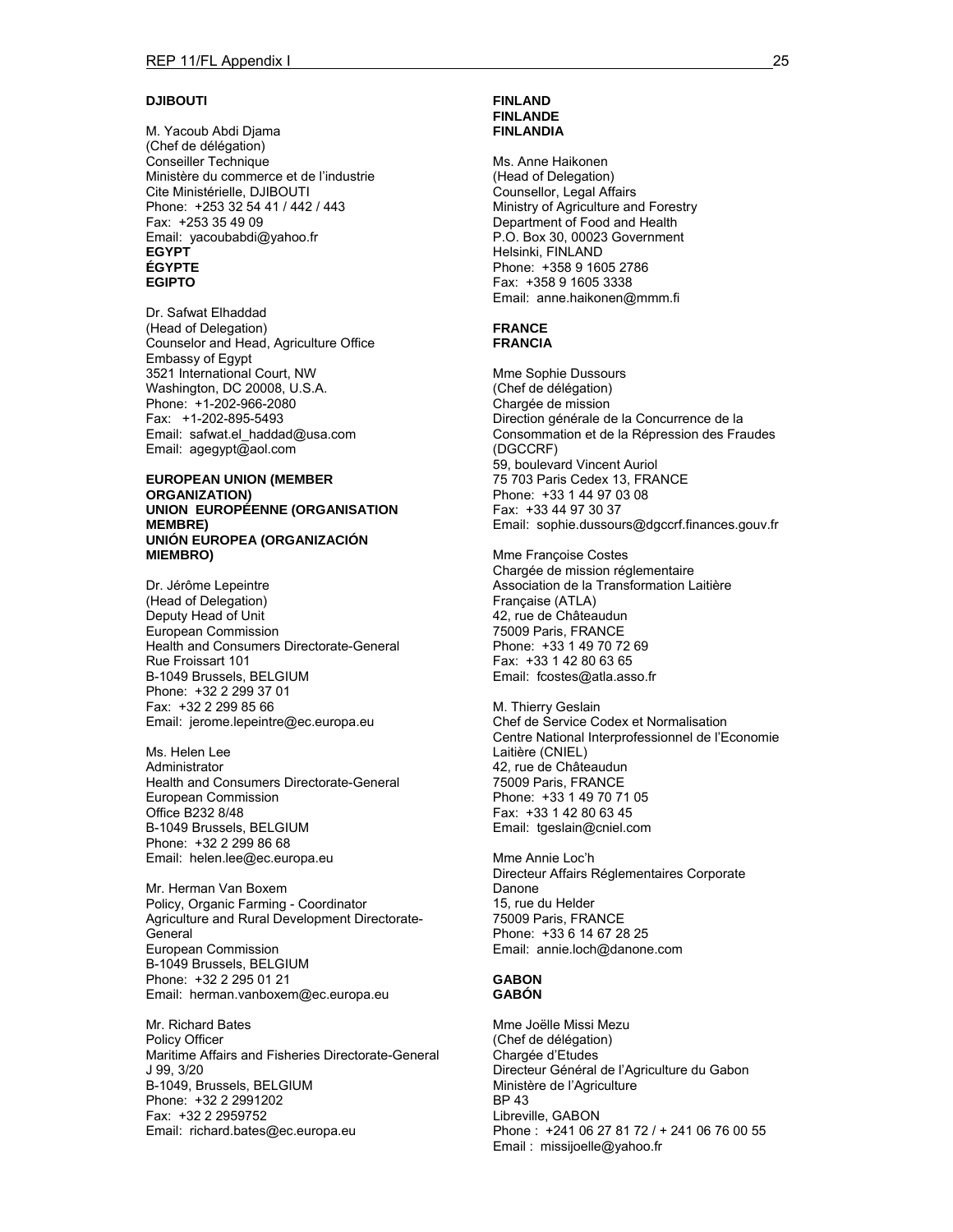#### **GERMANY ALLEMAGNE ALEMANIA**

Dr. Christoph Meyer (Head of Delegation) Head of Division German Federal Ministry of Food, Agriculture and Consumer Protection, BMELV Wilhelmstraße 54 D-10117 Bonn, GERMANY Phone: +49 30 18 529 3155 Fax: +49 30 18 529 3273 Email: 314@bmelv.bund.de

#### **Advisers**

Dr. Joachim Bollmann Deputy Head of Division German Federal Ministry of Food, Agriculture and Consumer Protection, BMELV Rochusstraße 1 D-53123 Bonn, GERMANY Phone: +49 228 99 529 3784 Fax: +49 228 99 529 3743 Email: 222@bmelv.bund.de

Mrs. Brigitta Jerusalem Diplom-Finanzwirtin German Federal Ministry of Food, Agriculture and Consumer Protection, BMELV Rochusstraße 1 D-53123 Bonn, GERMANY Phone: +49 (0) 228 99 529 3431 Fax: +49 (0) 228 99 529 4262 Email: brigitta.jerusalem@bmelv.bund.de

Dr. Jörg Rieke Managing Director German Dairy Association Jägerstraße 51 D-10117 Berlin, GERMANY Phone: +49 (0) 30 4030445-23 Fax: +49 (0) 30 4030445-55 Email: joerg.rieke@milchindustrie.de

Mrs. Angelika Mrohs Managing Director BLL e.V. Claire-Waldoff-Str. 7 10117 Berlin, GERMANY Phone: +49 30 206 143 133 Fax: +49 30 206 143 233 Email: amrohs@bll.de

Dr. Susanne Kettler Director Regulatory Affairs Coca-Cola Services s.a. Chaussée de Mons 1424 B-1070 Brussels, BELGIUM Phone: +32 471 989 045 Fax: +32 2 559 2378 Email: skettler@eur.ko.com

#### **GHANA**

Mrs. Isabella Mansa Agra (Head of Delegation) Head, Food Evaluation and Registration **Department** Food and Drugs Board (FDB) P.O. Box CT 2783 Cantonments, Accra GHANA Phone: +233 302 233 200 Email: isabellamagra@fdbghana.gov.gh Email: isabelmansa@yahoo.com

Miss Hectoria Afia Kyerewaah Regulatory Officer II Food and Drugs Board (FDB) P.O. Box CT 2783 Cantonments, Accra GHANA Phone: +233 302 233 200 Email: afiakyerewaah@yahoo.co.uk

Mrs. Prudence Asamoah-Bonti Head, Food and Materials Standards Department Ghana Standards Board (GSB) P.O. Box MB 245 Accra, GHANA Phone: +244 361 848 Fax: +244 500 231 Email: dcncycal@yahoo.com

#### **HAITI HAÏTI HAITÍ**

Mme Roberta Jean-Baptiste (Head of Delegation) Assistant-Directeur, DCQPC Ministère du Commerce et de l'Industrie 8, rue Légitime Camp de Mars Port-au-Prince, HAÏTI Tel.: +509 3454 6588 E-mail: dcqpc\_mci@yahoo.fr

#### **HUNGARY HONGRIE HUNGRÍA**

Mr. Attila Vörös (Head of Delegation) Quality Expert, Division of Food Regulation Department of Food Processing Ministry of Rural Development 1055 Kossuth Tér 11 Budapest, HUNGARY Phone: +36 1 7953824 Fax: +36 1 301 48 08 Email: attila.voros@vm.gov.hu

Ms. Marianna Dömölki Chief Counsillor Division of Food Regulation Department of Food Processing Ministry of Rural Development 1055 Kossuth Tér 11 Budapest, HUNGARY Phone: +36 1 7953908 Fax: +36 1 301 48 08 Email: marianna.domolki@vm.gov.hu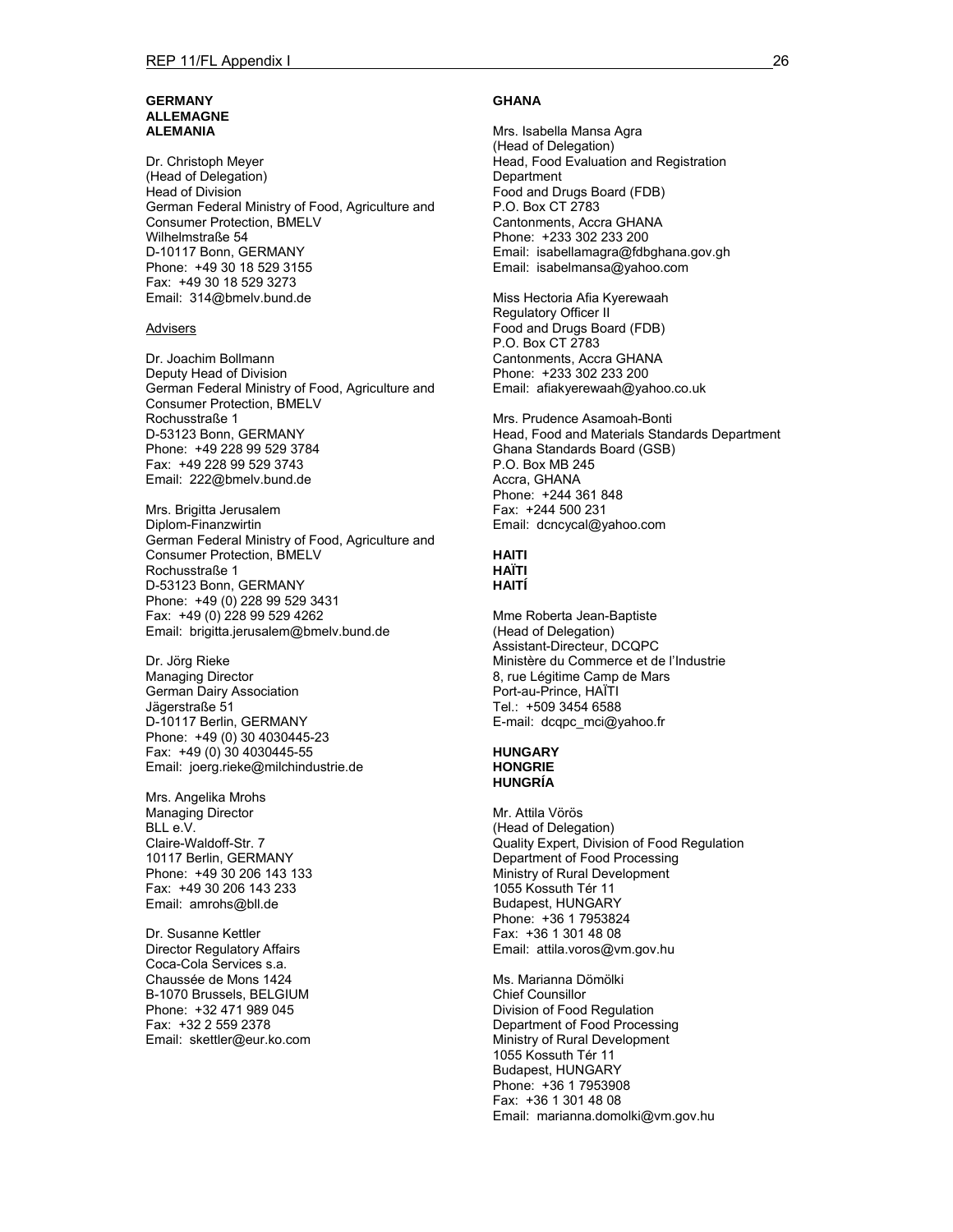Ms. Raluca Ivanescu (Adviser to Hungarian Delegation) Administrator, Council of the EU – Hungarian Delegation General Secretariat of the EU Rue de la Loi, 175 1040 Brussels, BELGIUM Phone: +32 2 281 3158 Fax: +32 2 281 6198 Email: raluca.ivanescu@consilium.europa.eu

#### **INDIA INDE**

Mr. V.N. Gaur (Head of Delegation) Chief Executive Officer Food Safety and Standards Authority of India Ministry of Health and Family Welfare, Government of India FDA Bhawan, Kotla Road New Delhi-110002, INDIA Phone: +91 11 23220995 Email: ceo@fssai.gov.in

Mr. Anil Mehta Deputy Director Food Safety and Standards Authority of India Ministry of Health and Family Welfare, Government of India FDA Bhawan, Kotla Road New Delhi-110002, INDIA Phone: +91 11 23220997 Email: anilmehta@fssai.gov.in

Ms. Padmaparna Dasgupta Member FICCI Codex Cell Head Policy Regulatory and External Affairs GlaxoSmithkline Consumer Healthcare, India R&D Division Plot No. 67, Sector-32 Gurgaon, Haryana, INDIA Phone: +124 3027623 / +91 9811306509 Email: padmaparna.p.dasgupta@gsk.com

#### **INDONESIA INDONÉSIE**

Dr. Roy Alexander Sparringa (Head of Delegation) Deputy Chairman for Food Safety and Hazardous Substance Control National Agency of Drug and Food Control (NADFC) Jalan Percetakan Negara 23 Jakarta Pusat, INDONESIA Phone: +62 21 4255257 Fax: +62 21 4245257 Email: deputi3@pom.go.id Email: sparringa@gmail.com

Mrs. Frida Tri Hadiati National Agency of Drug and Food Control (NADFC) Jl Percetakan Negara 23 Jakarta Pusat, INDONESIA Phone: +62 811108450 Fax: +62 21 4245267 Email: frida\_tri@yahoo.com

Mr. Andy Laksmana Second Secretary Embassy of the Republic of Indonesia 55 Parkdale Avenue Ottawa, Ontario K1Y 1E5, CANADA Phone: +1-613-724-1100 Fax: +1-613-724-1105 Email: a.laksmana@indonesia-ottawa.org

#### **IRAN (ISLAMIC REPUBLIC OF) IRAN (RÉPUBLIQUE ISLAMIQUE D') IRÁN (REPÚBLICA ISLÁMICA DEL)**

Mr. Kianfar Farhangjavid (Head of Delegation) Head of National Codex Committee of CCFL Institute of Standard and Industrial Research of Iran Vali-e-Asr Ave., South West of Vanak Square P.O. Box 1875 3347 Tehran, IRAN Phone: +98 9121899421 Fax: +982188654059 Email: kianfarfdj@mpaco.org

Fariba Kolahdooz, MSc, GDPH, PhD Assistant Professor of Nutrition Food and Drug Division Ministry of Health 5<sup>th</sup> Floor, Fakhr Razi Ave. Engelab Str. Tehran, IRAN Phone: +98 21 912 33 52 863 Fax: +98 21 6646 7265 Email: kolahdooz100@yahoo.com

#### **ITALY ITALIE ITALIA**

Ms. Brunella Lo Turco (Head of Delegation) Secretary General Italian Codex Committee Ministry of Agricultural Food and Forestry Policies Via XX Settembre 20 00187 Roma, ITALY Phone: +39 06 46656041 Fax: +39 06 4880273 Email: b.loturco@politicheagricole.gov.it

Mr. Ciro Impagnatiello Ministry of Agricultural Food and Forestry Policies Via XX Settembre, 20 00187 Roma, ITALIE Phone: +39 06 46656046 Fax : +39 06 4880273 Email : c.impagnatiello@politicheagricole.gov.it

Ms. Maria Severina Liberati Ministry of Agricultural Food and Forestry Policies Viale dell'Arte 16 00144 Roma, ITALY Phone: +39 06 59084376 Fax: +39 06 59084176 Email: ms.liberati@politicheagricole.gov.it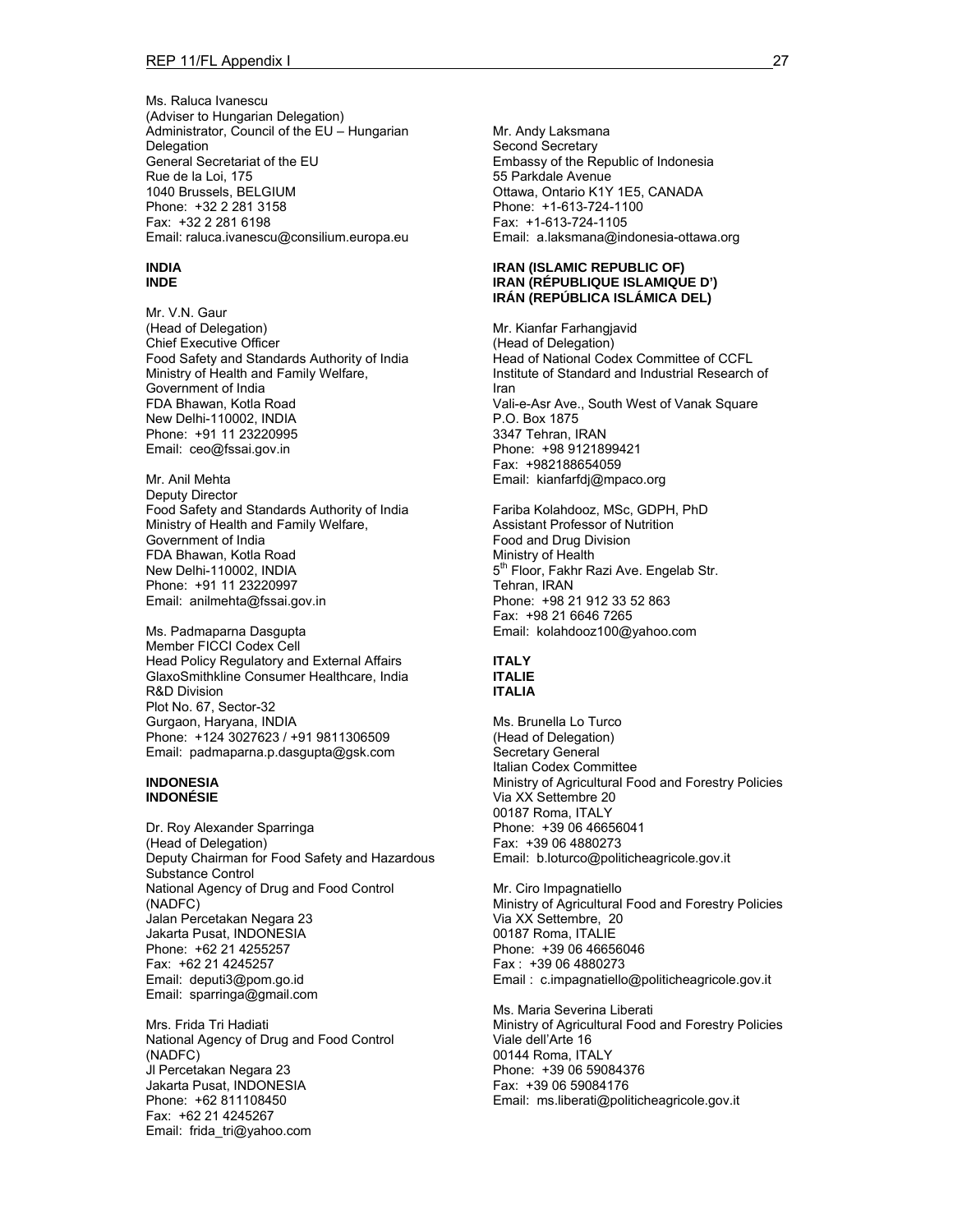Mr. Massimo Liotta Food Regulatory Affairs - Area Manager Ferrero S.p.A. Piazzale Pietro Ferrero, 1 12051 Alba (CN), ITALY Phone: +39 0173 313050 Fax: +39 0173 313977 Email: massimo.liotta@ferrero.com

Mr. Dario Pipitone Ministry of Agricultural Food and Forestry Policies Viale dell'Arte 16 00144 Roma, ITALY Phone: +39 06 59084299 Fax: +39 06 59084176 Email: d.pipitone@politicheagricole.gov.it

### **JAPAN JAPON**

**JAPÓN** 

Mr. Hiroshi AIMOTO (Head of Delegation) Director, Food Labeling Division Consumer Affairs Agency 2-11-1 Nagata-cyo, Chiyoda-ku Tokyo 100-6105, JAPAN Phone: +81 3 3507 9222 Fax: +81 3 3507 9292 Email: g.foodlabeling@caa.go.jp

Mr. Masanori IMAGAWA Deputy Director Food Labeling Division Consumer Affairs Agency 2-11-1 Nagata-cyo, Chiyoda-ku Tokyo 100-6105, JAPAN Phone: +81 3 3507 9222 Fax: +81 3 3507 9292 Email: g.foodlabeling@caa.go.jp

Ms. Kanako KATSUYAMA Section Chief Food Labeling Division Consumer Affairs Agency 2-11-1 Nagata-cyo, Chiyoda-ku Tokyo 100-6105, JAPAN Phone: +81 3 3507 9222 Fax: +81 3 3507 9292 Email: g.foodlabeling@caa.go.jp

Mr. Hiroaki HAMANO Technical Adviser Japan Health Food and Nutrition Food Association 2-7-27 Sadoharacho Ichigaya, Shinjuku-ku Tokyo 162-0842, JAPAN Phone: +81 3 3268 3134 Fax: +81 3 3268 3136 Email: hiroaki.hamano@danisco.com

Ms. Yuko WATANABE Associate Director, Labelling and Standards Division Food Safety and Consumer Affairs Bureau Ministry of Agriculture, Forestry and Fisheries 1-2-1 Kasumigaseki, Chiyoda-ku Tokyo 100-8950, JAPAN Phone: +81 3 6744 2096 Fax: +81 3 3502 0594 Email: yuko\_watanabe@nm.maff.go.jp

Mr. Takanori OHASHI Associate Director, Fisheries Processing Industries and Marketing Division Fisheries Policy Planning Department Fisheries Agency Ministry of Agriculture, Forestry and Fisheries 1-2-1 Kasumigaseki, Chiyoda-ku Tokyo 100-8950, JAPAN Phone: +81 3 3502 8203 Fax: +81 3 3508 1357 Email: takanori\_ohashi@nm.maff.go.jp

Dr. Hiroshi YOSHIKURA Adviser, Department of Food Safety Pharmaceutical and Food Safety Bureau Ministry of Health, Labour and Welfare 1-2-1, Kasumigaseki, Chiyoda-ku Tokyo 100-8916, JAPAN Phone: +81 3 3595 2326 Fax: +81 3 3503 7965 Email: codexj@mhlw.go.jp

#### **KENYA**

Ms. Alice Onyango (Head of Delegation) Manager, National Codex Contact Point **Secretariat** Industrialization/Kenya Bureau of Standards P.O. Box 54974 00200 Nairobi, KENYA Phone: +254 02 6948303 / +254 722268225 Fax: +254 02609660 Email: info@kebs.org Email: akothe@kebs.org Email: dereda.onyango1@gmail.com

Ms. Nancy Njine Head, National Food Laboratory Department of Disease Prevention and Control Ministry of Public Health and Sanitation National Public Health Laboratory Services P.O. Box 20750 00200 Nairobi, KENYA Phone: +254 722 615 299 Email: nancynjine@yahoo.com

#### **KIRIBATI**

Ms. Seren Davies (Head of Delegation) Health Inspector Environmental Health Services Ministry of Health and Medical Services P.O. Box 268 Nawerewere, Tarawa, KIRIBATI Phone: +686 28100 Email: senyda@gmail.com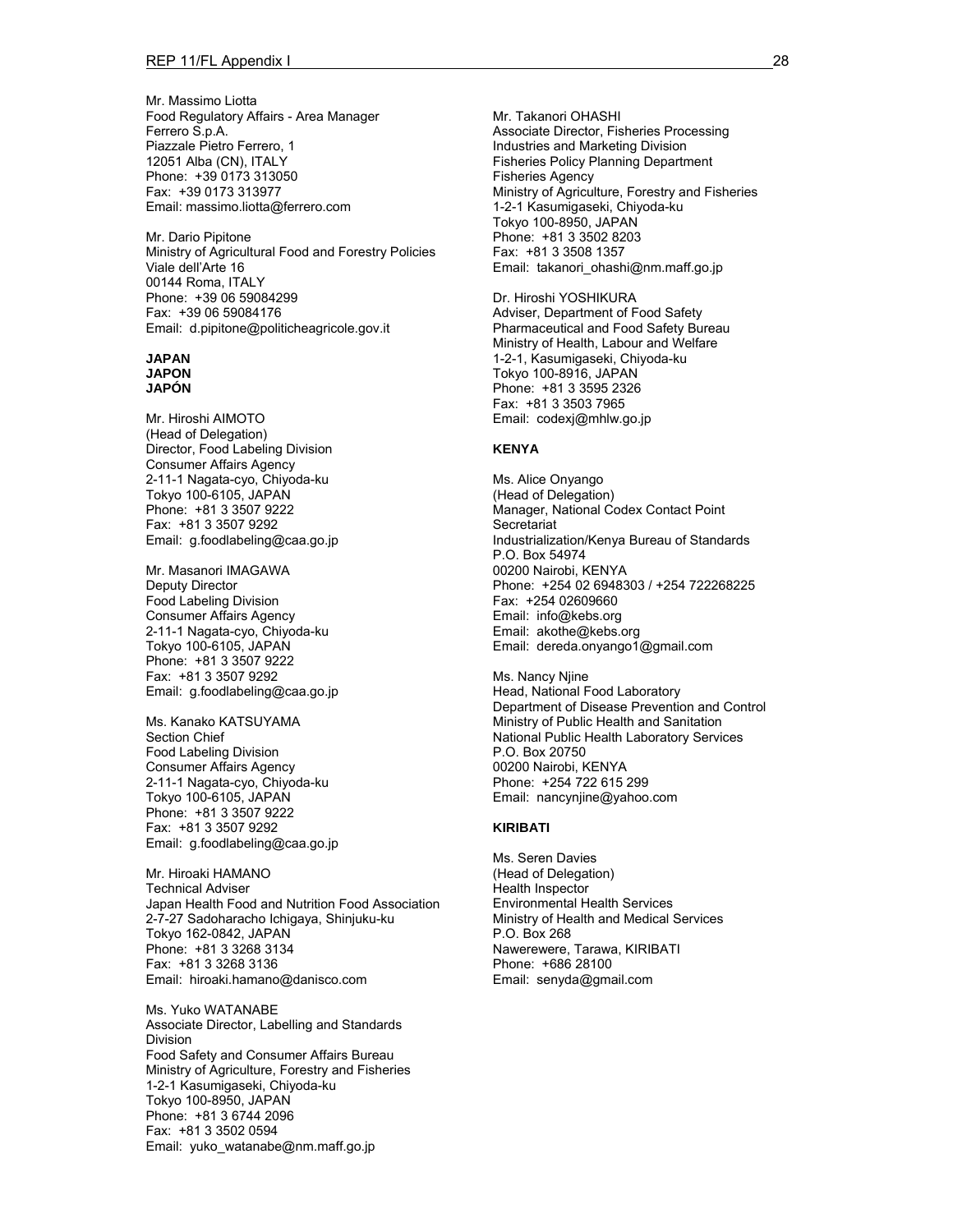#### **KOREA (REPUBLIC OF) CORÉE (RÉPUBLIQUE DE) COREA (REPÚBLICA DEL)**

Miss Se Hee Lim (Head of Delegation) Deputy Director, Division of Food Policy Ministry of Health and Welfare 110-793 75 Yulgong-ro, Jongno-gu, Seoul REPUBLIC OF KOREA Phone: +82 2 2023 7785 Fax: +82 2 2023 7780 Email: lsh32@korea.kr

Mr. Chang-Hyung LEE Assistant Director National Agricultural Products Quality Management Service (NAQS) Ministry for Food, Agriculture, Forestry and Fisheries (MIFAFF) 433-2, Anyang 6-dong, Manan-gu Anyang-city, Gyeonggi-do 430-016 REPUBLIC OF KOREA Phone: +82 31 463 1579 Fax: +82 31 446 0903 Email: chlee@naqs.go.kr

Mr. Jong-Hwan Namkung Government Veterinary Officer National Veterinary Research and Quarantine Service (NVRQS) Ministry for Food, Agriculture, Forestry and Fisheries (MIFAFF) 335, Jungang-ro, Manan-gu Anyang-city, Gyeonggi-do 430-824 REPUBLIC OF KOREA Phone: +82 31 467 4388 Fax: +82 31 467 1974 Email: namkung01@korea.kr

Ms. Nan-Hee An Researcher Division of Organic Agriculture Rural Development Administration 249, Seodundong, Gwonseongu Suwon 441-707, REPUBLIC OF KOREA Phone: +82 31 290 0553 Fax: +82 31 290 0507 Email: nanhee79@korea.kr

Mr. Ki-Jeong Choi Assistant Director National Agricultural Products Quality Management Service (NAQS) Ministry for Food, Agriculture, Forestry and Fisheries (MIFAFF) 46, 220rd, Wolmyeong-ro, Heungdeok-gu Cheongju-city, Chungcheongbuk-do, 361-300 REPUBLIC OF KOREA Phone: +82 43 279 4156 Fax: +82 43 279 4149 Email: reserves@naqs.go.kr

Ms. Sooyeon Lee Assistant Director Food Safety Policy Division Korea Food and Drug Administration Osong Health Technology Administration **Complex** 187 Osongsaengmyeong2(i)-ro, Gangoe-myeon, Cheongwon-gun, Chungcheongbuk-do Korea 363-951, REPUBLIC OF KOREA Phone: +82 43 719 2021 Fax: +82 43 719 2000 Email: seanlee@korea.kr

Ms. Suok Kim Scientific Researcher Nutrition Policy Division Korea Food and Drug Administration Osong Health Technology Administration **Complex** 187 Osongsaengmyeong2(i)-ro, Gangoe-myeon, Cheongwon-gun, Chungcheongbuk-do Korea 363-951, REPUBLIC OF KOREA Phone: +82 43 719 2261 Fax: +82 43 719 2250 Email: sykimo306@korea.kr

Ms. Youyoung Jin Senior Researcher Food Safety Policy Division Korea Food and Drug Administration Osong Health Technology Administration **Complex** 187 Osongsaengmyeong2(i)-ro, Gangoe-myeon, Cheongwon-gun, Chungcheongbuk-do Korea 363-951, REPUBLIC OF KOREA Phone: +82 43 719 2023 Fax: +82 43 719 2000 Email: gpfk84@korea.kr

#### **LUXEMBOURG LUXEMBURGO**

Melle Isabelle Paulus (Chef de délégation) Attachée sécurité alimentaire Représentation permanente du Luxembourg auprès de l'Union Européenne Ministère de la Santé Luxembourg 75, Avenue de Cortenbergh 1000 Bruxelles, BELGIQUE Phone: +32 2 7375790 / +32 477 871167 Fax: +32 2 7375610 Email: isabelle.paulus@mae.etat.lu

#### **MADAGASCAR**

Mme Marie Jeannine Christiane Rajaonarivony (Chef de délégation) Membre du Comité national du Codex **Alimentarius** Ministère du Commerce Rue Ravelomaria Ambohidahy Antananarivo, MADAGASCAR Phone: +261 32 41 707 31 Fax : +261 20 22 245 41 Email: rajaojeannine@hotmail.fr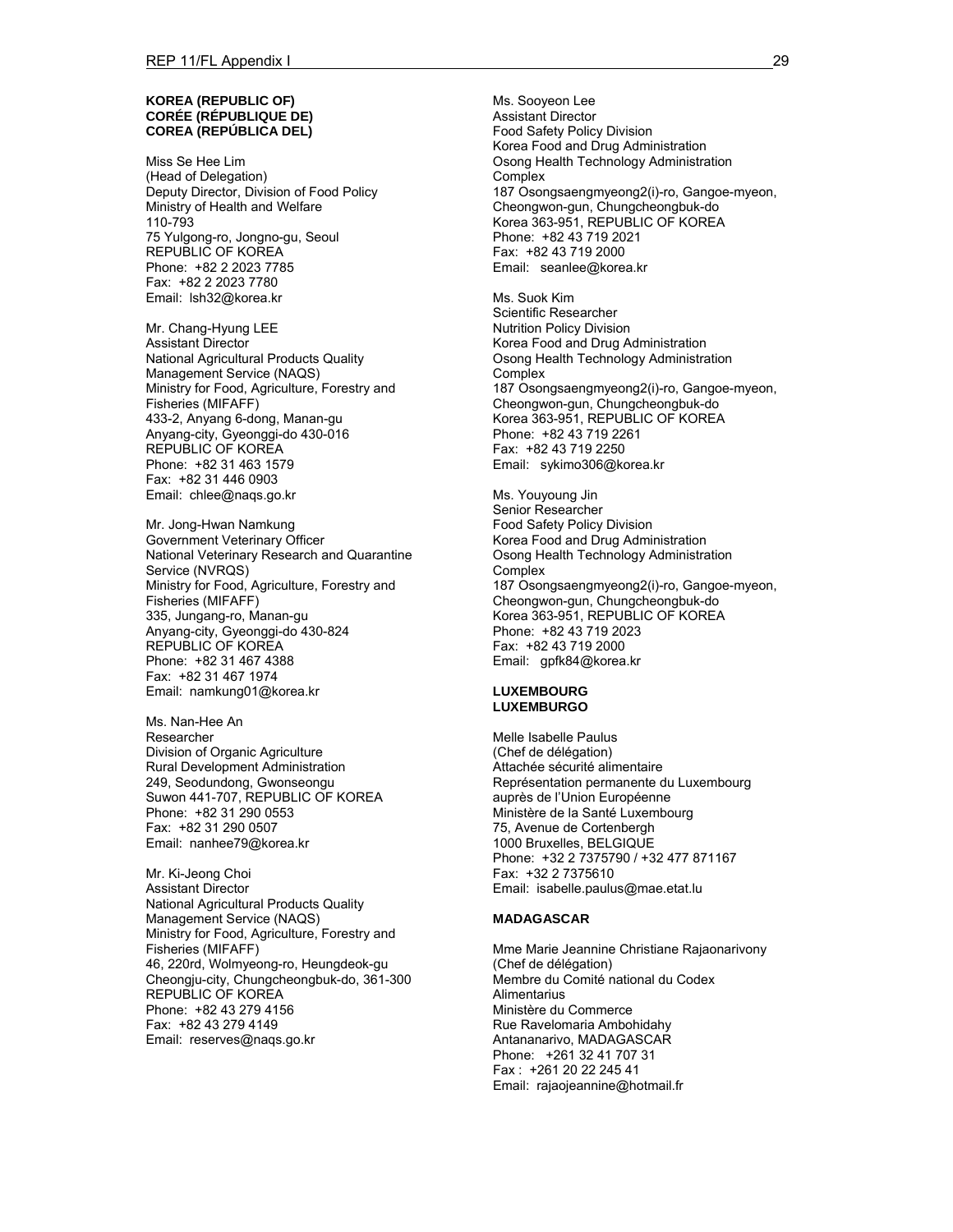#### **MALAYSIA MALAISIE MALASIA**

Ms. Fauziah Arshad (Head of Delegation) Deputy Director, Standard and Codex Branch Food Safety and Quality Division Ministry of Health Malaysia Level 3, Block E7, Parcel E Federal Government Administration Centre 62590 Putrajaya, MALAYSIA Phone: +603 8885 0794 Fax: +603 8885 0790 Email: fauziaharshad@moh.gov.my

Ms. Kanga Rani Selvaduray Senior Research Officer Malaysian Palm Oil Board No. 6, Persiaran Institusi, Bandar Baru Bangi Kajang, MALAYSIA Phone: +603 87694606 Fax: +603 89221742 Email: krani@mpob.gov.my

Ms. Caroline Tan Scientific and Regulatory Affairs Manager Danone Dumex (Malaysia) SDN BHD 18, Jalan Setia Nusantara U13/22Q 40170 Shah Alam, Selangor, MALAYSIA Phone: +6019 6500918 / +603 22981716 Fax: +603 22879256 Email: caroline.transf@gmail.com

#### **MEXICO MEXIQUE MÉXICO**

Carla Resendis Caraza (Jefe de Delegación) Subdirectora para la Atención del Codex Alimentarius y Otros Organismos Dirección General de Normas Secretaría de Economía Puente de Tecamachalco 6, Lomas de Tecamachalco, Naucalpan de Juárez, C.P. 53950 Estado de México, MÉXICO Phone: +52 55 57299480 Fax: +52 55 55209715 Email: dni.mexico@economia.gob.mx Email: carla.resendis@economia.gob.mx

Mme María del Pilar Martínez Zepeda Dictaminador / Especializado Gerencia de Dictamen de Productos y Servicios Comisión de Operación Sanitaria/Comisión Federal para la Protección Contra Riesgos Sanitarios (COFEPRIS) Secretaría de Salud Monterrey No. 33, piso 3, Col. Roma 06700 D.F., MÉXICO Phone: +52 55 50 80 52 70 Email: pmartinez@cofepris.gob.mx

Mme Erika Quevedo-Chan Asuntos regulatorios CONMÉXICO Ejército Nacional 904, piso 10 Polanco México D.F., MÉXICO Phone: +52 552 629 6130 Fax: +52 555 395 9939 Email: equevedo@conmexico.com.mx

Miss Beatriz Haydeé Pelayo Consuegra Regulatory Affairs Consejo Agroempresarial de Mesoamérica y el Caribe (CAMC) Pedro Santacilia No. 260 Col. Iztlaccihuatl, Del. Benito Juárez 03520 México D.F., MÉXICO Phone: +52 55 5000 1484 / +52 55 5000 140 1405 Fax: +52 55 5601 0903 Email: bhpelayo@prodigy.net.mx Email: delfinbhpc@yahoo.com

Ms. Jennifer Daniel Regulatory Affairs manager / President of Dairy Industry Danisco Mexicano S.A. de C.V./CANACINTRA Poniente 122 No. 627, Col. Industrial Vallejo México D.F., MÉXICO Phone: +52 55 5078 4400 Email: jennifer.daniel@danisco.com

Ms. Elvia Aguilar Esperanza Asuntos Regulatorios Asociación Nacional de Productores de Refrescos y Aguas Carbonatadas Rubén Dario 115 Col. Bosque de Chapultec México D.F., MÉXICO Phone: +52 55 5262 2129 Email: elaguilar@la.ko.com

Melle Cristina Erendira Avalos Badiano Lic. En Quimica / Asuntos Regulatorios Nestlé México Ejército Nacional #453 Col. Granada México, D.F., MÉXICO Phone: +52 55 5263 1650 Email: cristina.avalos@mx.nestle.com

Mrs. Elisabeth Haring Regulatory Affairs Manager Unilever de México Paseo de los Tamarindos No. 150 Arcos Bosques Norte "D" Col. Bosques de las Lomas México D.F., MÉXICO Phone: +52 55 1105 4496 Fax: +52 55 1105 4463 Email: elisabeth.haring@unilever.com

Dulce María Márquez Mejía Coordinador de Asuntos Regulatorios Abbott Calzada de Tlalpan No. 3092. Col Ex – Hacienda Coapa. Del. Coyoacan 04980 D.F., MÉXICO Phone: +58097500, ext. 7991 Email: dulce.marquez@abbott.com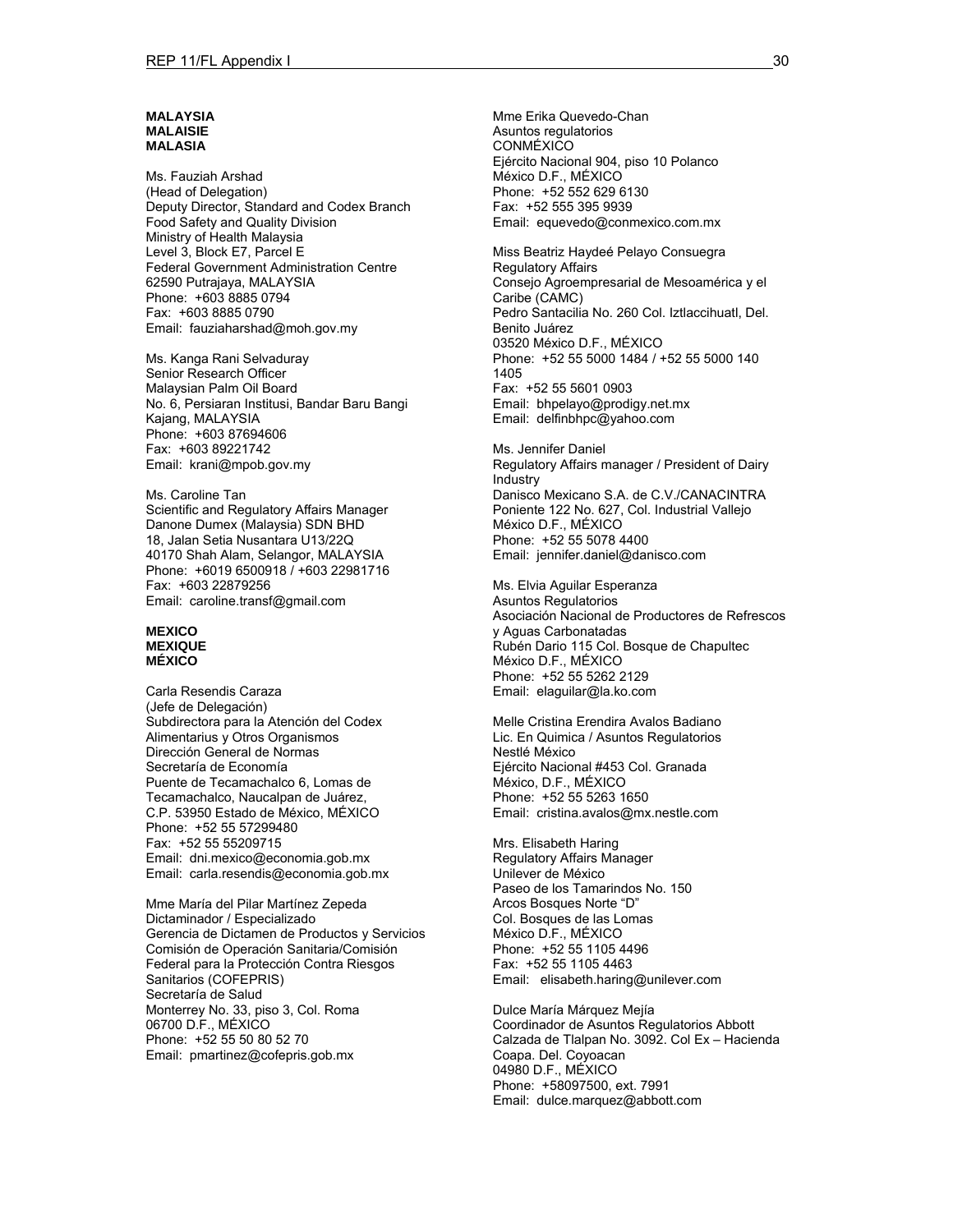Laura Daniela Flores Rico Asesora de la Subsecretaría Subsecretaría de Industria y Comercio Secretaría de Economía Alfonso Reyes 30 Piso 7, Col. Hipódromo Condesa, Del. Cuauhtémoc México D.F., MÉXICO Phone: +52 55 5729 9100, ext. 14101 Email: daniela.flores@economia.gob.mx

#### **MOLDOVA**

Prof. Ion Bahnarel (Head of Delegation) Director General National Centre for Public Health Ministry of Health 67a Gh. Asachi Street Chisinau, MOLDOVA Phone: +373 22 574 777 Fax: +373 22 735 777 Email: ibahnarel@gmail.com

Dr. Iurie Pinzaru Deputy Director National Centre for Public Health Ministry of Health 67a Gh. Asachi Street Chisinau, MOLDOVA Phone: +373 22 574 502 Fax: +373 22 729 725 Email: iurie\_pinzaaru@cnsp.md Email: codex@cnsp.md

#### **MOROCCO MAROC MARRUECOS**

Dr. Sanae Ouazzani (Chef de délégation) Ingénieur d'Etat GP Office National de Sécurité Sanitaire des Produits Alimentaires Avenue Hadj Ahmed Cherkaoui, Agdal Rabat, MAROC Phone : +212 6 60896490 Fax : +212 5 37682049 Email : ouazzanisanae@gmail.com

Mr. Jamal Ennassir Chef de Section Laits, Céréales et Dérivés Laboratoire Officiel d'Analyses et de Recherches Chimiques de Casablanca LOARC, Nº Rue Nichakra Rahal (ex Rue de Tours) Casablanca, MAROC Phone: +212 665130628 Fax: +212 5301972 Email: loarcennassir@yahoo.fr

#### **MOZAMBIQUE**

Prof. Louis Pelembe (Head of Delegation) Professor and Head, Food Technology and Biotechnology University of Eduardo Mondlane P.O. Box 257 Maputo, MOZAMBIQUE Phone: +258 82 4864210 Fax: +258 21 475318 Email: louispelembe@uem.mz Email: louispelembe@yahoo.com

Dra Maria Carolina Virgilio Omar Regulatory and Scientific Affairs Confederation of Trade Associations (CTA) P.O. Box 792 Maputo, MOZAMBIQUE Phone: +258 84 3030840 Fax: +258 21 304173 Email: carolina.omar@nestle.co.mz Email: carolina.omar@tvcabo.co.mz

#### **NETHERLANDS PAYS-BAS PAISES BAJOS**

Ms. Ana Isabel Viloria Alebesque (Head of Delegation) Senior Policy Officer Ministry of Health, Welfare and Sport Parnassusplein 5 The Hague, THE NETHERLANDS Phone: +31 703406482 Fax: +31 703407303 Email: ai.viloria@minvws.nl

#### **NEW ZEALAND NOUVELLE-ZELANDE NUEVA ZELANDIA**

Ms. Jenny Reid (Head of Delegation) Manager (Food Safety) Ministry of Agriculture and Forestry – Food Safety P.O. Box 2835 Wellington 6011, NEW ZEALAND Phone: +64 4 894 2582 Fax: +64 4 894 2530 Email: jenny.reid@maf.govt.nz

Mrs. Phillippa Hawthorne Senior Advisor (Labelling & Composition) Ministry of Agriculture and Forestry – Food Safety P.O. Box 2835 Wellington 6011, NEW ZEALAND Phone: +64 4 894 2514 Fax: +64 4 894 2530 Email: phillippa.hawthorne@maf.govt.nz

Mr. Phil Fawcet Principal Adviser (International Standards) Ministry of Agriculture and Forestry – Food Safety P.O. Box 2835 Wellington 6011, NEW ZEALAND Phone: +64 4 894 2656 Fax: +64 4 894 2675 Email: phil.fawcet@maf.govt.nz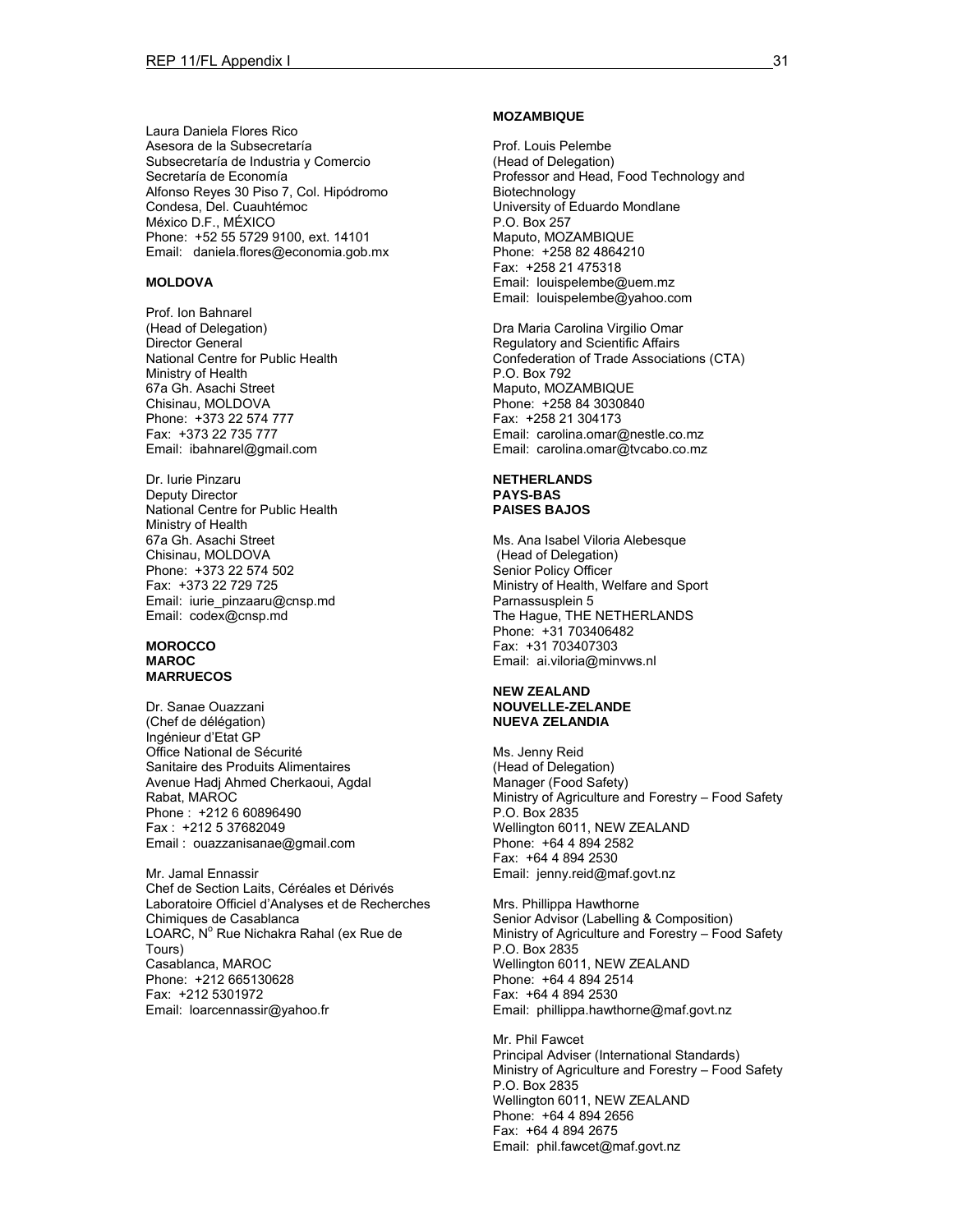#### **NIGERIA NIGÉRIA NIGERIA**

Mrs. Ogochukwu Mainasara (Head of Delegation) Deputy Director (Food Registration) National Agency for Food and Drug Administration and Control (NAFDAC) NAFDAC Central Laboratory Complex 3/5 Oshodi-Apapa Expressway, Lagos, NIGERIA Phone: +234 80 33217430 Email: mainasara.o@nafdac.gov.ng Email: manaogo2000@yahoo.com

Mrs. Jane Omojokun Deputy Director (Regulatory Affairs) National Agency for Food and Drug Administration and Control (NAFDAC) 3/5 Oshodi-Apapa Expressway, Lagos, NIGERIA Phone: +234 8033338184 Email: omojokun.j@nafdac.gov.ng Email: janeomojokun@yahoo.com

Mrs. Chinyere Ikejiofor Senior Laboratory Technologist National Agency for Food and Drug Administration and Control (NAFDAC) NAFDAC Central Laboratory 3/5 Oshodi-Apapa Expressway, Lagos, NIGERIA Phone: +234 80 33836173 Email: innopluschy@yahoo.com

Mr. Fred Nduka Chiazor Scientific and Regulatory Affairs Manager Coca-Cola Nigeria Ltd. / Association of Food, Beverage and Tobacco Employers 16 Gerrard Road Ikoyi, Lagos, NIGERIA Phone: +234 8035352226 Email: fchiazor@afr.ko.com

#### **NORWAY NORVÈGE NORUEGA**

Ms. Merethe Steen (Head of Delegation) Head of Section for Consumer Affairs The Norwegian Food Safety Authority P.O. 383 N-2381 Brumunddal, NORWAY Phone: +47 23 21 65 53 Fax: +47 23 21 68 01 Email: merethe.steen@mattilsynet.no

Mrs. Nina Lødrup Senior Adviser, Section for Consumer Affairs The Norwegian Food Safety Authority Felles postmottak, P.O. 383 N-2381 Brumunddal, NORWAY Phone: +47 23 21 67 86 Fax: +47 23 21 68 01 Email: nina.lodrup@mattilsynet.no

Dr. Hanne Marit Gran Senior Adviser, Section for Plants, Organic Production and GM The Norwegian Food Safety Authority Felles postmottak, P.O. 383 N-2381 Brumunddal, NORWAY Phone: +47 950 20 771 Email: hamgr@mattilsynet.no

#### **PANAMA PANAMÁ**

Mrs. Aracelis Arosemena de Vergara (Head of Delegation) Agronomic Engineering – Food Plant Supervisor Department of Food Protection Ministry of Health 081606812 Panama, 1 PANAMA Phone: +507 512 9180 Fax: +507 512 9114 Email: aracelisdv@gmail.com

#### **PHILIPPINES FILIPINAS**

Mrs. Charina May Tandas (Head of Delegation) Food Drug Regulation Officer III Food and Drug Administration-Philippines Filinvest Corporate City, Alabang Muntinlupa City, PHILIPPINES Phone: +632 8094390 Fax: +632 8070751 Email: charimay@mailcity.com Email: tandascharinamay@yahoo.com

Ms. Lara G. Vivas Senior Science Research Specialist Bureau of Agriculture and Fisheries Product Standards (BAFPS) Department of Agriculture 3<sup>rd</sup> Floor, Agricultural Training Institute, Elliptical Road, Quezon City, PHILIPPINES Phone: +632 9206131 Fax: +632 9206131 Email: bafpsda@yahoo.com.ph Email: laravivas@gmail.com

Ms. Eleanor Villarino Corporate Secretary Philippine Association of Food Technologists (PAFT) Inc. Cityland Tower Condominium Shaw Blvd. Cor St. Francis Street. Mandaluyong City, PHILIPPINES Phone: +632 898 6248 Email: elvillarino@gmail.com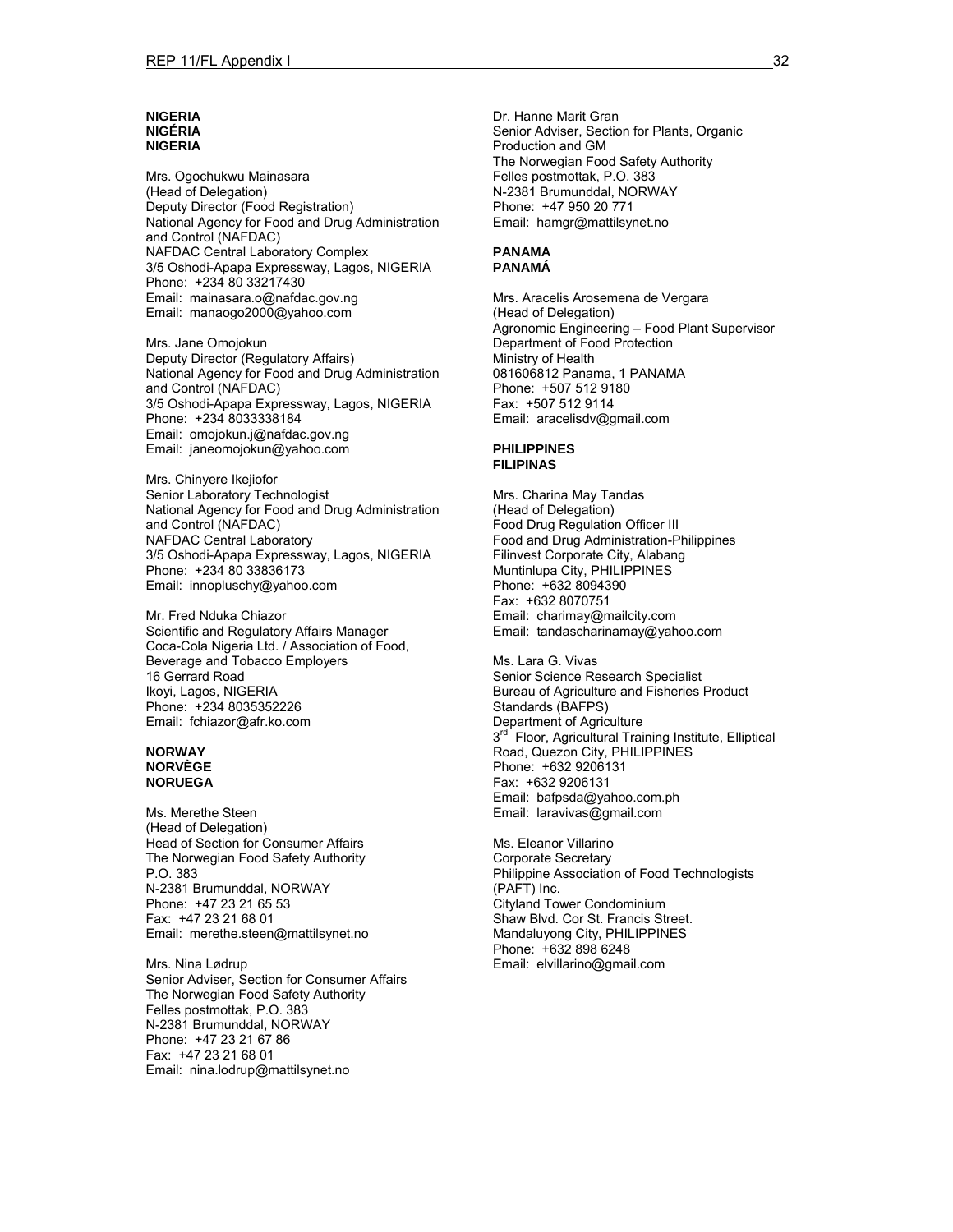#### **POLAND POLOGNE POLONIA**

Mrs. Emilia Staniszewska (Head of Delegation) Expert Department of Agricultural Markets Ministry of Agriculture and Rural Development 30, Wspólna Street 00-930 Warsaw, POLAND Phone: +48 22 623 23 21 Fax: +48 22 623 24 54 Email: emilia.staniszewska@minrol.gov.pl

Ms. Magdalena Kowalska Main Expert Agricultural and Food Quality Inspection – Main Inspectorate Ministry of Agriculture and Rural Development 30, Wspólna Street 00-930 Warsaw, POLAND Phone: +48 22 623 29 04 Fax: +48 22 623 29 97 Email: mkowalska@ijhars.gov.pl

#### **SAINT KITTS AND NEVIS SAINT-KITTS-ET-NEVIS SAINT KITTS Y NEVIS**

Ms. Denyse Phipps (Head of Delegation) Senior Laboratory Technician Ministry of Industry, Trade, Consumer Affairs P.O. Box 186 Basseterre, SAINT KITTS AND NEVIS Phone: +869-465-5279 Fax: +869-465-3852 Email: mplbos@gmail.com

#### **SAINT LUCIA SAINTE-LUCIE SANTA LUCIA**

Mr. Hubert Reynolds (Head of Delegation) Standard Officer – Compliance Saint Lucia Bureau of Standards P.O. Box CP 5412 Castries, SAINT LUCIA Phone: +758 453 0049 Fax: +758 452 3561 Email: h.raynolds@slbs.org

#### **SAMOA**

Ms. Iulia Petelo (Head of Delegation) Assistant Chief Executive Officer Fair Trading and Codex Division Samoa Codex Contact Point Ministry of Commerce, Industry & Labour P.O. Box 862, Level 4, ACB House Apia, SAMOA Phone: +0685 20441 Fax: +0685 20443 Email: codex.samoa@mcil.gov.ws

#### **SINGAPORE SINGAPOUR SINGAPUR**

Mr. Sean Wong (Head of Delegation) Senior Executive Manager (Regulatory Programmes) Agri-Food and Veterinary Authority, Singapore 5 Maxwell Road #18-00 Tower Block MND Complex 069110 Singapore, SINGAPORE Phone: +65 6325 7829 Fax: +65 6220 6068 Email: sean\_wong@ava.gov.sg

Miss Mui Lee Neo Manager (Regulatory Programmes) Agri-Food and Veterinary Authority, Singapore 5 Maxwell Road #18-00 Tower Block MND Complex 069110 Singapore, SINGAPORE Phone: +65 6325 8551 Fax: +65 6220 6068 Email: neo mui lee@ava.gov.sg

Ms. Theodosia Tan **Secretariat** Genetic Modification Advisory Committee 20 Biopolis Way, #08-01 Centros **SINGAPORE** Phone: +65 64070515 Fax: +65 67955073 Email: Theodosia\_tan@bmrc.a-star.edu.sg

#### **SLOVENIA**

Dr. Blaža Nahtigal Ministry of Agricultural, Forestry and Food Food Safety Directorate Dunajska 22 1000 Ljubljana, SLOVENIA Phone: +38614789398 Fax: +38614789055 Email: blaza.nahtigal@gov.si

#### **SPAIN ESPAGNE ESPAÑA**

Almudena Rollán Gordo (Jefe de delelgación) Jefa de Servicio M<sup>o</sup> Sanidad, Politica Social e Igualdad Agencia Española de Seguridad Alimentaria y Nutrición Ministerio de Sanidad Alimentaria y Nutrición Alcalá, 56, 28071 Madrid, ESPAÑA Phone: +34 91 338 0710 Email: arollan@msps.es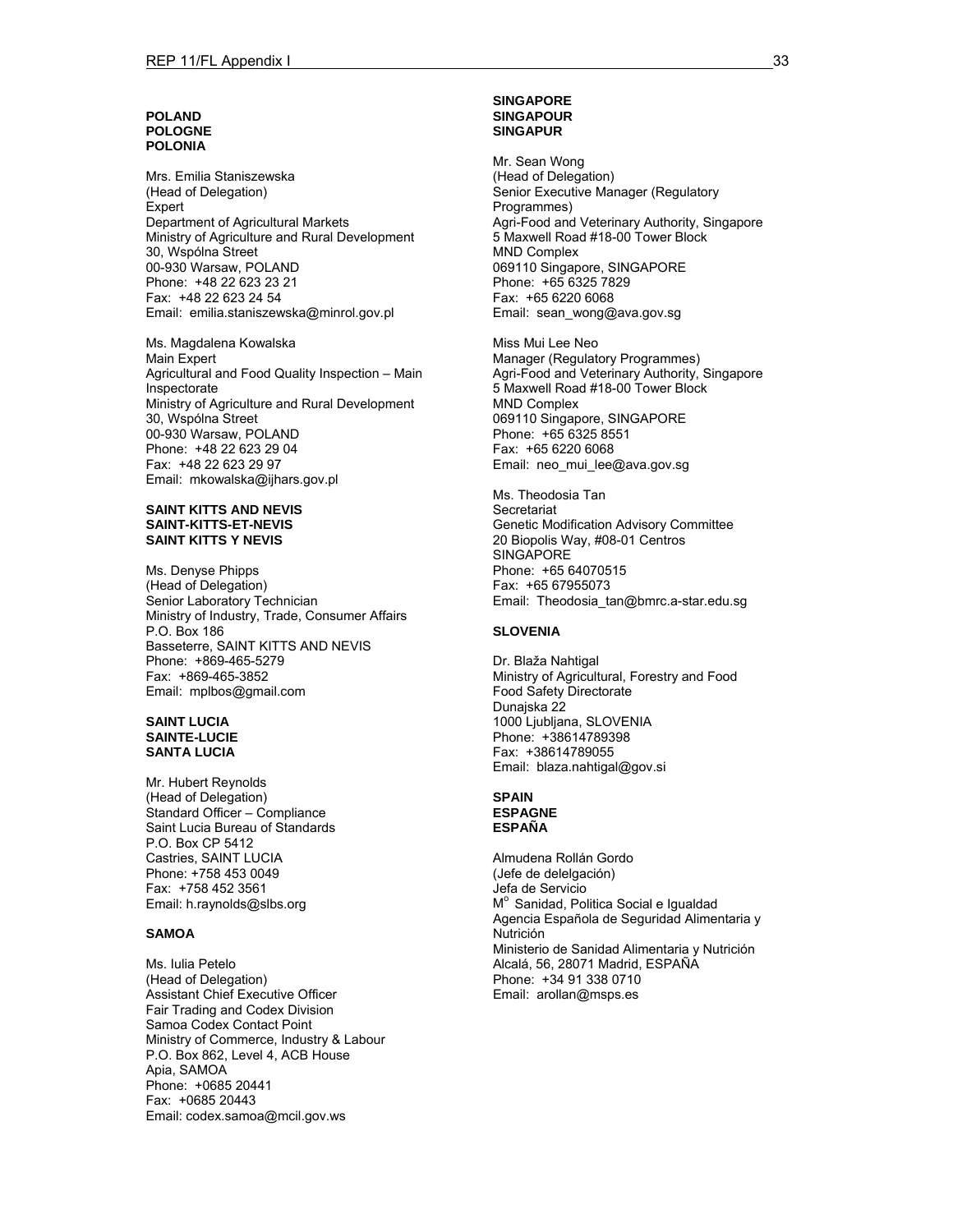#### **SWEDEN SUEDE SUECIA**

Mrs. Birgitta Lund (Head of Delegation) Principal Administrative Officer National Food Administration Box 622 SE-751 26 Uppsala, SWEDEN Phone: +46 18 17 55 00 Fax: +46 18 10 58 48 Email: bilu@slv.se

Mrs. Lena Björck Nutritionist National Food Administration Box 622 SE-751 26 Uppsala, SWEDEN Phone: +46 18 17 55 00 Fax: +46 18 10 58 48 Email: lena.bjorck@slv.se

#### **SWITZERLAND SUISSE SUIZA**

Mrs. Elisabeth Nellen-Regli (Head of Delegation) Swiss Federal Office of Public Health Schwarzenburgstrasse 165 CH-3003 Bern, SWITZERLAND Phone: +41 (0) 31 322 95 60 Fax: +41 (0) 31 322 95 74 Email: elisabeth.nellen@bag.admin.ch

Dr. Philippe Pittet Assistant Vice President Division of Regulatory and Scientific Affairs Nestec Ltd. Avenue Nestlé 55 CH-1800 Vevey, SWITZERLAND Phone: +41 (0) 21 924 42 64 Fax: +41 (0) 21 924 45 47 Email : philippe.pittet@nestle.com

#### **THAILAND THAILANDE TAILANDIA**

Mr. Montri Klitsaneephaiboon Deputy Secretary General National Bureau of Agricultural Commodity and Food Standards 50 Phaholyothin Road Ladyao Chatuchak Bangkok, THAILAND Phone: +66 2 5612277, ext. 1120 / +66 2 5613707 Fax: +66 2 5613712 Email: montri@acfs.go.th

Ms. Warunee Sensupa Food and Drug Technical Officer Food and Drug Administration Ministry of Public Health 88/24 Tiwanon Road, Muang District Nonthaburi, THAILAND Phone: +66 2 590 7173 Fax: +66 2 591 8476 Email: warunee@fda.moph.go.th

Ms. Rachata Pongrujikorn Food and Drug Technical Officer Food and Drug Administration Ministry of Public Health 88/24 Tiwanon Road Nonthaburi, THAILAND Phone: +662 590 7219 Fax: +662 590 7011 Email: rachata@fda.moph.go.th

Ms. Ing-orn Panyakit Senior Standards Officer Office of Commodity and System Standards National Bureau of Agricultural Commodity and Food Standards Ministry of Agriculture and Cooperatives 50 Phaholyothin Road, Chatujak Bangkok 10900 THAILAND Phone: +66 2 561 2277, ext. 1424 / +66 2 5613357 Fax: +66 2 561 3373 Email: ingon@acfs.go.th

Miss Supatra Rewpairoj Trade and Technical Manager Thai Food Processors' Association Board of Trade of Thailand 170/21-22 9<sup>th</sup> Floor, Ocean Tower 1 Bldg. New Ratchadapisek Road, Klongtoey Bangkok, THAILAND Phone: +66 2 261 2684-6 Fax: +66 2 261 2996-7 Email: supatra@thaifood.org / thaifood@thaifood.org

Mr. Rungroj Rungrojsakorn Director of Thai Frozen Foods Association Board of Trade of Thailand 93/6 6<sup>th</sup> Floor, Sathornthani 2 Bldg. North Sathorn Road Bangkok, THAILAND Phone: +66 2 235 5622 Fax: +66 2 235 5625 Email: thai-frozen@thai-frozen.or.th

#### **TONGA**

Ms. Alisi Kautoke Holani (Head of Delegation) Deputy Secretary Ministry of Labour, Commerce & Industries P.O. Box 110 Nuku'alofa, TONGA Phone: +676 23688 / +676 23792 Fax: +676 23887 Email: alisik@mlci.gov.to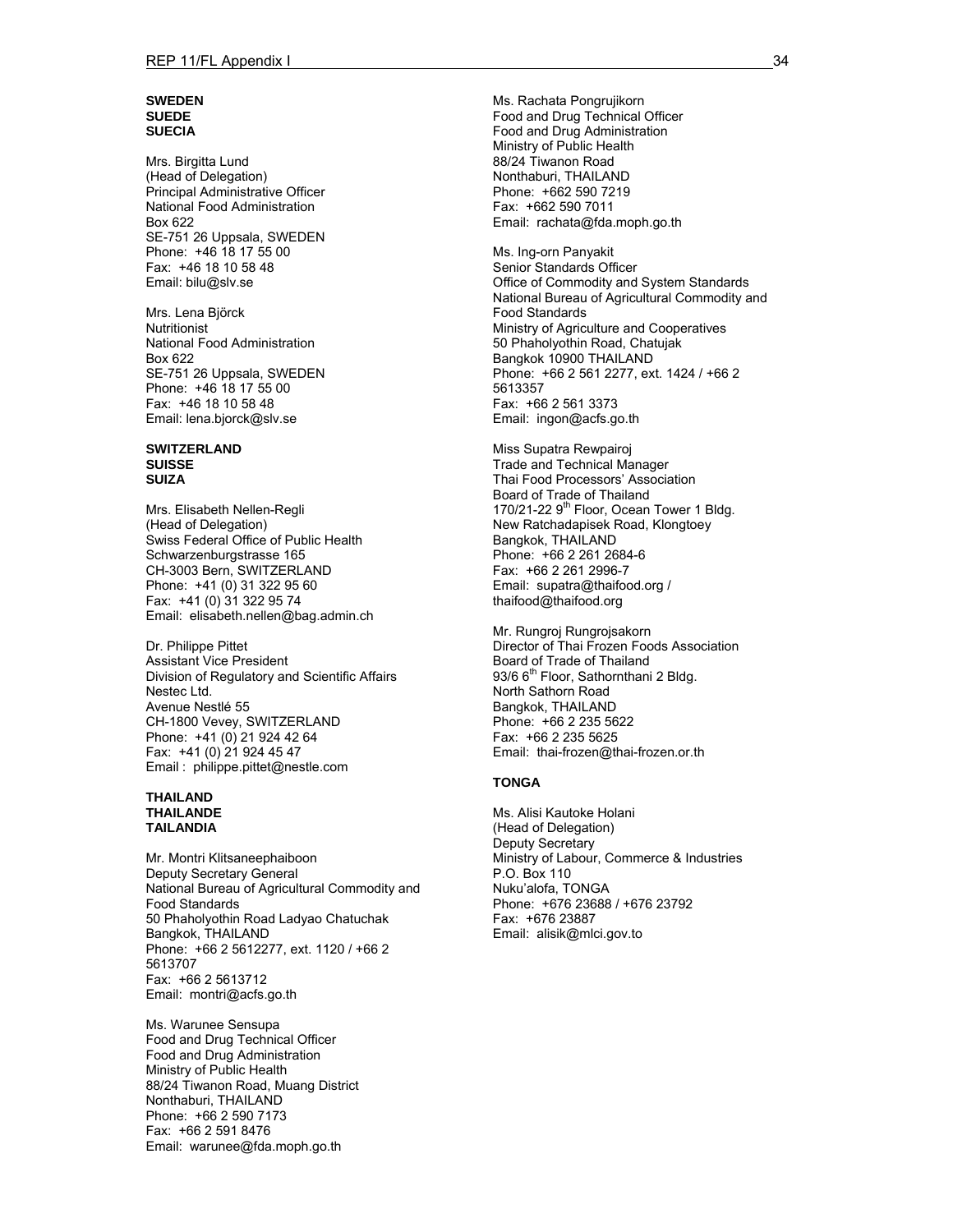#### **UNITED KINGDOM ROYAUME-UNI REINO UNIDO**

Mr. Stephen Pugh (Head of Delegation) Head of Food Labelling, Food Policy Unit Department for Environment Food and Rural Affairs (DEFRA), Area 7E, 9 Milbank, c/o Nobel House 17 Smith Square London SW1P 3J4, UNITED KINGDOM Phone: +207 238 4339 Fax: +207 238 6775 Email: stephen.pugh@defra.gsi.gov.uk

#### **UNITED STATES OF AMERICA ETATS-UNIS D'AMÉRIQUE ESTADOS UNIDOS DE AMÉRICA**

Dr. Barbara O. Schneeman (Head of Delegation) Director, Office of Nutrition, Labeling and Dietary **Supplements** Center for Food Safety and Applied Nutrition U.S. Food and Drug Administration 5100 Paint Branch Parkway, HFS-800 College Park, MD 20740, U.S.A. Phone: +1-240-402-2373 Fax: +1-301-436-2639 Email: barbara.schneeman@fda.hhs.gov

U.S. Alternate Delegate

Mr. Jeff Canavan U.S. Department of Agriculture 5601 Sunnyside Ave., Maildrop 5273 Beltsville, MD 20705-5273, U.S.A. Phone: +1-301-504-0860 Fax: +1-301-504-0872 Email: jeff.canavan@fsis.usda.gov

#### Government Advisors

Mr. Jack Bobo Senior Advisor for Biotechnology U.S. Department of State 2201 C Street NW Washington, DC 20520, U.S.A. Phone : +1-202-647-1647 Email: boboja@state.gov

Dr. Lisa Brines Agricultural Marketing Specialist USDA National Organic Program USDA-AMS-NOP, Standards Division 1400 Independence Ave. SW, Room 2646-S Washington, DC 20250-0268, U.S.A. Phone: +1-202-720-8405 Fax: +1-202-720-7808 Email: lisa.brines@ams.usda.gov

Mrs. Doreen Chen-Moulec International Issues Analyst U.S. Codex Office U.S. Department of Agriculture 1400 Independence Ave. SW Washington, DC, U.S.A. Phone: +1-202-720-4063 Fax: +1-202-720-3157 Email: Doreen.Chen-Moulec@fsis.usda.gov

Dr. Fan-Li Chou Senior Trade Advisor Office of Scientific and Technical Affairs Foreign Agriculture Service U.S. Department of Agriculture 1400 Independence Ave. SW Washington, DC 20250-0237, U.S.A. Phone: +1-202-690-3335 Fax: +1-202-690-3316 Email: Fan-Li.Chou@fas.usda.gov

Ms. Mari Kirrane Wine Trade and Technical Advisor International Trade Division Alcohol and Tobacco Tax and Trade Bureau U.S. Department of the Treasury 221 Main St., Suite 1340 San Francisco, CA 94105, U.S.A. Phone: +1-513-684-3289 Fax: +1-202-453-2678 Email: mari.kirrane@ttb.gov

Mr. Bryan O'Byrne Senior International Trade Specialist U.S. Department of Commerce 1401 Constitution Ave. NW Washington, DC 20230, U.S.A. Phone: +1-202-482-0705 Fax: +1-202-482-6097 Email: bryan.obyrne@trade.gov

Mr. Daniel Reese Food Technologist Center for Food Safety and Applied Nutrition U.S. Food and Drug Administration 5100 Paint Branch Parkway, HFS-820 College Park, MD 20740, U.S.A. Phone: +1-240-402-2126 Fax: +1-301-436-2636 Email: daniel.reese@fda.hhs.gov

Dr. Michael Wehr Codex Program Manager U.S. Food and Drug Administration 5100 Paint Branch Parkway College Park, MD 20816, U.S.A. Phone: +1-240-402-1724 Fax: +1-301-436-2618 Email: michael.wehr@fda.hhs.gov

#### Non-Government Advisors

Dr. Lisa Craig Director, Regulatory Affairs Abbott Nutrition 625 Cleveland Ave., RP3-2 Columbus, Ohio 43215, U.S.A. Phone: +1-614-624-3696 Fax: +1-614-727-3696 Email: lisa.craig@abbott.nutrition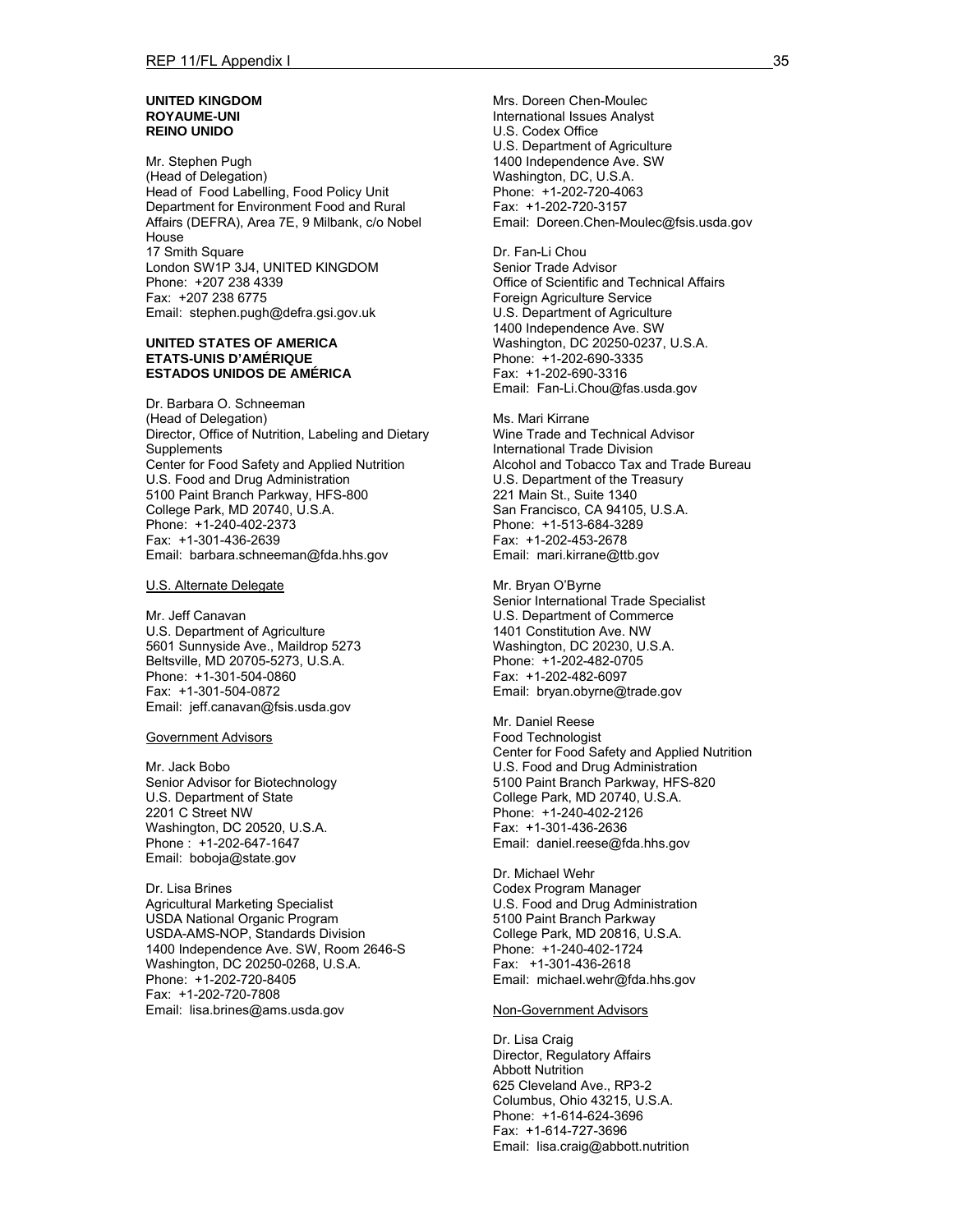Ms. Katherine DiMatteo International Trade Advisor Organic Trade Association 90 George Lamb Road Leyden, Massachusetts 01337, U.S.A. Phone: +1-413-624-5569 Fax: +1-413-624-5569 Email: kdimatteo@organicspecialists.com

Ms. Marsha Echols Washington Counsel National Association for the Specialty Food Trade, Inc. (NASFT) 3286 M Street, NW Washington, DC 20007, U.S.A. Phone: +1-202-625-1451 Email: echols@marshaechols.com

Ms. Wanda Kelker Labeling and Regulatory Affairs Director The Coca-Cola Company One Coca-Cola Plaza P.O. Box 1734 Atlanta, Georgia 30313, U.S.A. Phone: +1-404-676-6968 Fax: +1-404-598-6968 Email: wkelker@coca-cola.com

Mr. Richard D. White Consultant to American Soybean Association 406 169<sup>th</sup> CT NE Bradenton, FL 34212, U.S.A. Phone: +1-941-201-6858 Email: rwhite@rdwglobal.com

#### **URUGUAY**

Mme Nora Isabel Villalba de la Cruz (Jefe de delegación) Licenciada en Nutrición Ministerio de Salud 18 de Jugo 1892 Montevideo, URUGUAY Phone: +598 2 408 47 15 Fax: +598 2 400 01 01 a 04 int 286 Email: noravillalbacodex@gmail.com **INTERNATIONAL GOVERNMENTAL ORGANIZATIONS / ORGANISATIONS GOUVERNEMENTALES INTERNATIONALES / ORGANIZACIONES INTERNACIONALES GUBERNAMENTALES** 

**INTER-AMERICAN INSTITUTE FOR COOPERATION ON AGRICULTURE (IICA) / INSTITUTO INTERAMERICANO DE COOPERACIÓN PARA LA AGRICULTURA** 

Paola Ramón Specialist in Agricultural Health and Food Safety Inter-American Institute for Cooperation on **Agriculture** Av. 12 de Octubre N24-584 y Francisco Salazar Edif. Torre Sol Verde, piso 2 ECUADOR Phone : +593 2 290 9002 / 290 9003 / 290 9004 Fax : +593 2 256 8012 Email : paola.ramon@iica.int Email: iica.ec@iica.int

#### **INTERNATIONAL NON-GOVERNMENTAL ORGANIZATIONS / ORGANISATIONS NONGOUVERNEMENTALES INTERNATIONALES / ORGANIZACIONES INTERNACIONALES NO GUBERNAMENTALES**

#### **BIOTECHNOLOGY INDUSTRY ORGANIZATION (BIO)**

Dr. Adrianne Massey (Head of Delegation) Managing Director BIO (Biotechnology Industry Organization) 1201 Maryland Ave. SW Washington, DC 20024, U.S.A. Phone: +1-202-962-9238 Fax: +1-202-488-6303 Email: amassey@bio.org

Dr. Janet Collins Senior Manager BIO (Biotechnology Industry Organization) Corporate Regulatory Affairs 601 Pennsylvania Ave., Suite 325N Washington, D.C., U.S.A. Phone: +1-202-728-3622 Fax: +1-202-728-3649 Email: janet.e.collins@usa.dupont.com

#### **COMITÉ EUROPÉEN DES FABRICANTS DE SUCRE (CEFS) / EUROPEAN COMMITTEE OF SUGAR MANUFACTURERS**

Ms. Camille Perrin (Head of Delegation) Scientific & Regulatory Affairs Manager CEFS (Comité Européen des Fabricants de Sucre) 182 avenue de Tervuren 1150 Brussels, BELGIUM Phone: +32 2 762 07 60 Fax: +32 2 771 00 26 Email: camille.perrin@cefs.org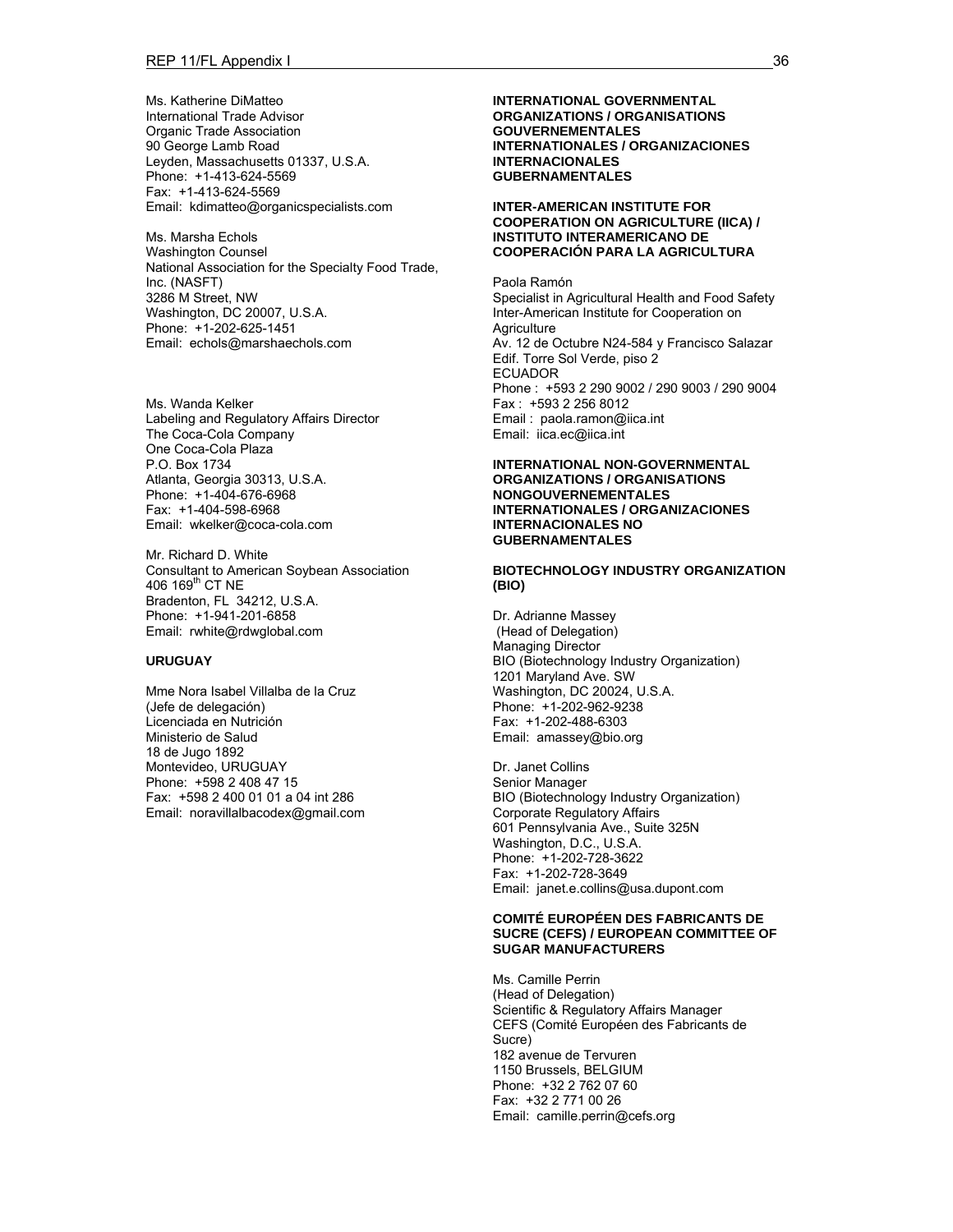#### **CONFEDERATION OF THE FOOD AND DRINK INDUSTRIES OF THE EU/ CONFÉDÉRATION DES INDUSTRIES AGRO-ALIMENTAIRES DE L'UE (CIAA)**

Mr. Dirk Jacobs (Head of Delegation) Manager, Consumer Information, Diet and Health CIAA (Confederation of the Food and Drink Industries of the EU) Avenue des Arts, 43 Brussels 1040, BELGIUM Phone: +32 2 508 1026 Fax: +32 2 508 1021 Email: d.jacobs@ciaa.eu

Mrs. Victoria Betteridge VP and Director, Regulatory and Government Affairs Tate & Lyle Plc CIAA (Confederation of the Food and Drink Industries of the EU) Sugar Quay, Lower Thames Street London EC3R 6DQ, UNITED KINGDOM Phone: +44 207 626 6525 Fax: +44 207 977 6571 Email: victoria.betteridge@tateandlyle.com **CONSUMERS INTERNATIONAL (CI) / ORGANISATION INTERNATIONALE DES UNIONS DE CONSOMMATEURS**

Dr. Michael Hansen (Head of Delegation) Senior Scientist Consumers Union 101 Truman Avenue Yonkers, NY 10703, U.S.A. Phone: +1-914-378-2452 Email: hansmi@consumer.org

#### **CROPLIFE INTERNATIONAL**

Ms. Lucyna Kurtyka Food Policy and International Organizations Monsanto Company 1300 I Street NW Washington, DC, U.S.A. Phone: +1-202-383-2861 Fax: +1-202-789-1748 Email: lucyna.k.kurtyka@monsanto.com

#### **EUROPEAN FOOD LAW ASSOCIATION (EFLA) / ASSOCIATION EUROPÉENNE POUR LE DROIT DE L'ALIMENTATION (AEDA)**

Mr. Xavier Lavigne (Head of Delegation) Member European Food Law Association (EFLA) Rue de l'Association 50 Brussels, BELGIUM Phone: +32 2 209 11 42 Fax: +32 2 219 73 42 Email: secretariat@efla-aeda.org

#### **EUROPEAN NETWORK OF CHILDBIRTH ASSOCIATIONS (ENCA)**

M. Jos Voss Président AAPE ASBL ENCA (European Network of Childbirth Associations) BP 45 L 3401 Dudelange, LUXEMBOURG Phone: +352 525291 Email: aape@pt.lu

#### **EUROPEAN SALT PRODUCERS' ASSOCIATION (EuSALT)**

Mr. Wouter LOX (Head of Delegation) Managing Director, EuSalt aisbl Yzerlaau 4 1040 Brussels, BELGIUM Phone: +32 2 737 10 91 Fax: +32 2 737 10 99 Email: wouter.lox@eusalt.com

### **49th PARALLEL BIOTECHNOLOGY CONSORTIUM (49P)**

Prof. Philip L. Bereano (Head of Delegation) Co-Director 49<sup>th</sup> Parallel Biotechnology Consortium 1344 E Interlaken Blvd. Seattle, Washington 98102, U.S.A. Phone: +1-206-725-4211 Email: pbereano@u.washington.edu

#### **INSTITUTE OF FOOD TECHNOLOGISTS (IFT)**

Ms. Gloria Brooks-Ray (Head of Delegation) Advisor, Codex Alimentarius and International **Regulatory** Exponent Food and Chemicals P.O. Box 97 Mountain Lakes, NJ 07046, U.S.A Phone: +1-973-334-4652 Email: gbrooksray@exponent.com

#### **INTERNATIONAL ASSOCIATION OF CONSUMER FOOD ORGANIZATIONS (IACFO)**

Mr. Bill Jeffery (Head of Delegation) National Coordinator c/o Centre for Science in the Public Interest Suite 2701, CTTC Bldg, 1125 Colonel By Drive Ottawa, ON K1S 5R1, CANADA Phone: +1-613-244-7337 Email: jefferyb@istar.ca

#### **INTERNATIONAL BABY FOOD ACTION NETWORK (IBFAN)**

Mme Maryse Arendt Directeur Initiativ Liewensufank ASBL Initiativ Liewensufank 20 rue de Contern L 5955 Itzig, LUXEMBOURG Phone: +352 360597 14 Email: maryse.arendt@liewensufank.lu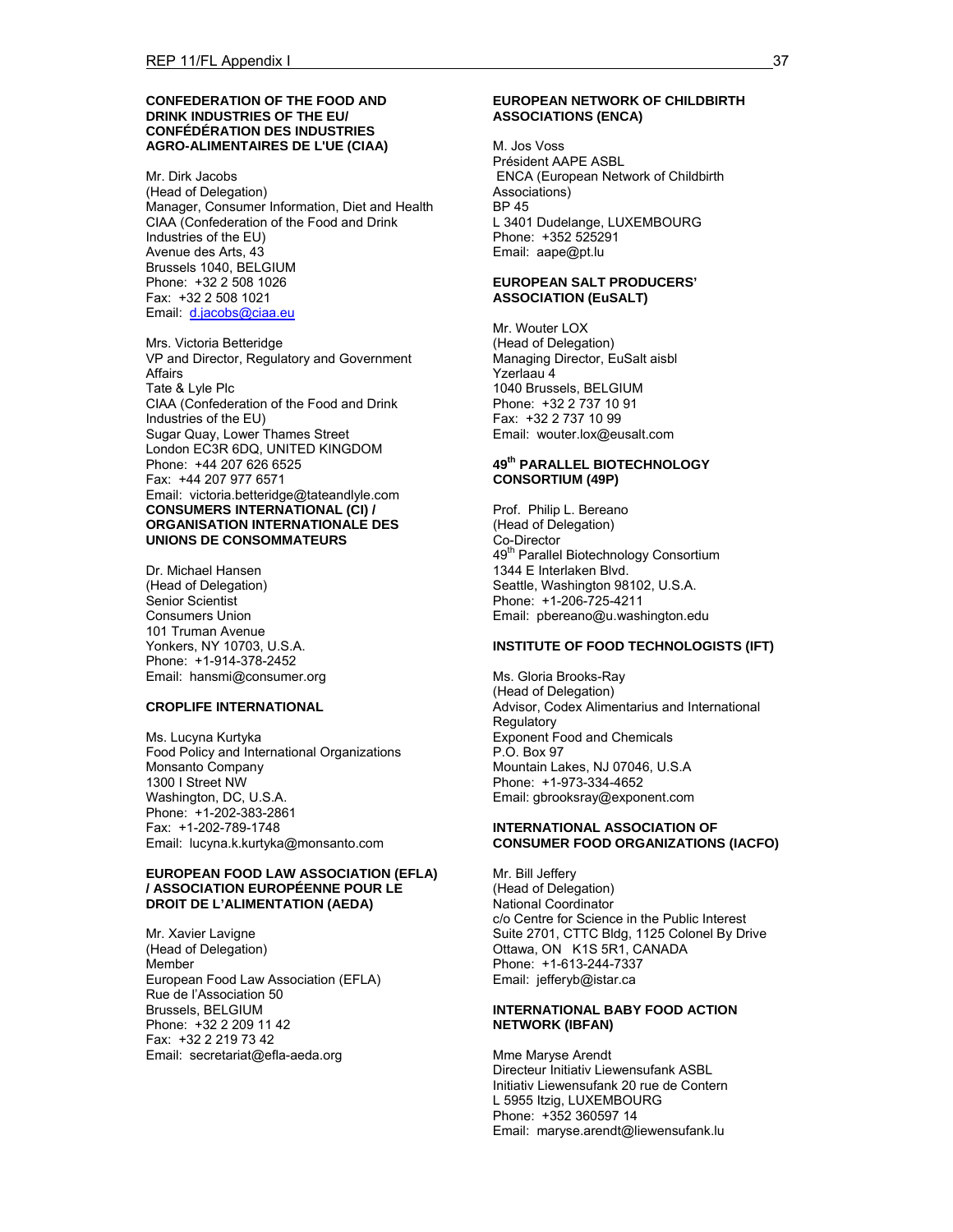### **INTERNATIONAL CO-OPERATIVE ALLIANCE (ICA)**

Mr. Kazuo Onitake Head of Unit, Safety Policy Service Japanese Consumers' Co-operative Union Coop Plaza 3-29-8, Shibuya, Shibuya-ku Tokyo 150-8913, JAPAN Phone: +81 (0) 3 5778 8109 Fax: +81 (0) 3 5778 8125 Email: kazuo.onitake@jccu.coop

#### **INTERNATIONAL COUNCIL OF BEVERAGES ASSOCIATIONS (ICBA)**

Mrs. Helen Falco (Head of Delegation) Advisor, International Council of Beverages Associations (ICBA) c/o American Beverage Association 1101 16<sup>th</sup> Street NW Washington, DC 20036, U.S.A. Phone: +1-404-676-4344 Email: hefalco@na.ko.com Mrs. Rachel Quiles Advisor, International Council of Beverages Associations (ICBA) c/o American Beverage Association 1101 16<sup>th</sup> Street NW Washington, DC 20036, U.S.A. Phone: +1-404-676-2041 Email: radriskellreeves@na.ko.com

Mr. Hidekazu Hosono Technical Adviser International Council of Beverages Associations (ICBA) c/o Japan Soft Drink Association 3-3-3 Nihonbashi-Muromachi, Chuo-ku Tokyo, JAPAN Phone: +81 3 3270 7300 Fax: +81 3 3270 7306 Email: hidekazu\_hosono@suntory.co.jp

Mr. Hiromi Ohta Technical Adviser International Council of Beverages Associations (ICBA) c/o Japan Soft Drink Association 3-3-3 Nihonbashi-Muromachi, Chuo-Ku Tokyo, JAPAN Phone: +81 3 3270 7300 Fax: +81 3 3270 7306 Email: hiromi\_ohta@suntory.co.jp

#### **INTERNATIONAL COUNCIL OF GROCERY MANUFACTURERS ASSOCIATIONS (ICGMA)/CONSEIL INTERNATIONAL DES ASSOCIATIONS DE FABRICANTS DE PRODUITS D'EPICERIE / CONSEJO INTERNACIONAL DE ASOCIACIONES DE FABRICANTES DE COMESTIBLES**

Ms. Phyllis Tanaka (Head of Delegation) V-P Scientific & Regulatory Affairs Food & Consumer Products of Canada 885 Don Mills Road, Suite 301 Toronto, ON M3C 1V9, CANADA Phone: +1-416-510-8024, ext. 2246 Fax: +1-416-510-8043 Email: phyllist@fcpc.ca

Ms. Peggy Rochette Senior Director, International Affairs Grocery Manufacturers Association 1350 I Street NW Washington, DC 20005, U.S.A. Phone: +1-202-639-5921 Fax: +1-202-639-5991 Email: prochette@gmaonline.org

Ms. Jacqueline Dillon Sr. Scientist Kraft Foods Global, Inc. 801 Waukegan Road Glenview, Illinois 60025, U.S.A. Phone: +1-847-646-8909 Email: jdillon@kraft.com

Ms. Regina Hildwine Senior Director, Science Policy, Labeling Grocery Manufacturers Association 1350 I Street NW Washington, DC 20005, U.S.A. Phone: +1-202-639-5926 Fax: +1-202-639-5991 Email: rhildwine@gmaonline.org

Dr. Martin Slayne Senior Director, Global Regulatory Affairs and Food Safety PepsiCo Global R&D 7701 Legacy Drive Plano, Texas 75024, U.S.A. Phone: +1-972-334-4832 Fax: +1-972-334-6271 Email: martin.slayne@pepsico.com

Mrs. Elizabeth Dempsey Principal Scientist PepsiCo Global R&D 7701 Legacy Drive Plano, Texas 75024, U.S.A. Phone.: +972-334-4912 Fax: +972-334-6271 Email: elizabeth.dempsey@pepsico.com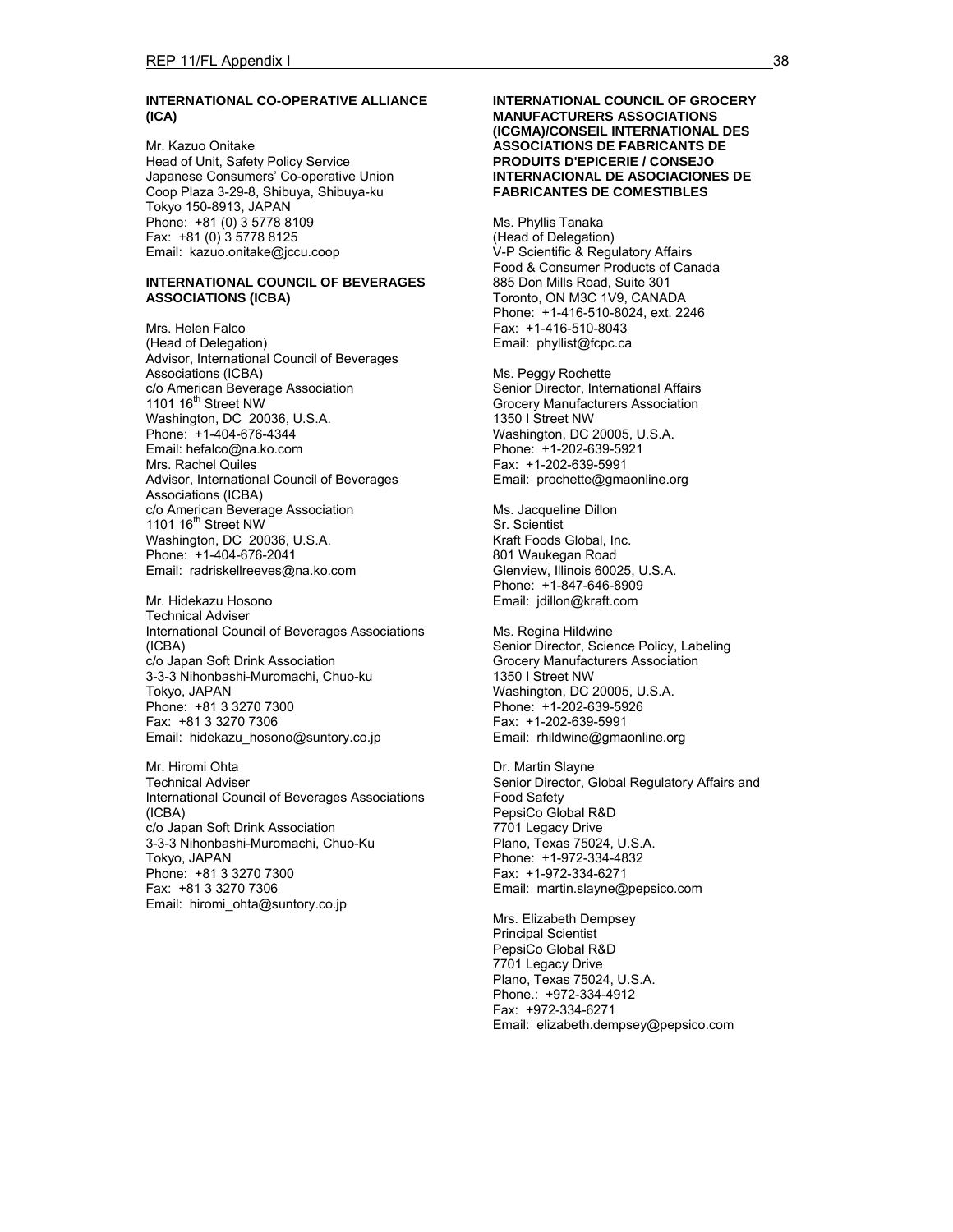#### **INTERNATIONAL DAIRY FEDERATION (IDF) / FÉDERATION INTERNATIONALE DE LAITERIE / FEDERACION INTERNACIONAL DE LECHERIA**

Mr. Eric Grande (Head of Delegation) Regulatory Affairs Director Groupe Lactalis 10-20 rue Adolphe Beck Laval Cedex 9, FRANCE Phone: +33 2 43595123 Email: eric.grande@lactalis.fr

Ms. Cary Frye Vice President of Regulatory Affairs International Dairy Foods Association (IDFA) 1250 H Street NW, Suite 900 Washington, DC 20005, U.S.A. Phone: +1-202-220-3543 Fax: +1-202-331-7820 Email: cfrye@idfa.org

Ms. Isabelle Neiderer Director of Nutrition Dairy Farmers of Canada 1801 avenue McGill College, Suite 700 Montréal, QC H3A 2N4, CANADA Phone: +1-514-284-1092 Fax: +1-514-284-0449 Email: isabelle.neiderer@dfc-plc.ca

Ms. Sandra Tuijtelaars Nutrition Officer International Dairy Federation (IDF) Blvd. A Reyers 70/B BE-1030 Brussels, BELGIUM Phone: +32 2 325 67 50 Fax: +32 2 733 04 13 Email: stuijtelaars@fil-idf.org

#### **INTERNATIONAL FEDERATION OF FRUIT JUICE PRODUCERS (IFU) / FÉDÉRATION INTERNATIONALE DES PRODUCTEURS DE JUS DE FRUITS / FEDERACIÓN INTERNACIONAL DE LOS PRODUCTORES DE JUGOS DE FRUTAS**

Mr. Jan Hermans Secretary General AIJN-European Fruit Juice Association IFU-International Federation of Fruit Juice Producers 23 Boulevard des Capucines 75002 Paris, FRANCE Phone: +33 1 47 42 82 80 Fax: +33 1 47 42 82 81 Email: ifu@ifu-fruitjuice.com Email: jan.hermans@aijn.org

#### **INTERNATIONAL FEDERATION OF ORGANIC AGRICULTURE MOVEMENTS (IFOAM) / FEDERATION INTERNATIONALE DES MOUVEMENTS D'AGRICULTURE BIOLOGIQUE (IFOAM) / FEDERACION INTERNACIONAL DE LOS MOVIMENTOS DE AGRICULTURA BIOLOGICA (IFOAM)**

Mr. Otto Schmid (Head of Delegation) Senior Researcher, Socio-Economics Division Research Institute of Organic Agriculture (FiBL) Ackerstrasse, Postfach CH-5070 Frick, SWITZERLAND Phone: +41 62 865 72 53 (72 Secretariat) Fax: +41 62 865 72 73 Email: otto.schmid@fibl.org

### **INTERNATIONAL FROZEN FOOD ASSOCIATION (IFFA)**

Mr. John T. Allan, M.S. Director, Regulatory and International Affairs International Frozen Food Association (IFFA) 2000 Corporate Ridge, Suite 1000 McLean, Virginia 22102, U.S.A. Phone: +1-703-821-0770 Fax: +1-703-821-1350 Email: jallan@affi.com

#### **INTERNATIONAL GLUTAMATE TECHNICAL COMMITTEE (IGTC) / COMITE INTERNATIONAL TECHNIQUE DE L'ACIDE GLUTAMIQUE (IGTC)**

Dr. Robert Bursey (Head of Delegation) President, Ajinomoto Corporate Services, LLC. 1120 Connecticut Avenue, Suite 1010 Washington, DC 20036, U.S.A. Phone: +1-202-457-0284, ext. 4581 Fax: +1-202-457-0107 Email: burseyb@ajiusa.com

Dr. Miro Smriga Scientific Advisor International Glutamate Technical Committee (IGTC) Ajinomoto 400 Kelby Street Fort Lee, N.J. 07024, U.S.A. Phone: +551 574 8322 Email: smrigam@ajiusa.com

#### **INTERNATIONAL LIFE SCIENCES INSTITUTE (ILSI)**

Mr. Hiroaki Hamano (Head of Delegation) ILSI Japan 2-6-7, Kojimachi, Chiyoda-ku Tokyo 102-0083, JAPAN Phone: +81 3 5215 3535 Fax: +81 3 5215 3537 Email: hhamano@ilsijapan.org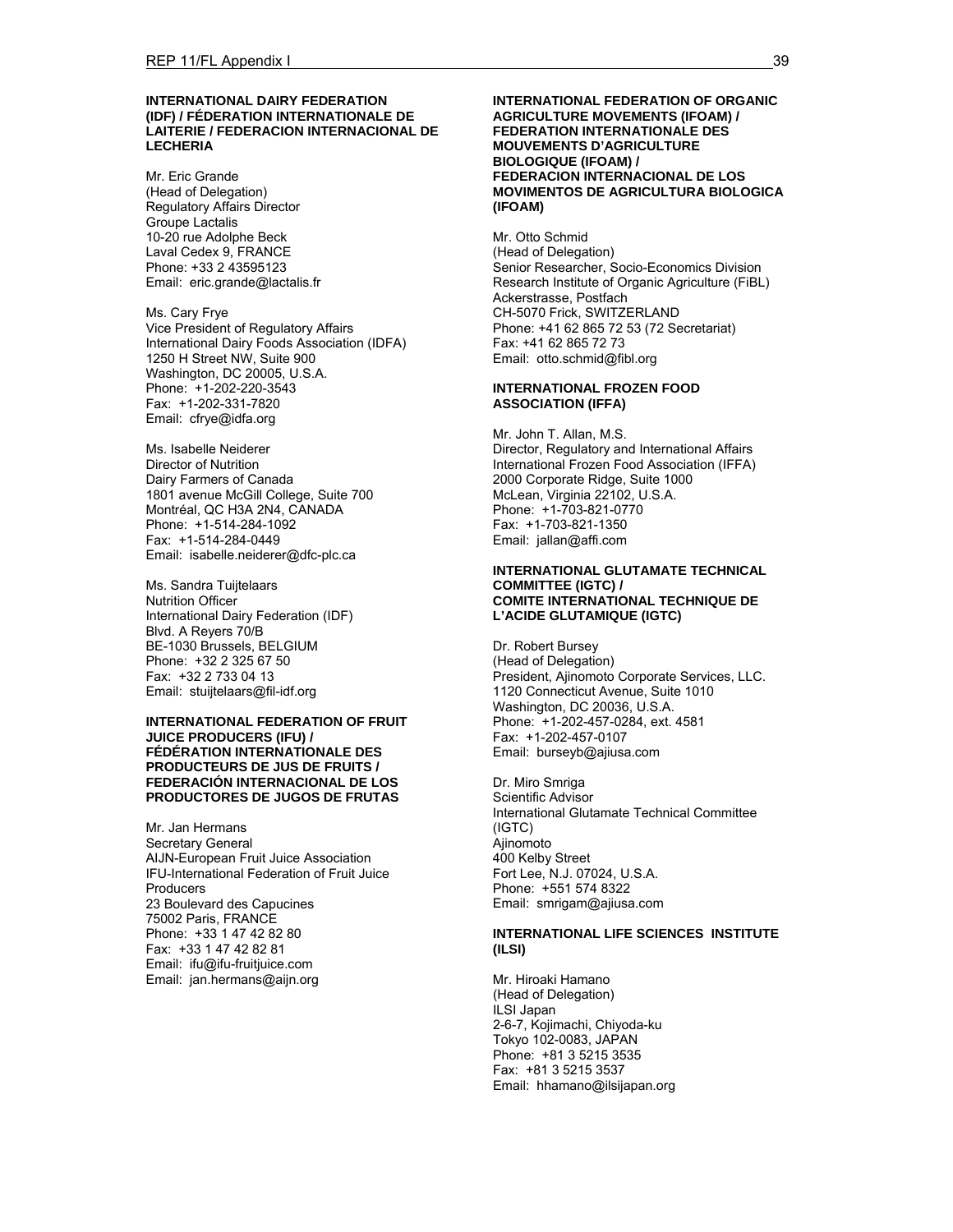Mr. Masahiko Karasawa Ajinomoto Company, Inc. ILSI Japan 15-1, Kyobashi 1 Chome Chuo-ku, Tokyo 104-8315, JAPAN Phone: +81 3 5250 8184 Fax: +81 3 5250 8403 Email: masahiko\_karasawa@ajinomoto.com

Mr. Mitsuhiro Katashima Senior Researcher Kao Corporation ILSI Japan 2-1-3, Bunka Sumida-ku Tokyo 131-8501, JAPAN Phone: +81 3 5630 7456 Fax: +81 3 5630 9436 Email: katashima.mitsuhiro@kao.co.jp

Ms. Lulu Kurman Solae, LLC 4300 Duncan Avenue Saint Louis, MO, USA Phone: +1-314-659-3702 Fax: +1-314-659-5702 Email: lkurman@solae.com

Mr. Shigenori Suzuki Research Institute, Kagome Co., Ltd. 329-2761 Nishitomiyama 17 Nasu-Shiobara, JAPAN Phone: +81 287 36 2935 Fax: +81 287 39 1038 Email: shigenori\_suzuki@kagome.co.jp

#### **NATIONAL HEALTH FEDERATION (NHF)**

Mr. Scott Tips (Head of Delegation) President, National Health Federation P.O. Box 688 Monrovia, CA 91017, U.S.A. Phone: +1-626-357-2181 Fax: +1-626-303-0642 Email: scott@rivieramail.com

#### **WORLD SELF-MEDICATION INDUSTRY (WSMI)**

Mr. Adam Kingsley Associate Director, Regulatory and Public Affairs Consumer Health Products Canada 1111 Prince of Wales Drive, Suite 406 Ottawa, ON K2C 3T2, CANADA Phone: +1-613-723-0777 Fax: +1-613-723-0779 Email: adam.kingsley@chpcanada.ca

#### **WORLD SUGAR RESEARCH ORGANISATION (WSRO)**

Dr. Richard Cottrell (Head of Delegation) Director-General World Sugar Research Organisation 70 Collingwood House, Dolphin Square London, UNITED KINGDOM Phone: +44 20 7821 6800 Fax: +44 20 7834 4137 Email: rcottrell@wsro.org

Dr. Anna Wittekind World Sugar Research Organisation 70 Collingwood House, Dolphin Square London, UNITED KINGDOM Phone: +44 20 7821 6800 Fax: +44 20 7834 4137 Email: awittekind@wsro.org Dr. Charles Baker Executive Vice-President and Chief Scientific **Officer** The Sugar Association Inc. 1300 L Street NW, Suite 1001 Washington, DC 20005-4263, U.S.A. Phone: +1-202-785-1122 Fax: +1-202-785-5019 Email: cbaker@sugar.org

#### **JOINT FAO/WHO SECRETARIAT SECRÉTARIAT MIXTE FAO/OMS SECRETARIADO CONJUNTO FAO/OMS**

Mr. Tom HEILANDT Senior Food Standards Officer Joint FAO/WHO Food Standards Programme Viale delle Terme di Caracalla 00153 Rome, ITALY Phone: +39 06 570 54384 Fax: +39 06 570 54593 Email: tom.heilandt@fao.org

Ms. Selma H. DOYRAN Chief Joint FAO/WHO Food Standards Programme Viale delle Terme di Caracalla 00153 Rome, ITALY Phone: +39 06 570 55826 Fax: +39 06 570 54593 Email: selma.doyran@fao.org

Dr. Hidetaka KOBAYASHI Food Standards Officer Joint FAO/WHO Food Standards Programme Viale delle Terme di Caracalla 00153 Rome, ITALY Phone: +39 06 570 53218 Fax: +39 06 570 54593 Email: hidetaka.kobayashi@fao.org

#### **FAO PERSONNEL PERSONNEL DE LA FAO PERSONAL DE LA FAO**

Dr. Janice Albert Nutrition Officer Nutrition and Consumer Protection Division Food and Agriculture Organization (FAO) Viale delle Terme di Caracalla 00100 Rome, ITALY Phone: +39 06 570 53552 Fax: +39 06 570 54593 Email: Janice.Albert@fao.org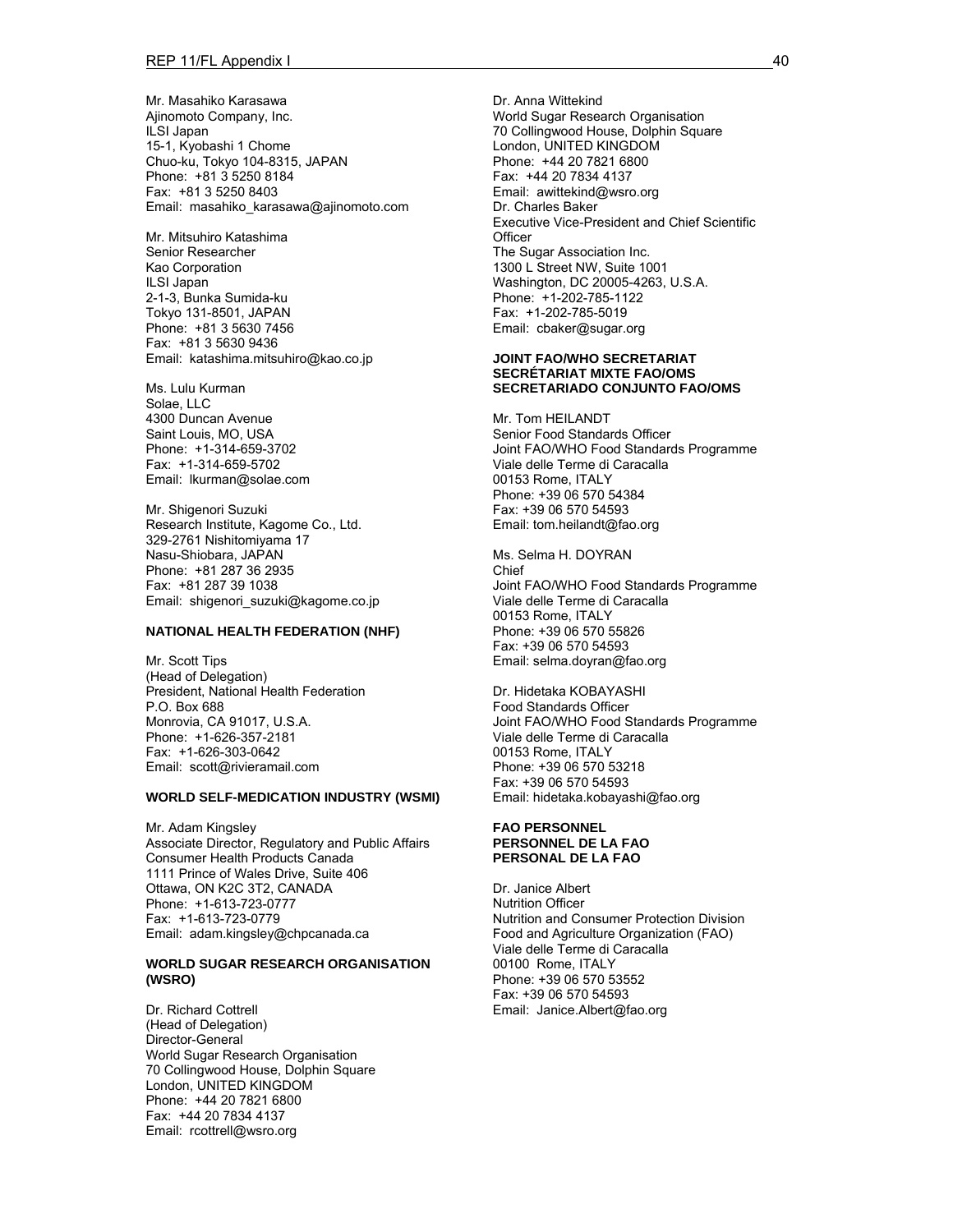#### **WHO PERSONNEL PERSONNEL DE L'OMS PERSONAL DE LA OMS**

Dr. Chizuru Nishida Coordinator, Nutrition Policy and Scientific Advice Department of Nutrition for Health and Development World Health Organization (WHO) Avenue Appia, 20 CH-1211 Geneva 27, SWITZERLAND Phone: +41 22 791 3317 Fax: +41 22 791 4156 Email: nishidac@who.int

Dr. Nancy Aburto **Scientist** Nutrition Policy and Scientific Advice Department of Nutrition for Health and Development World Health Organization (WHO) Avenue Appia, 20 CH-1211 Geneva 1201, SWITZERLAND Phone: +44 22 791 3229 Email: aburton@who.int

#### **CANADIAN SECRETARIAT SECRÉTARIAT CANADIENS SECRETARIADO CANADIENSE**

Dr. Samuel Godefroy Director General, Food Directorate Health Canada 251 Sir Frederick Banting Driveway Ottawa, Ontario K1A OK9, CANADA Phone: +1-613-957-1821 Fax: +1-613-954-4674 Email: samuel.godefroy@hc-sc.gc.ca

Mr. Allan McCarville A/Codex Contact Point for Canada Office of the Codex Contact Point for Canada Food Directorate, Health Canada 251 Sir Frederick Banting Driveway (2204C) Ottawa, Ontario K1A OK9, CANADA Phone: +1-613-941-4616 Fax: +1-613-941-3537 Email: allan.mccarville@hc-sc.gc.ca Email: codex\_canada@hc-sc.gc.ca

Mr. Bertrand Gagnon Deputy Director, Codex and Food Safety Coordination Canadian Food Inspection Agency 1400 Merivale Road Ottawa, Ontario K1A OY9, CANADA Phone: +1-613-773-6092 Fax: +1-613-773-5693 Email: bertrand.gagnon@inspection.gc.ca

Mr. Kenneth Teng International Program Officer Office of the Codex Contact Point for Canada Food Directorate, Health Canada 251 Sir Frederick Banting Driveway (2204C) Ottawa, Ontario K1A OK9, CANADA Phone: +1-613-957-0189 Fax : +1-613-941-3537 Email: kenneth.teng@hc-sc.gc.ca

Mrs. Alison Wereley Senior Policy Analyst Canadian Food Inspection Agency 1400 Merivale Road Ottawa, Ontario K1A OY9, CANADA Phone: +1-613-773-6450 Fax: +1-613-773-5603 Email: alison.wereley@inspection.gc.ca

Mr. Jordan Miller Manager, Codex Program Services Food Directorate, Health Canada 251 Sir Frederick Banting Driveway (2204C) Ottawa, Ontario K1A OK9, CANADA Phone: +1-613-957-1749 Fax: +1-613-941-3537 Email: jordan.a.miller@hc-sc.gc.ca Email: codex\_canada@hc-sc.gc.ca

Mrs. Gaëtane-Diane Forget Conference and Process Coordinator Codex Program Services Food Directorate, Health Canada 251 Sir Frederick Banting Driveway (2204C) Ottawa, Ontario K1A OK9, CANADA Phone: +1-613-952-7354 Fax: +1-613-941-3537 Email: gaetane.forget@hc-sc.gc.ca Email: codex canada@hc-sc.gc.ca

Mrs. Diane Carmanico Administrative Officer Office of the Codex Contact Point for Canada Food Directorate, Health Canada 251 Sir Frederick Banting Driveway (2204C) Ottawa, Ontario K1A OK9, CANADA Phone: +1-613-957-8894 Fax : +1-613-941-3537 Email: diane.carmanico@hc-sc.gc.ca Email: codex\_canada@hc-sc.gc.ca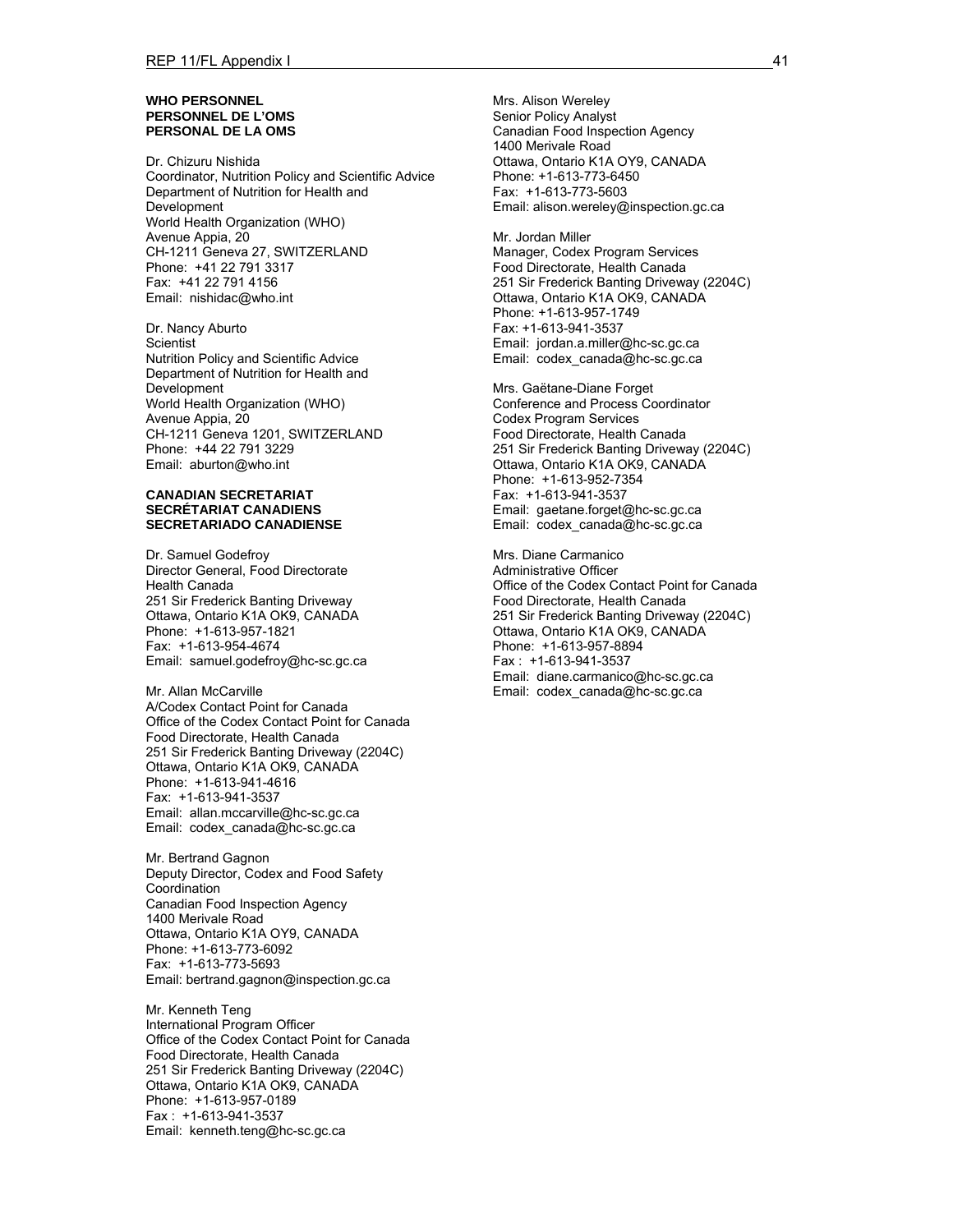### **APPENDIX II**

### **LIST OF NUTRIENTS THAT ARE ALWAYS DECLARED ON A VOLUNTARY OR MANDATORY BASIS (At Step 8 of the Procedure)**

## 3.2 Listing of Nutrients<br>3.2.1 Where nutrient dec

Where nutrient declaration is applied, the declaration of the following should be mandatory:

3.2.1.1 Energy value; and

l

3.2.1.2 The amounts of protein, available carbohydrate (i.e. dietary carbohydrate excluding dietary fibre), fat, saturated fat, sodium<sup>1</sup>and total sugars; and

3.2.1.3 The amount of any other nutrient for which a nutrition or health claim is made; and

3.2.1.4 The amount of any other nutrient considered to be relevant for maintaining a good nutritional status, as required by national legislation or national dietary guidelines<sup>2</sup>.

<sup>1</sup> National authorities may decide to express the total amount of sodium in salt equivalents as "salt".

<sup>2</sup> Countries where the level of intake of trans-fatty acids is a public health concern should consider the declaration of trans-fatty acids in nutrition labelling.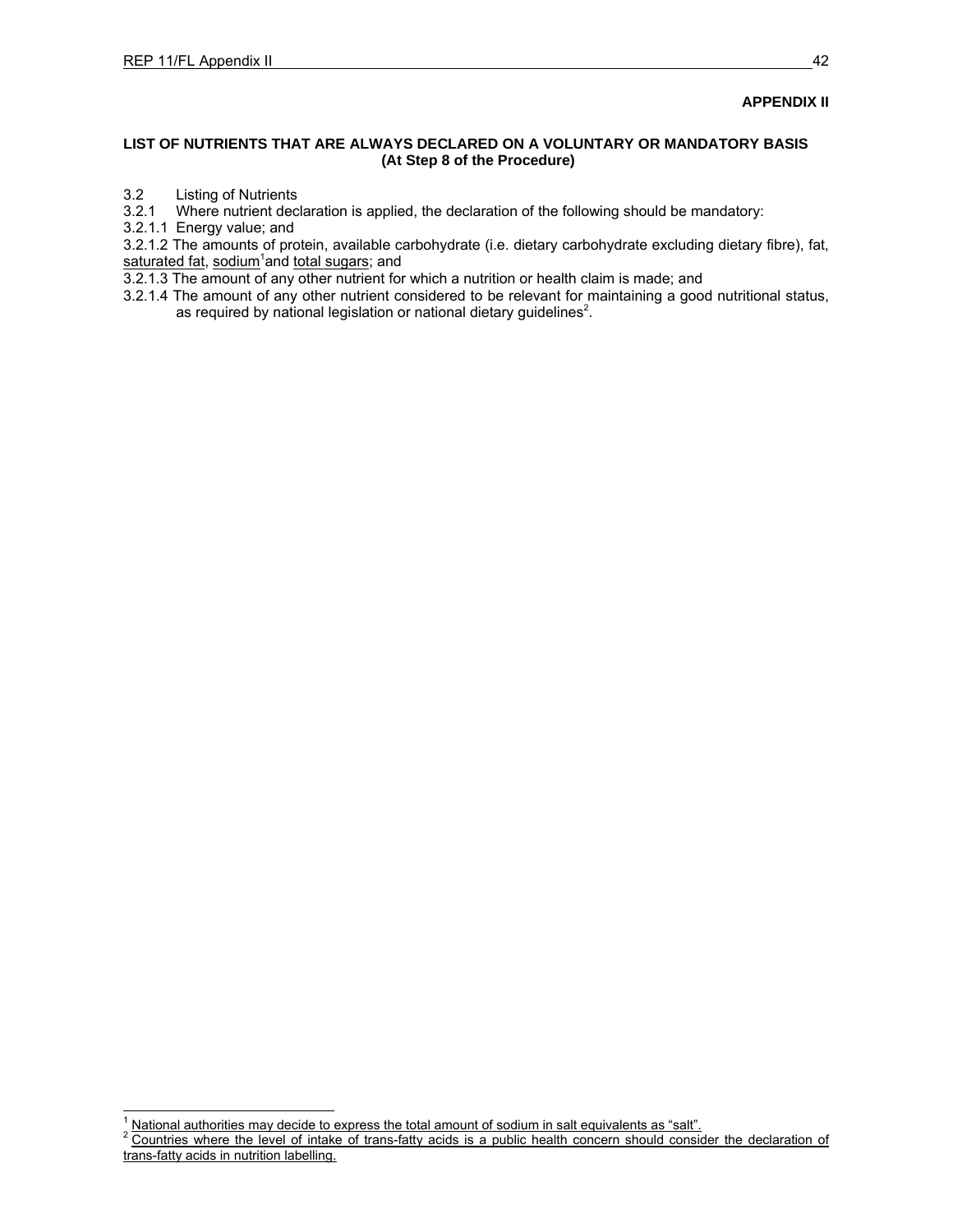### **APPENDIX III**

### **PROPOSED DRAFT COMPILATION OF CODEX TEXTS RELEVANT TO LABELLING OF FOODS DERIVED FROM MODERN BIOTECHNOLOGY3**

### **(At Step 5/8 of the Procedure)**

### **1. Purpose**

l

The purpose of this document is only to recall and assemble in a single document some important elements of guidance from Codex texts, which are relevant to labelling of foods derived from modern biotechnology.

### **2. Considerations**

Different approaches regarding labelling of foods derived from modern biotechnology are used. Any approach implemented by Codex members should be consistent with already adopted Codex provisions. This document is not intended to suggest or imply that foods derived from modern biotechnology are necessarily different from other foods simply due to their method of production.

### **3. Compilation of relevant Codex texts**

3.1 General Standard for the Labelling of Prepackaged Foods, (Codex Stan 1-1985); and particularly, Sections 3.1, 3.2, 4.1.1, 4.1.2, 4.2.2, 7.1

3.2 General Guidelines on Claims (CAC/GL 1-1979); and particularly, Sections 1.2, 1.3, Section 2 – Definition of Claim, 3.3, 3.5, 4.1, 5.1(iii), 5.1(iv), 5.1 (v), 5.1(vi)

3.3 Guidelines for Use of Nutrition and Health Claims (CAC/GL 23-1997); Introduction and particularly, Sections 1.1, 1.2, 1.3, 1.4 and 1.5

3.4 Guidelines for the Production, Processing, Labelling and Marketing of Organically Produced Foods (CAC/GL 32-1999); and particularly Section 1.5

3.5 General Guidelines for Use of the Term "Halal" (CAC/GL 24-1997)

3.6 Working Principles for Risk Analysis for Food Safety for Application by Governments (CAC/GL 62-2007)

3.7 Principles for the Risk Analysis of Foods Derived from Modern Biotechnology (CAC/GL 44-2003); and particularly, Paragraph 19.

3.8 Guidelines for the Conduct of Food Safety Assessments of Foods Derived from Recombinant-DNA plants (CAC/GL 45-2003)

3.9 Guidelines for the Conduct of Food Safety Assessments of Foods Derived from Recombinant-DNA microorganisms (CAC/GL 46-2003)

3.10 Guideline for the Conduct of Food Safety Assessment of Foods derived from Recombinant-DNA Animals (CAC/GL 68-2008)

<sup>&</sup>lt;sup>3</sup> See the Principles for the Risk Analysis of Foods derived from Modern Biotechnology (CAC/GL 44-2003)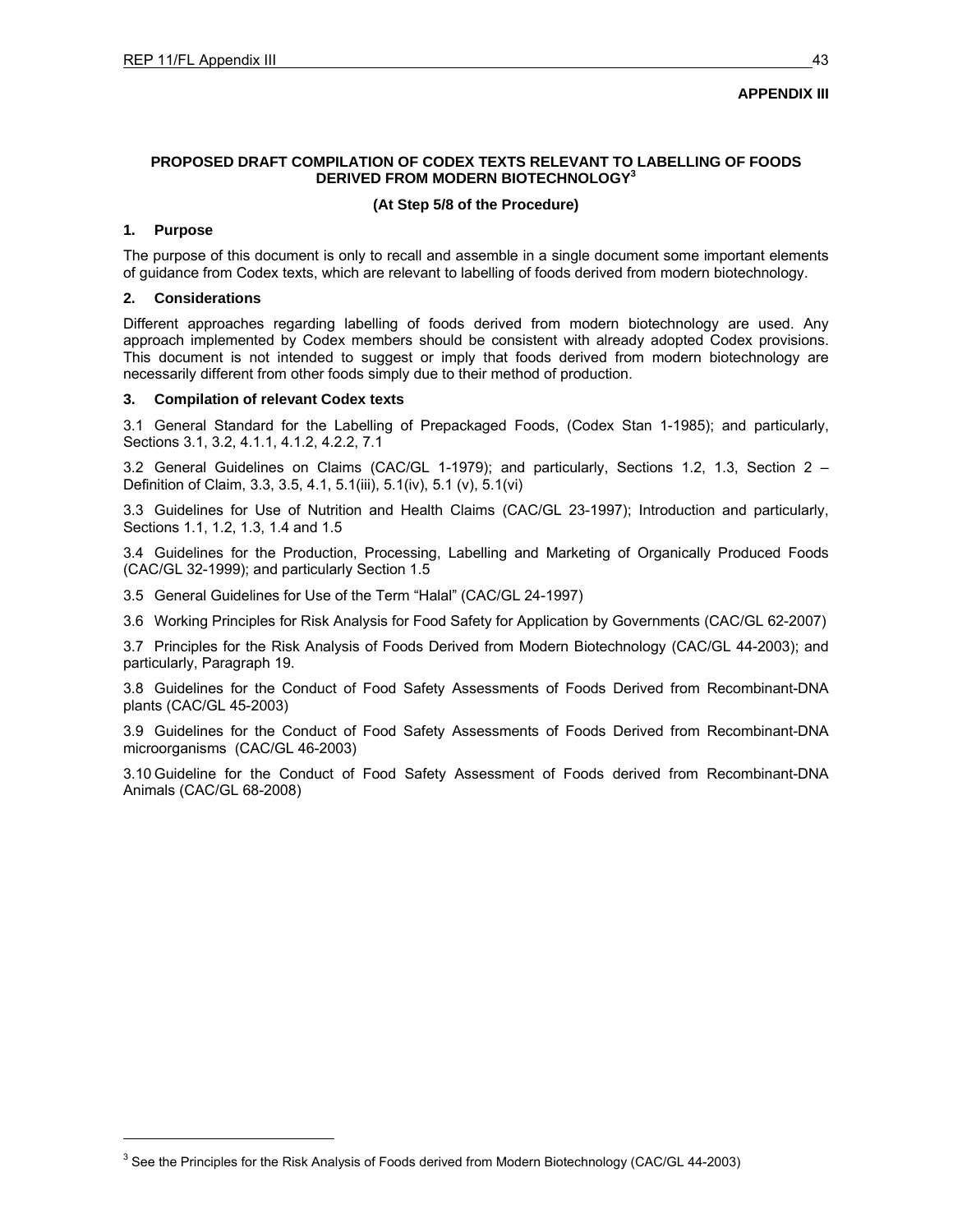### **APPENDIX IV**

## **PROPOSED DRAFT DEFINITION OF NUTRIENT REFERENCE VALUES (FOR INCLUSION IN THE GUIDELINES ON NUTRITION LABELLING (CAC/GL 2-1985) (At Step 5 of the Procedure)**

"Nutrient Reference Values (NRVs) are a set of numerical values that are based on scientific data and established for purposes of nutrition labelling and relevant claims. NRVs are based on levels of nutrients associated with nutrient requirements, or with the reduction in the risk of diet-related non-communicable diseases."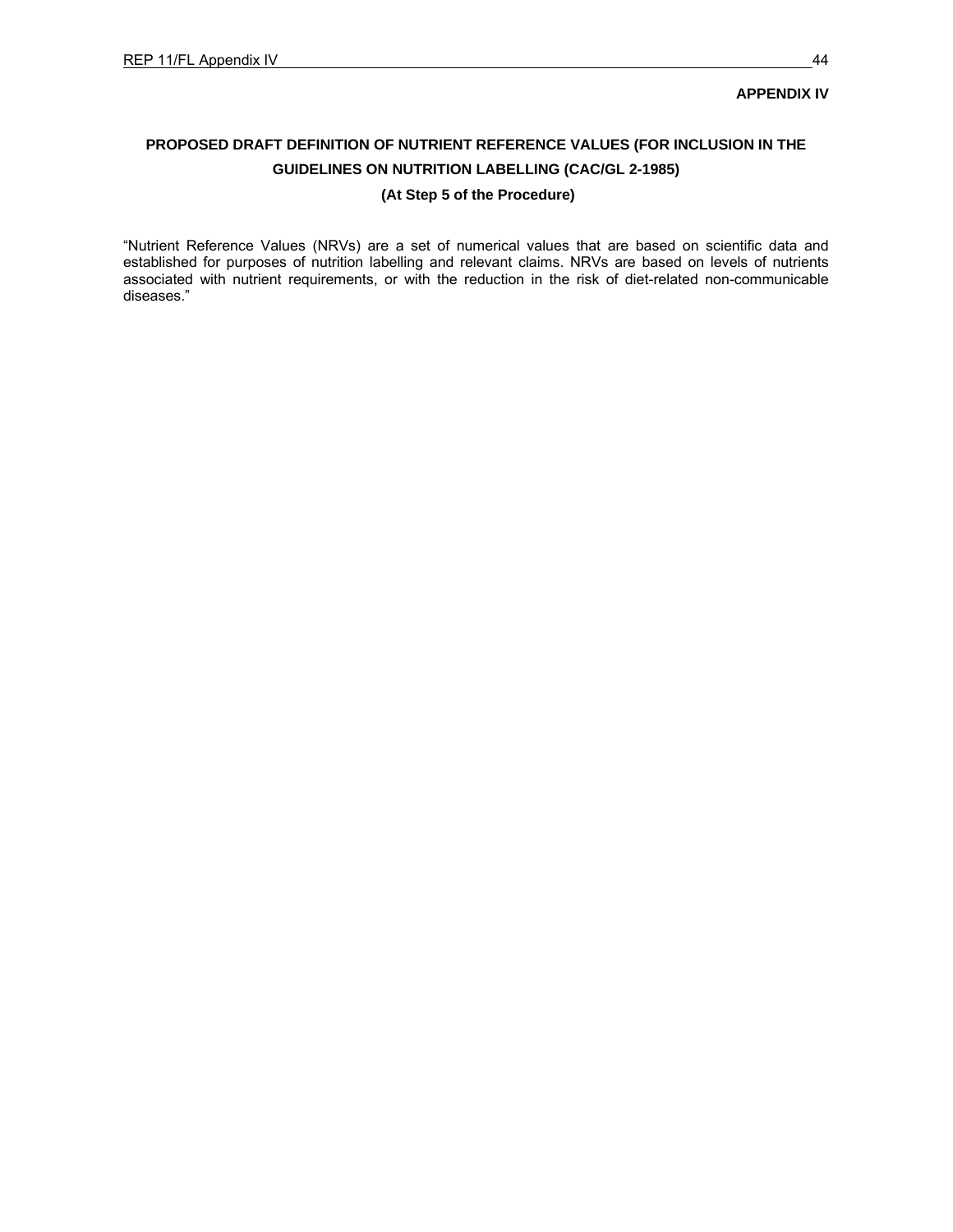### **APPENDIX V**

### **PROPOSED DRAFT REVISION OF THE GUIDELINES FOR THE PRODUCTION, PROCESSING, LABELLING AND MARKETING OF ORGANICALLY PRODUCED FOODS (GL 32-1999)**

### **(TO INCLUDE AQUACULTURE ANIMALS AND SEAWEED)**

### **(At Step 3 of the Procedure)**

### **A) General changes in Foreword, Section 1 and Section 2:**

- Foreword, Paragraph 6, last phrase: Add "and aquatic" after "soil".'
- Section 1.1 Scope: Reference to aquaculture animals and seaweed to be added (note that not all seaweeds are plants), possibly through a footnote.
- Section 2.1 Description: add a sentence at the end of the section: "The basis for organic husbandry of aquaculture animals is the harmonious relationship between water, seaweed and aquaculture animals and respect for their characteristic physiological and behavioural needs."
- Section 2.2 Definitions: clarify that livestock refers to terrestrial animals. Insert a definition of aquaculture: "Aquaculture means the farming of aquatic organisms involving intervention in the rearing process to enhance production and the individual or corporate ownership of the stock being cultivated." (definition of Aquaculture in the FAO Technical Guidelines on Aquaculture Certification, document agreed by the Sub-Committee on Aquaculture in 2010 and approved by FAO Committee on Fisheries February 2011).

### **B) Changes in Annex I**

### **Add a section B.1: Aquaculture animals**

### **General principles**

1. Aquaculture is an important activity that contributes to the supply of fish and other seafood species in a world where fisheries are highly exploited. Seafood is beneficial for human health because it contains nutrients, particularly 'essential fatty acids' for which fish is an extremely important source, together with protein, trace elements, vitamins and minerals.

2. The operation and management of aquaculture animals and seaweed, whether in containment systems or not, should respect the principles of organic farming. The biodiversity of the aquatic environment and the quality of the surrounding water should be maintained.

3. Aquaculture operators should maintain an Organic Management Plan to guide the operation of the farm to keep the impact on the environment low and setting out monitoring to be done to ensure that that this aim is achieved each year.

### **Siting**

4. The nature of the growing area should have characteristics which allow the production of safe products of high quality without unacceptable negative environmental impact. Aquaculture facilities should be located in areas where the risk of contamination is minimized and where sources of pollution can be controlled or mitigated.

5. Water used for aquaculture should be of a quality suitable for the production of food which is safe for human consumption and waste water from domestic or industrial sources should not be used.

6. The certification body or authority must confirm at the outset that the location of the farm is not unsuitable due to potential sources of contamination with prohibited substances or environmental contaminants. It may also set up minimum distances to separate organic and non-organic production units based on factors such as upstream or downstream location and water or tidal flow.

### **Conversion period**

7. Products of aquaculture animals can be sold as organically produced when these Guidelines have been complied with for at least one year. In cases where the water can be drained and the facility cleaned and disinfected a shorter period of six months may apply. In the case of non-enclosed marine locations a period of three months may apply. During the conversion period the stock should not be subject to treatments or exposed to products which are not permitted for the production of organic foods.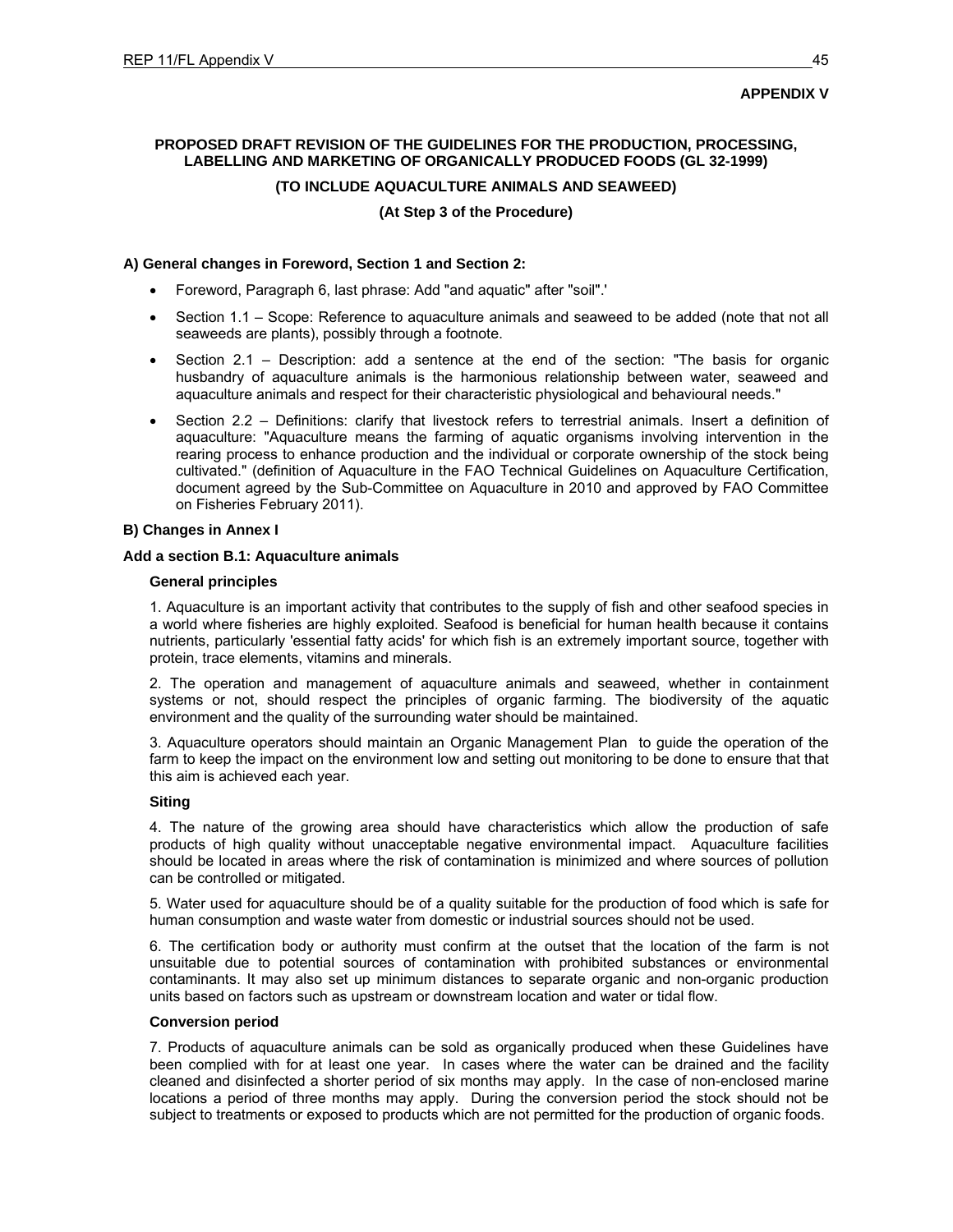### **Origin**

8. It is preferable that locally grown species be used for organic farming where possible. Aquaculture stock can be converted to organic production by farming under organic management for the latter two thirds of their production cycle. Following the conversion period stock should come from organic production units where the parent stock have been under organic management for at least three months before being used for breeding.

### **Husbandry**

9. The farm should provide sufficient space for the animals needs and they should be provided with good quality water with sufficient oxygen and, in the case of filter feeding animals, other nutritional factors for their needs. The temperature and light conditions should be suitable for the species concerned in the particular geographic location of the farming operation.

10. Containment systems, including cages (net pens) should be designed, constructed, located and operated to minimize the risk of escapes and other negative environmental impacts.

11. Closed recirculation systems are prohibited except when used as hatcheries or nurseries or for production of species used as organic feed.

### **Breeding**

12. Breeding conditions should reflect the natural situation as closely as possible using appropriate strains for the type of farming.

Artificial polyploidy, cloning, artificial hybridization and use of single sex strains should be avoided.

13. The maximum stocking density should be lower than that used in conventional farming and competent authorities should develop guide values for maximum densities for the species grown under their authority.

14. Competent authorities should also develop criteria for production systems, with particular reference to type of system, water flow, oxygen saturation and effluent elimination and whether fallowing is necessary.

### **Nutrition**

15. Where feed is used, the feed should meet the animal's nutritional requirements at the various stages of its development. Plant material used in feed should always meet the requirements of these guidelines. Carnivorous fish should not be fed a totally plant based diet so as to ensure their physiological needs and to ensure that consumers are not deprived of the essential fatty acids. The aquatic animal based portion of the feed should be made from fish meal and fish oil or ingredients of fish origin derived from the following sources:

- trimmings of organically grown aquatic animals, or
- trimmings of fish caught for human consumption in sustainable fisheries, or
- fish caught in sustainable fisheries.

### **Health care**

16. Disease prevention in organic aquaculture shall be based on the principles and practices for health care of livestock (terrestrial animals) in these guidelines and on the following additional points:

- ensuring that the siting and design of the production unit is optimal and that there is regular cleaning and disinfection of premises where appropriate.
- to control ectoparasites such as sealice cleaner-fish should be used rather than parasiticides where possible.

17. Hormonal treatment should not be used. Annex 2, Table 2 of the guidelines to also list substances permitted for aquaculture; products for cleaning and disinfection should distinguish between those permitted in the presence and absence of aquaculture animals.

### **Add a section B.2: Seaweeds**

18. Farmed seaweed and wild seaweed collected on the shore can be sold as organically produced when these Guidelines have been complied with. The criteria for siting and conversion of aquaculture animal units in these guidelines should be applied as appropriate to seaweed farming units.

19. Both farming and collection of seaweed should be carried out in areas with very good water quality which are not directly subject to contamination from human, industrial or geological sources. The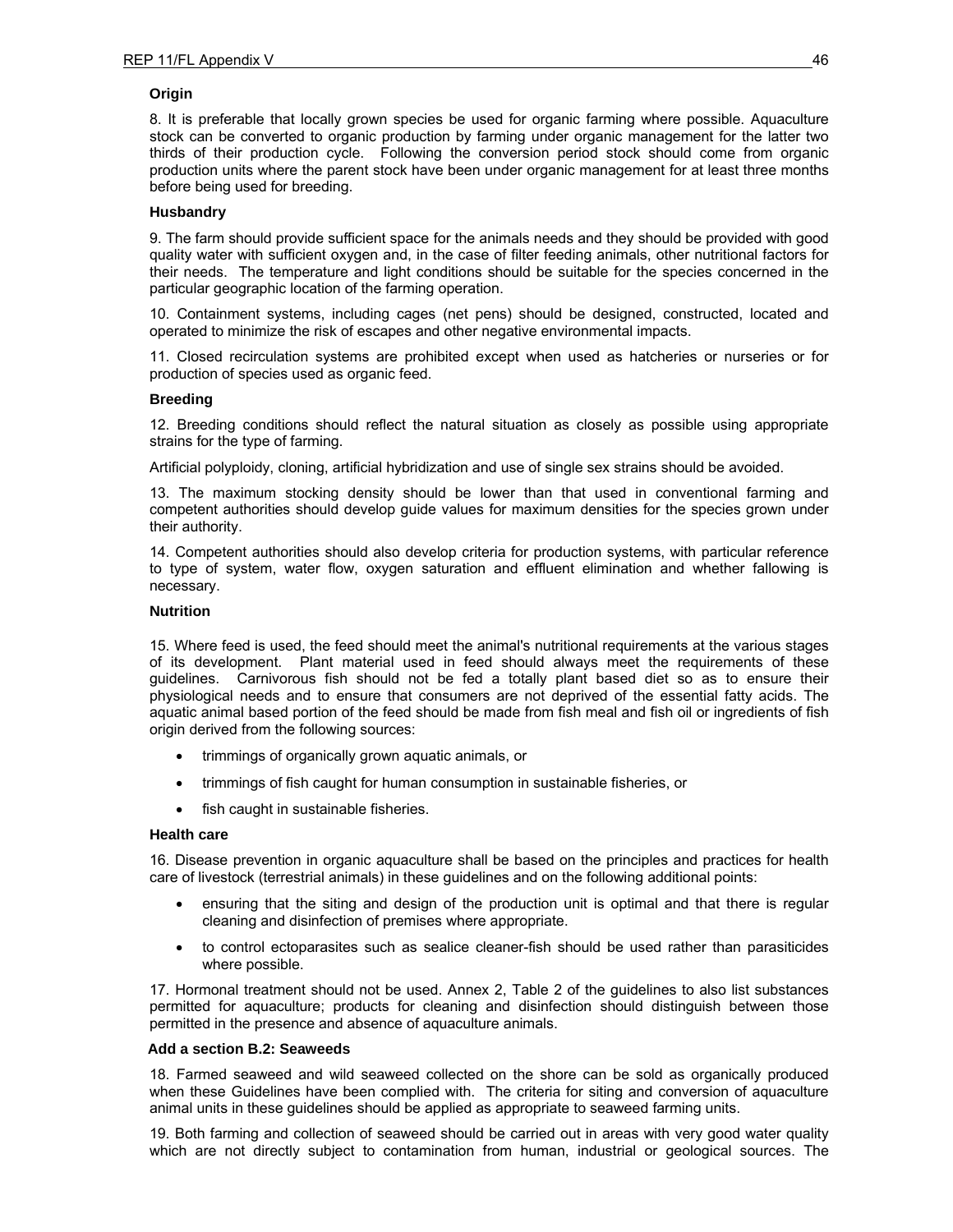Organic Management Plan to be used for farming of aquaculture animals should be maintained by all organic seaweed producers.

20. Collection in the wild should be restricted to areas which have been surveyed to determine the baseline biomass present. Subsequent collection levels should allow regeneration and not affect the long term stability of the natural habitat.

21. Farming should be carried out in a sustainable manner at all stages from collection of juvenile seaweed to harvesting. Fertilization should be restricted to pond cultivation. Ropes and other equipment used for growing seaweed should be re-used or re-cycled where possible. Removal of bio-fouling organisms should by preference be by physical means.